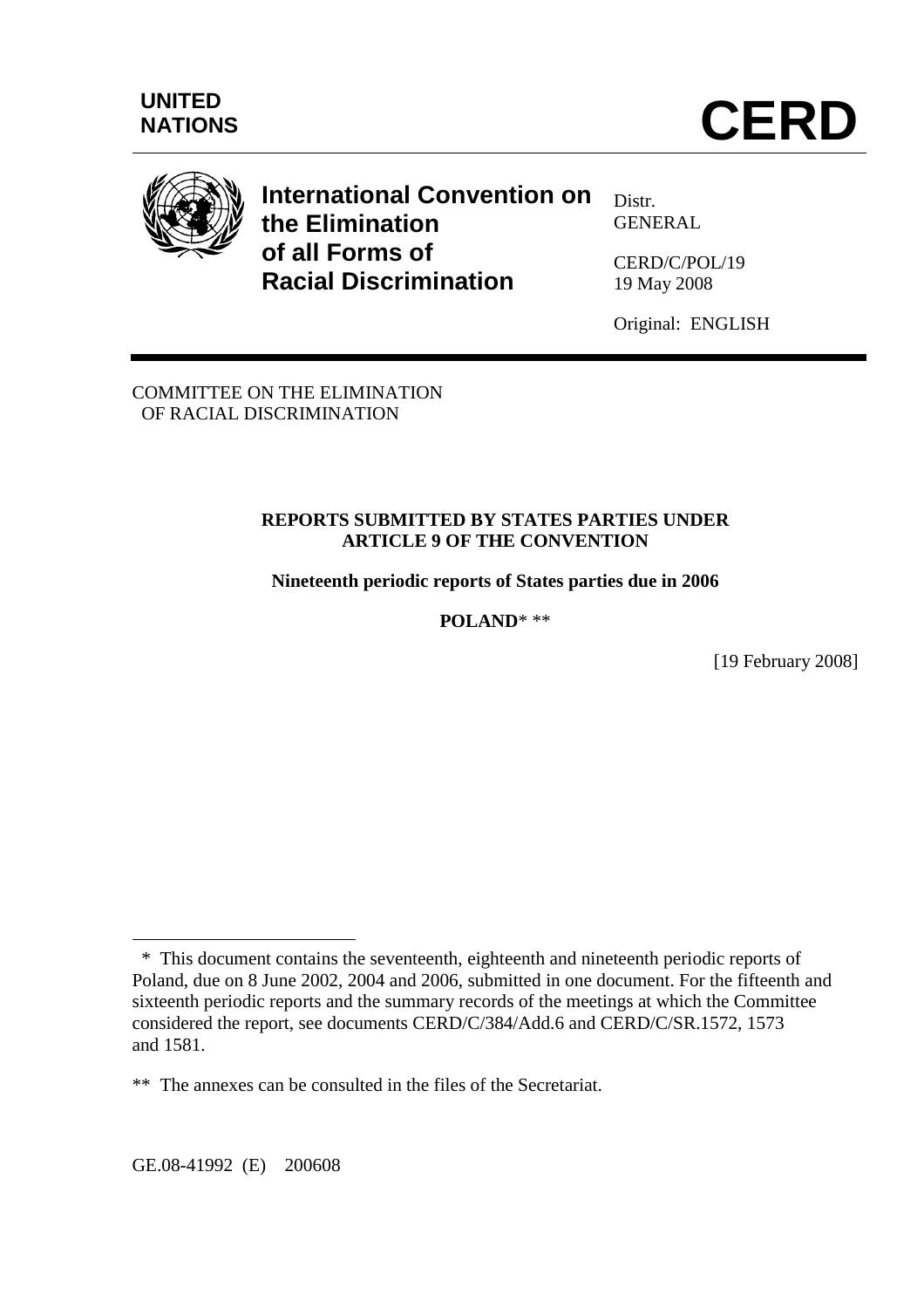#### **CONTENTS**

|              |                                                                                                                                                                     | Paragraphs   | Page |
|--------------|---------------------------------------------------------------------------------------------------------------------------------------------------------------------|--------------|------|
|              |                                                                                                                                                                     | $\mathbf{1}$ | 6    |
| $\mathbf{I}$ | INFORMATION ON THE IMPLEMENTATION OF<br>RECOMMENDATIONS OF THE COMMITTEE IN ITS<br>CONCLUDING OBSERVATIONS (CERD/C/62/CO/6)<br>THE FIFTEENTH AND SIXTEENTH PERIODIC |              |      |
|              |                                                                                                                                                                     | $2 - 44$     | 6    |
| $\Pi$        |                                                                                                                                                                     |              | 14   |
| Ш.           | IMPLEMENTATION OF THE PROVISIONS OF                                                                                                                                 | $91 - 250$   | 25   |
|              |                                                                                                                                                                     | $91 - 114$   | 25   |
|              |                                                                                                                                                                     | $115 - 132$  | 31   |
|              |                                                                                                                                                                     | $133 - 206$  | 36   |
|              |                                                                                                                                                                     | $207 - 215$  | 55   |
|              |                                                                                                                                                                     | $216 - 250$  | 57   |

#### **Annexes**

- Annex 1 List of abbreviations used in the *Report*
- Annex 2 List of tables used in the *Report*
- Annex 3 *National Programme For Counteracting Racial Discrimination, Xenophobia and Related Intolerance 2004-2009*
- Annex 4 Statistical data on adults sentenced on indictment by virtue of articles 118, 110, 256 and 257 of the Penal Code in the years 1999-2005
- Annex 5 Specimen of statistical card MS-S12 and MS-S28
- Annex 6 The Constitution of the Republic of Poland of 2 April 1997 (*Journal of Laws* of 1997, No. 78, item 483, as amended)
- Annex 7 Act of 6 January 2005 on National and Ethnic Minorities and Regional Language (*Journal of Laws* of 2005, No. 17, item 141, as amended)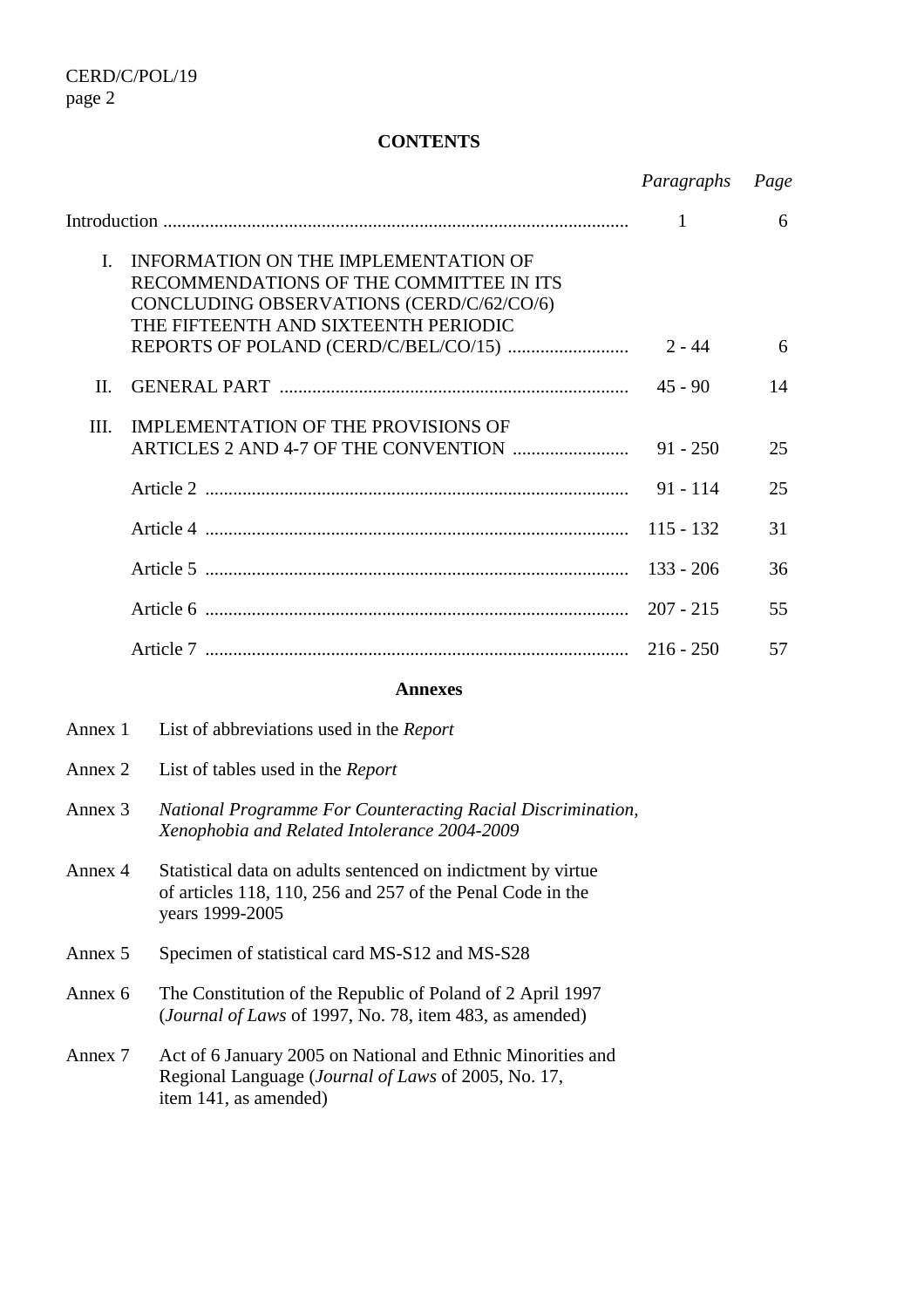## **CONTENTS (***continued***)**

| Annex 8  | Regulation of the Minister of National Education and Sport of<br>3 December 2002 on Conditions and Methods of Performing Tasks<br>Allowing to Sustain the Sense of National, Ethnic, Linguistic and<br>Religious Identity of Students from National Minorities and Ethnic<br>Groups by Public Schools and Educational Facilities<br>(Journal of Laws of 2002, No. 220, item 1853) |
|----------|-----------------------------------------------------------------------------------------------------------------------------------------------------------------------------------------------------------------------------------------------------------------------------------------------------------------------------------------------------------------------------------|
| Annex 9  | Excerpt from the Act of 7 October 1999 on the Polish Language<br>(Journal of Laws of 1999, No. 90, item 999, as amended)                                                                                                                                                                                                                                                          |
| Annex 10 | Regulation of the Minister of Interior and Administration of<br>18 March 2002 on Cases in which Names and Texts in Polish May<br>be Accompanied by Versions Translated into a Foreign Language<br>(Journal of Laws of 2002, No. 37, item 349, as amended)                                                                                                                         |
| Annex 11 | Excerpt from the Act of 6 June 1997 Penal Code<br>(Journal of Laws of 1977, No. 88, item 533, as amended)                                                                                                                                                                                                                                                                         |
| Annex 12 | Excerpt from the Act of 26 June 1974 Labour Code<br>(Journal of Laws of 1998, No. 21, item 94, as amended)                                                                                                                                                                                                                                                                        |
| Annex 13 | Excerpt from the Act of 7 April 1989 Law on Associations<br>(Journal of Laws of 2001, No. 79, item 855, as amended)                                                                                                                                                                                                                                                               |
| Annex 14 | Act of 6 January 2000 on the Ombudsman for Children's Rights<br>(Journal of Laws of 2000, No. 6, item 69)                                                                                                                                                                                                                                                                         |
| Annex 15 | Excerpt from the Act of 29 June 1995 on Public Statistics<br>(Journal of Laws of 1995, No. 88, item 439, as amended)                                                                                                                                                                                                                                                              |
| Annex 16 | Excerpt from the Act of 29 August 1997 on the Protection of Personal<br>Data (Journal of Laws of 2002, No. 101, item 926, as amended)                                                                                                                                                                                                                                             |
| Annex 17 | Excerpt from the Act of 27 July 2001 Law on Constitution of<br>Common Courts (Journal of Laws of 2001, No. 98, item 1070,<br>as amended)                                                                                                                                                                                                                                          |
| Annex 18 | Excerpt from the Act of 6 June 1997 Code of Penal Procedure<br>(Journal of Laws of 1997, No. 89, item 555, as amended)                                                                                                                                                                                                                                                            |
| Annex 19 | Excerpt from the Act of 17 November 1964 Code of Civil Procedure<br>(Journal of Laws of 1964, No. 43, item 296, as amended)                                                                                                                                                                                                                                                       |
| Annex 20 | Excerpt from the Act of 6 April 1990 on the Police (Journal of Laws<br>of $2002$ , No. 7, item 58, as amended)                                                                                                                                                                                                                                                                    |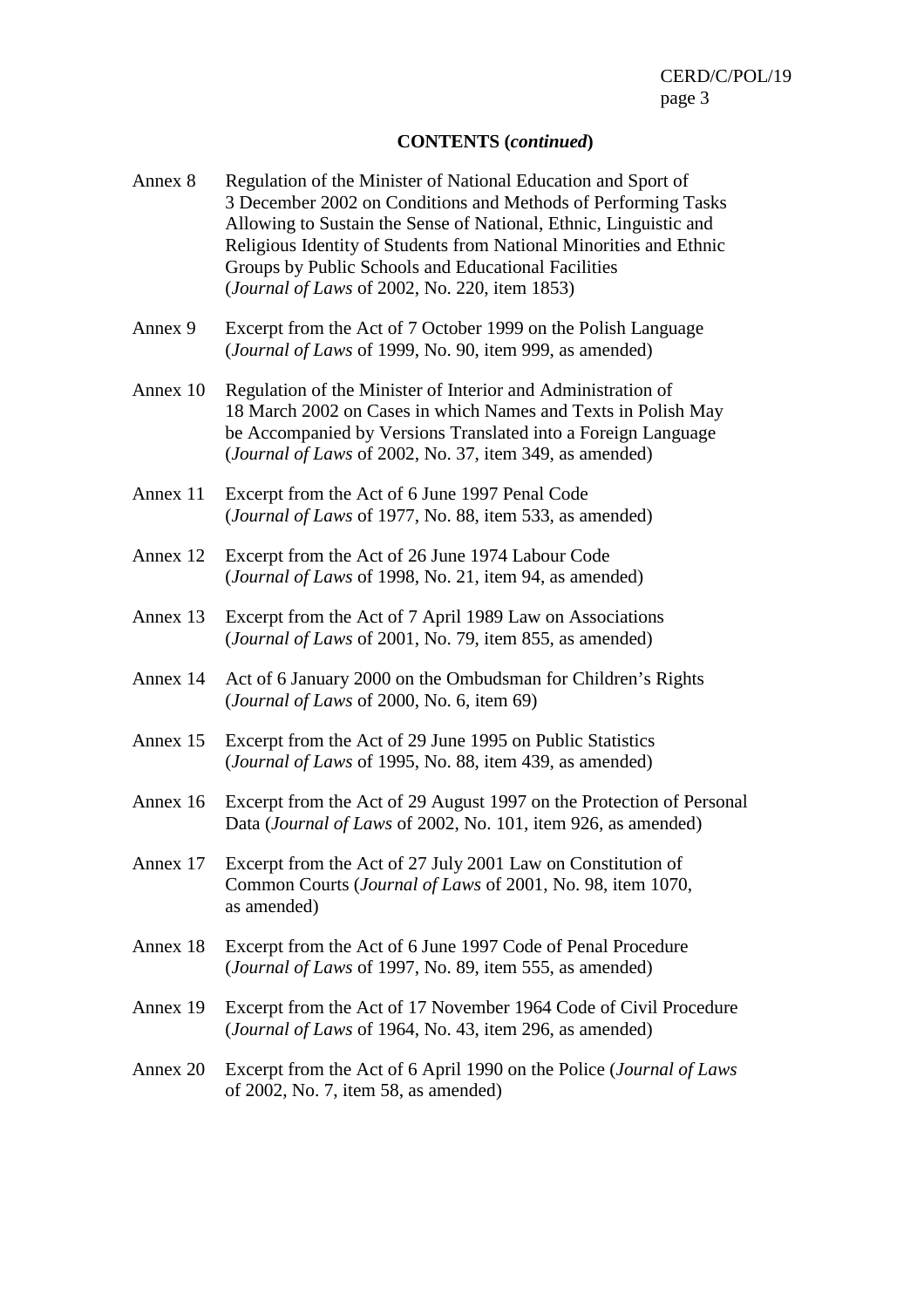#### **CONTENTS (***continued***)**

- Annex 21 Excerpt from the Act of 24 May 2002 on Internal Security Agency and Foreign Intelligence Agency (*Journal of Laws* of 2002, No. 74, item 676, as amended)
- Annex 22 Excerpt from the Act of 23 April 1964 Civil Code (*Journal of Laws* of 1964, No. 16, item 93, as amended)
- Annex 23 Excerpt from the Act of 6 June 1997 Executive Penal Code (*Journal of Laws* of 1997, No. 90, item 557, as amended)
- Annex 24 Excerpt from the Act of 2 December 1999 on the National Population and Housing Census 2002 (*Journal of Laws* of 2000, No. 1, item 1, as amended)
- Annex 25 Excerpt from the Act of 13 June 2003 on Foreigners (*Journal of Laws* of 2006, No. 234, item 1694, as amended)
- Annex 26 Excerpt from the Act of 13 June 2003 on Granting Protection to Foreigners within the Territory of the Republic of Poland (*Journal of Laws* of 2006, No. 234, item 1695, as amended)
- Annex 27 Excerpt from the Act of 17 May 1989 on the Guarantees of Freedom of Conscience and Religion (*Journal of Laws* of 2005, No. 231, item 1965, as amended)
- Annex 28 Excerpt from the Act of 20 April 2004 on the promotion of employment and labour market institutions (*Journal of Laws*, No. 99, item 1001, as amended)
- Annex 29 Excerpt from the Act of 13 June 2003 on Social Employment (*Journal of Laws* of 2003, No. 122, item 1143, as amended)
- Annex 30 Excerpt from the Act of 27 August 2004 on Health Care Benefits Financed from Public Funds (*Journal of Laws* of 2004, No. 210, item 2135, as amended)
- Annex 31 Excerpt from the Act of 13 October 1998 on Social Insurance System (*Journal of Laws* of 1998, No. 137, item 887, as amended)
- Annex 32 Excerpt from the Act of 7 September 1991 on the System of Education (*Journal of Laws* of 2004, No. 256, item 2572, as amended)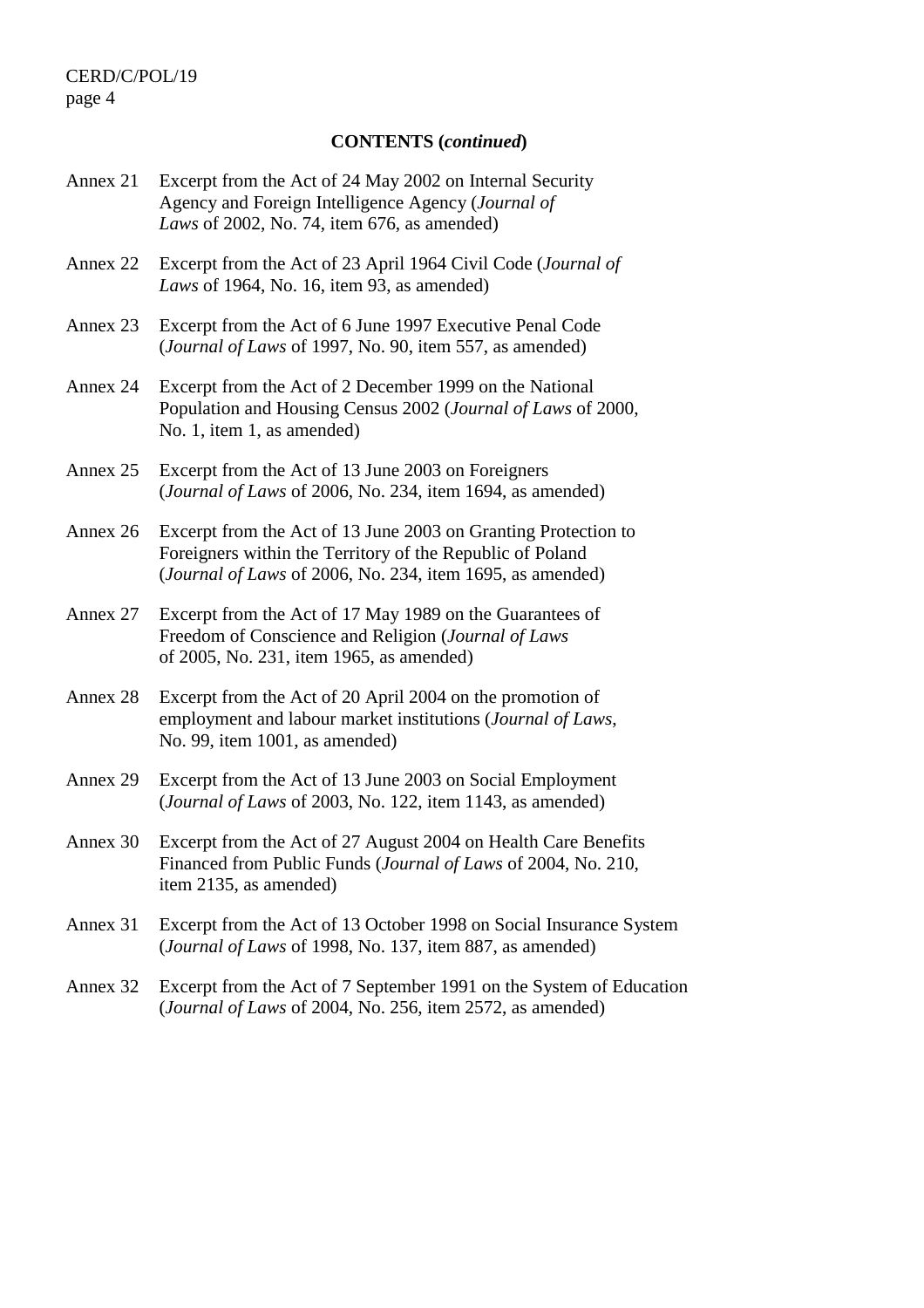#### **CONTENTS (***continued***)**

- Annex 33 Regulation of the Minister of National Education of 4 October 2001 on Admitting of Non-Polish Citizens to Public Kindergartens, Schools, Teacher Training Institutions and Establishments. (*Journal of Laws* of 2001, No. 131, item 1458)
- Annex 34 Regulation of the Minister of National Education and Sport of 28 December 2004 on the Principles of Distribution of the Educational Part of the General Subvention for Local Self-government Units in 2005 (*Journal of Laws* of 2004, No. 286, item 2878, as amended)
- Annex 35 Excerpt from the Act of 29 December 1992 on Radio and Television Broadcasting (*Journal of Laws* of 2004, No. 253, item 2531, as amended)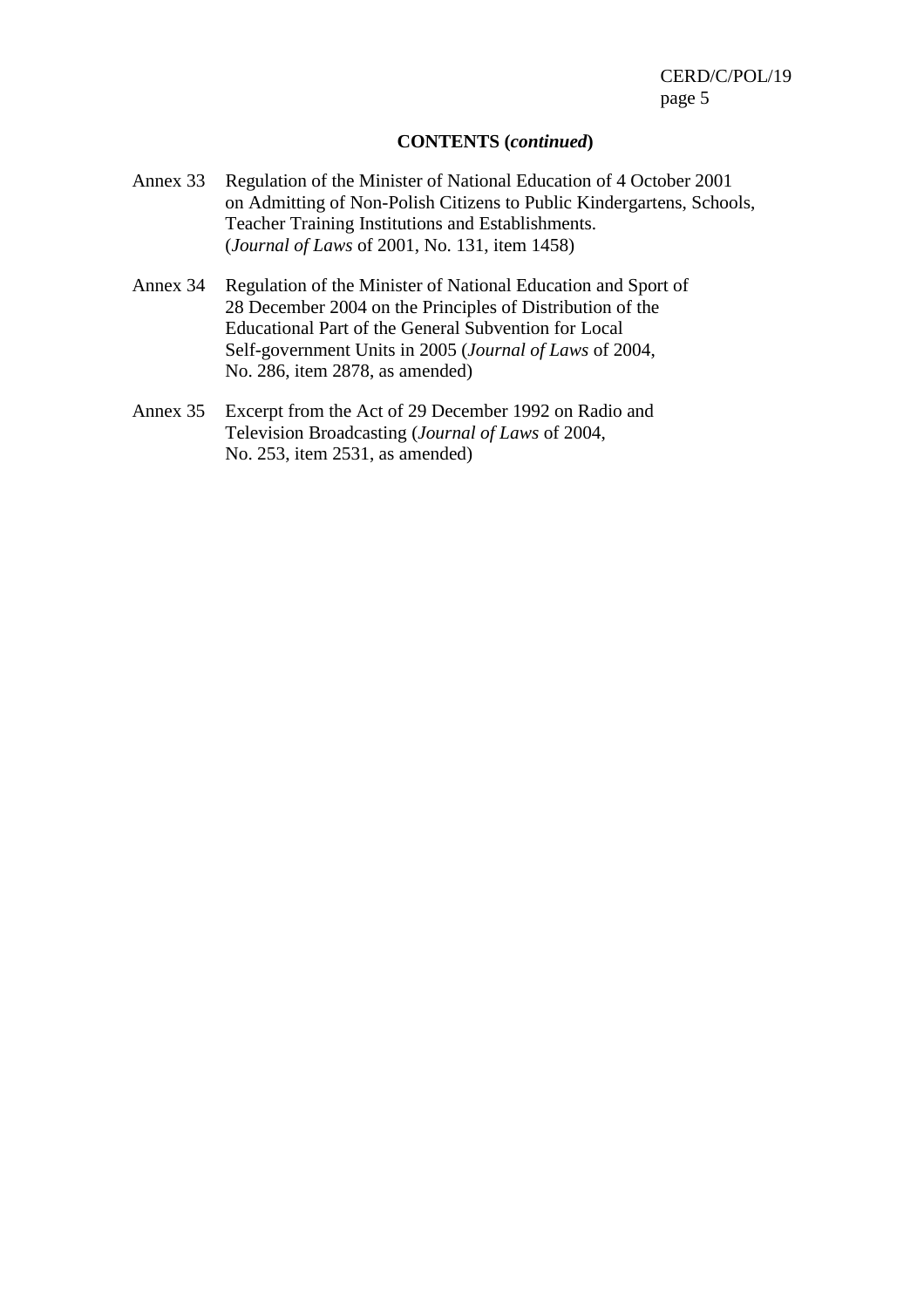#### **Introduction**

1. The aim of this report is to update information contained in the fifteenth and sixteenth periodic reports of Poland (CERD/C/384/Add.6) to the Committee and to present the legal situation and practice in the scope of implementation by the Republic of Poland of the provisions of the Convention in the period between January 2000 and July 2005, taking account of changes in Polish legislation in relation to the former report.

## **I. INFORMATION ON THE IMPLEMENTATION OF RECOMMENDATIONS OF THE COMMITTEE IN ITS CONCLUDING OBSERVATIONS (CERD/C/62/CO/6) THE FIFTEENTH AND SIXTEENTH PERIODIC REPORTS OF POLAND (CERD/C/BEL/CO/15)**

2. Regarding court decisions making reference to the Convention (see CERD/C/62/CO/6, para. 7), a direct reference to the Convention can be found in Constitutional Tribunal judgement of 31 January 2001 (ref. No. P.4/99). The case concerned a motion of the Commissioner for Civil Rights Protection of the Republic of Poland and juridical questions of district courts on the compliance of the provisions of both the Act of 23 April 1964, The Civil Code (*Journal of Laws* of 1964, No. 16, item 93, as amended; in particular as regards particular rules of inheriting farms) and the Regulation of the Council of Ministers of 12 December 1990 on the conditions of statutory inheritance of farms (*Journal of Laws* No. 89, item 519, as amended) with the Constitution of the Republic of Poland (*Journal of Laws* of 1997, No. 78, item 483, as amended) and Protocol 1 to the Convention on the Protection of Human Rights and Fundamental Freedoms*.* In the justification the Tribunal pointed out that "also acts of international law refer as a rule only to owning property (e.g., article 17 of the Universal Declaration of Human Rights refers to everyone having 'the right to own property') or property itself (art. 1 of Protocol No. 1 to the Convention for the Protection of Human Rights and Fundamental Freedoms). However, one may also list international acts that refer separately to the right to inherit (e.g., article 5 of the International Convention on the Elimination of All Forms of Racial Discrimination of 7 March 1966)."

3. Available data show that, in the reporting period, courts pronounced no further judgements that would refer directly to the provisions of the Convention.

4. Regarding the issue raised by the Committee (CERD/C/62/CO/6, para. 8) of activities taken towards a legal prohibition of the existence of organizations and activities, including media activities, which promote and incite racial discrimination, this is discussed in paragraphs 95-98 below.

5. Regarding incitement to racial hatred (ibid., para. 9), the issue of actions taken with the aim of appropriate conduct of proceedings in cases concerning inciting racial discrimination is discussed in paragraphs 129-131 below.

6. Regarding reports of racially motivated harassment and discrimination against Jews, Roma and persons of African and Asian origin (ibid., para. 10), the issue of actions taken with the aim of appropriate conduct of proceedings in cases concerning incitement to racial hatred is discussed in paragraphs 59-62 and 72-73 below.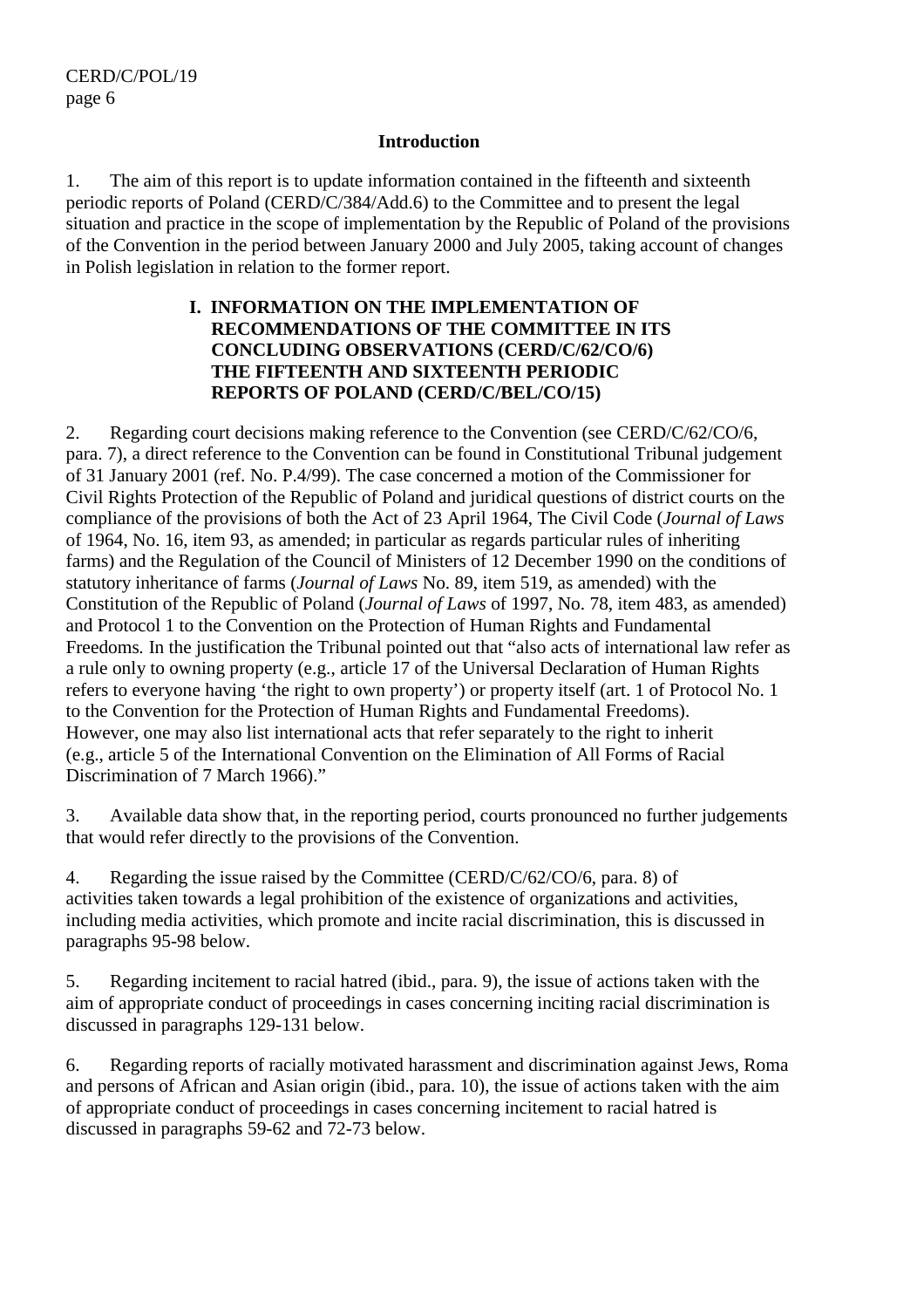7. Training courses for police officers concerning the procedure in cases of racism acts, as well as preventing and combating ethnically motivated crimes were organized, inter alia, within the framework of the Pilot Governmental Programme for the Roma Community in the Małopolskie Voivodeship for the years 2001 to 2003 and Programme for the Roma Community in Poland planned for the years 2004 to 2013. The training sessions were aimed at improving the security of the Roma people, increasing their awareness as regards victimization and legal issues, increasing confidence between the police and the Roma people, overcoming barriers consisting in mutual prejudice of police officers and the Roma people and preparing police officers for the work in the Roma environment. During the training sessions, police officers familiarized themselves with the culture, traditions and customs of the Roma community. The training was carried out by specialists and leaders of local Roma communities.

8. Apart from participating in training devoted to, inter alia, the Roma community, representatives of the police participated in conferences, seminars and training sessions on the issues of preventing discrimination against national and ethnic minorities, including the conferences entitled "Roma in the Subcarpathian Region: Tradition and the Present Time" and "Against Discrimination: Roma - the Administration - the Police", constituting part of the European project of the Organization for Security and Co-operation in Europe (OSCE) on the improvement of relations between the Roma community and law enforcement authorities.

9. Police Commanders' Plenipotentiaries for Human Rights Protection initiate actions aimed at the proper detection and sentencing of perpetrators of ethnically motivated crimes; they also coordinate police officers trainings on discrimination prevention (for more information about Voivodeship Police Commanders' Plenipotentiaries for Human Rights Protection, see paragraph 76). The police carry out numerous activities for the Roma community, e.g.:

- Monitoring instances of discrimination towards the Roma community, violence towards the Roma people and offences committed to their detriment.
- Carrying out training sessions for police officers in county/municipal headquarters concerning rules of conduct in cases of reporting acts of violence resulting from prejudice against the Roma community (Małopolskie, Warmińsko-Mazurskie, Lubuskie and Śląskie Voivodeships).
- Cooperation with the Roma community.
- Selecting the police officers to be in permanent contact with Roma elders living in the area covered with the scope of activities of the competent - county or municipal - police headquarters.
- Ongoing cooperation with leaders (*voits*) of the Roma communities who mediate in all official contacts between the Roma people and the police (e.g. with the *voit* of the Roma people in Opole, the *voit* of the Prudnicki Roma people, the *voit* of the Brzeski Roma people).
- Cooperation with the "Bahtałe Roma Happy Gypsies" foundation based in Poznań.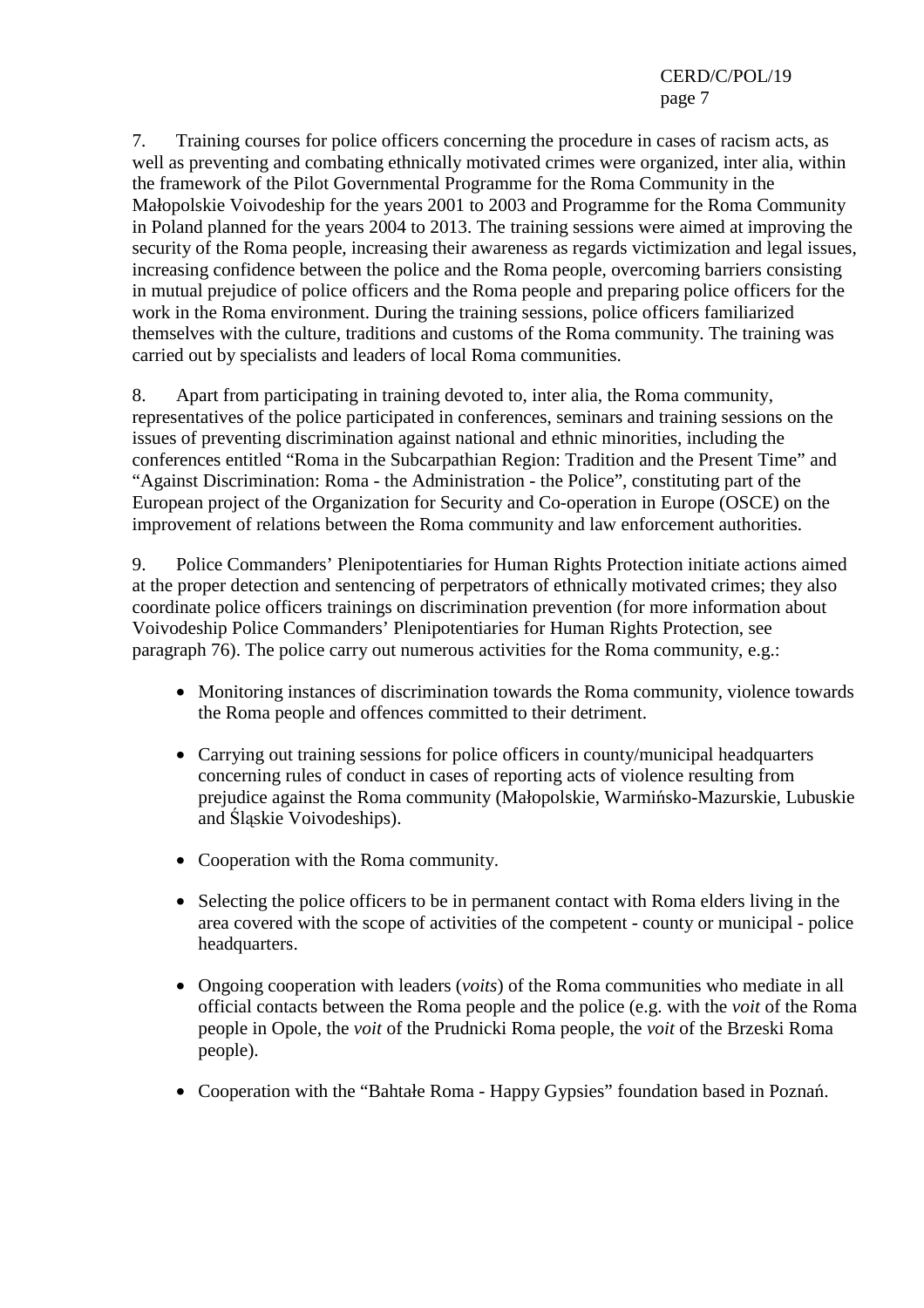- Cooperation with the Parish Elementary School for Roma children in Suwałki.
- Cooperation with Municipal/County Family Aid Centres, Social Aid Centres and schools with regard to support and prevention activities that are carried out in the Roma community (Świętokrzyskie Voivodeship).
- Cooperation with voivode's plenipotentiaries for national and ethnic minorities (Małopolskie, Wielkopolskie, Dolnośląskie Voivodeships).
- Involvement in support programmes addressing the Roma community. For instance, within the framework of the programme "Equalizing the opportunities of the Opatowski Roma people as regards their full participation in the integrated civic community, with particular focus on educational and social tasks", police officers carried out a cycle of meetings with the Roma people called "Neighbourly concord". Moreover, they participated in activities of the socio-therapeutic club, operating in Ostrowiec Świętokrzyski within the framework of Municipality Programme for Support to the Roma Families.

10. Anti-discrimination issues were the subject of training for 80 judges and public prosecutors from the whole country, which was organized in Popowo in May 2004, within the confines of the topic on substantive and legal aspects of criminal liability for crimes motivated by racial, national, ethnic or religious differences.

11. With regard to the Committee's concern about reports of irregularities during the census with regard to the recording of information of persons claiming a nationality other than Polish (ibid., para. 11), the National Population and Housing Census was carried out in Poland at the end of May and the beginning of June 2002. According to article 8 (1) of the Act of 2 December 1999 on the National Population and Housing Census 2002 (*Journal of Laws* of 2000, No. 1, item 1, as amended), answering questions concerning nationality and language spoken at home was obligatory. However, nationality was treated as a declarative feature (based on a subjective opinion). The census-taker was to enter into census forms information provided by the respondents. In each case, only one nationality was to be provided. The answer to the question concerning the language spoken at home could list up to three languages. In this case, the census-taker was to enter in the census form the information provided by the respondent. The answer to the question concerning language was given irrespective of the nationality declared.

12. Answers concerning nationality and language other than Polish were provided in an open form, i.e., the census-taker had no list of predefined nationalities or languages and his task was solely to record the answers provided by the respondent.

13. During the census, representatives of organizations of national and ethic minorities voiced doubts and concerns as to the possible understating of the sizes of individual minorities resulting from imprecise formulation of the questions. Their doubts concerned also possible consequences of revealing census data regarding persons declaring a nationality other than Polish, should there be insufficient protection of personal data gathered in the census, as well as the influence of the sizes of minorities revealed by the census on State policy concerning these minorities. It should be stressed that all personal and individual data gathered in the national census, including data concerning nationality, is confidential and subject to special protection. Answers to questions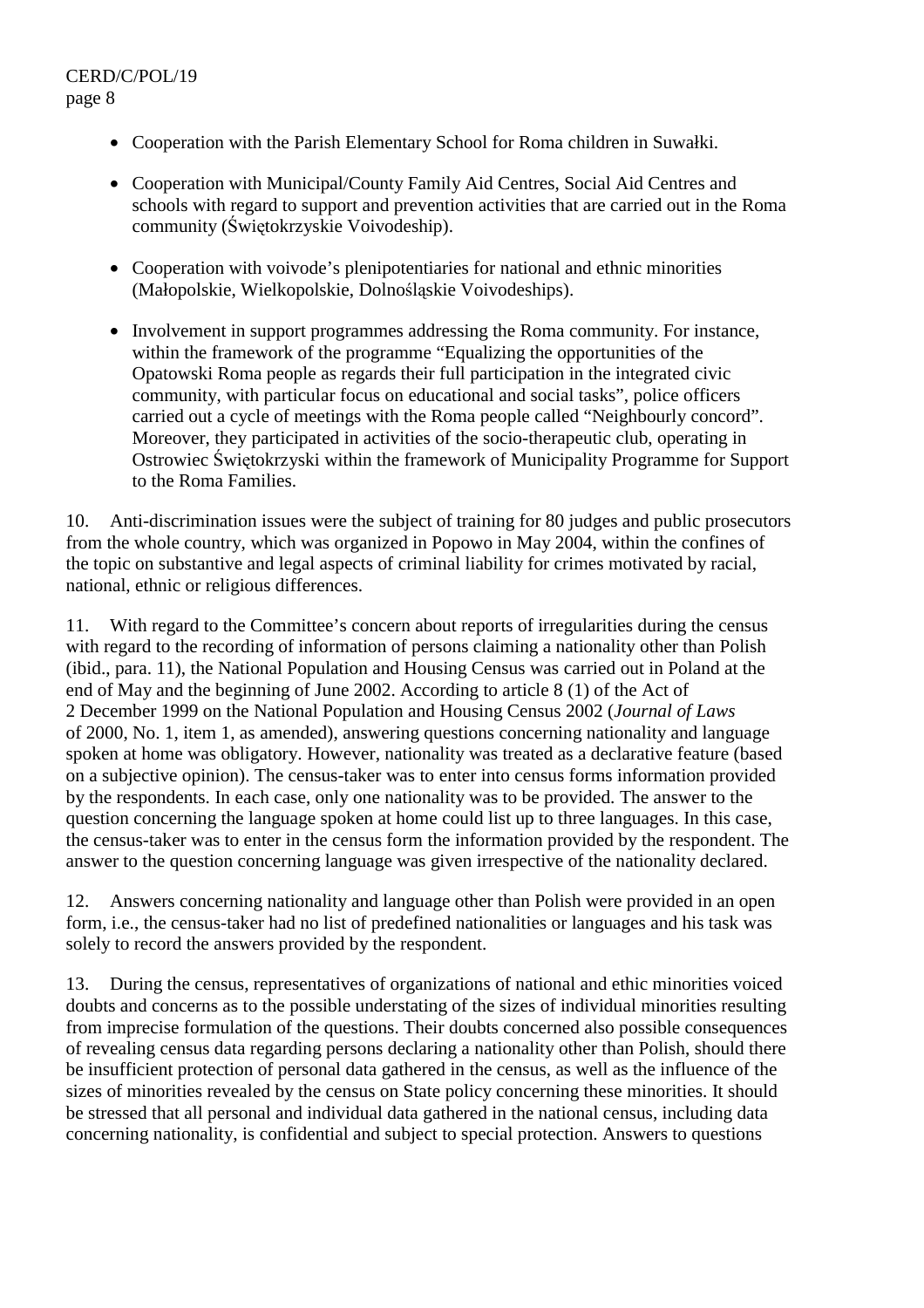concerning nationality and language do not determine the respondent's status as member of a national minority. A person may be treated as a member of a national minority only at his/her own request - if he/she uses the rights of national and ethnic minorities, regardless of the answer provided in the census. Moreover, it should be stressed that the policy carried out by the Government of the Republic of Poland with regard to national and ethnic minorities and the size of financial resources allocated for them was never dependent on the size of individual minorities. Real needs and the activity of the minorities were decisive in this regard. The criteria for allocating financial funds do not contain the criterion of size of individual minorities. This situation has remained unchanged also after the national census.

14. Another problem reported was inappropriate work by census-takers. Representatives of national minorities reported cases of behaviour of census-takers that compromised the reliability of census results, such as: automatic insertion of the Polish nationality without asking the questions about nationality and language spoken at home; questioning respondents' statements concerning nationality or language spoken other than Polish, filling in the nationality and language fields of census forms in pencil.

15. It should be noted that irregularities encountered during the census were rare and met with immediate reactions during the census. All complaints filed were explained on an ongoing basis and resulted in immediate intervention by heads of statistical offices and municipality census commissioners.

16. Regarding the rights to housing and to employment of the Roma population, and the Committee's request that the State party include information on the economic, social and cultural rights of Roma (ibid., paras. 12 and 13), on 13 February 2001, the Council of Ministers adopted its Pilot Governmental Programme for the Roma Community in the Małopolskie Voivodeship for the years 2001 to 2003, coordinated by the Minister of Interior and Administration. Activities taken under the Pilot Programme were complex and covered issues related to the improvement of social and living conditions, health care, safety, culture, prevention of unemployment, maintaining Roma identity, disseminating knowledge on the Roma community and making widely known the reforms in Poland among the Roma minority. Educational tasks were deemed to be of priority character and their implementation brought about the most measurable results, translating into improvement in school attendance rates and school results for Roma children and youth.

17. Moreover, under the Pilot Programme a number of investments in the infrastructure of Roma housing estates and households (renovations, constructing and plumbing works) were carried out. Visiting nurses were also employed to work among the Roma people and provide basic aid and medical information. Unemployed Roma people participated in qualification-upgrading courses. Also, workplaces were organized, also within the framework of subsidized employment. Moreover, cultural events were organized and books and multimedia on Roma history and culture were published. In 2002, TVP Kraków started broadcasting a bilingual TV programme *The Roma News - Romano Ciacipen*, co-financed from the Pilot Programme funds.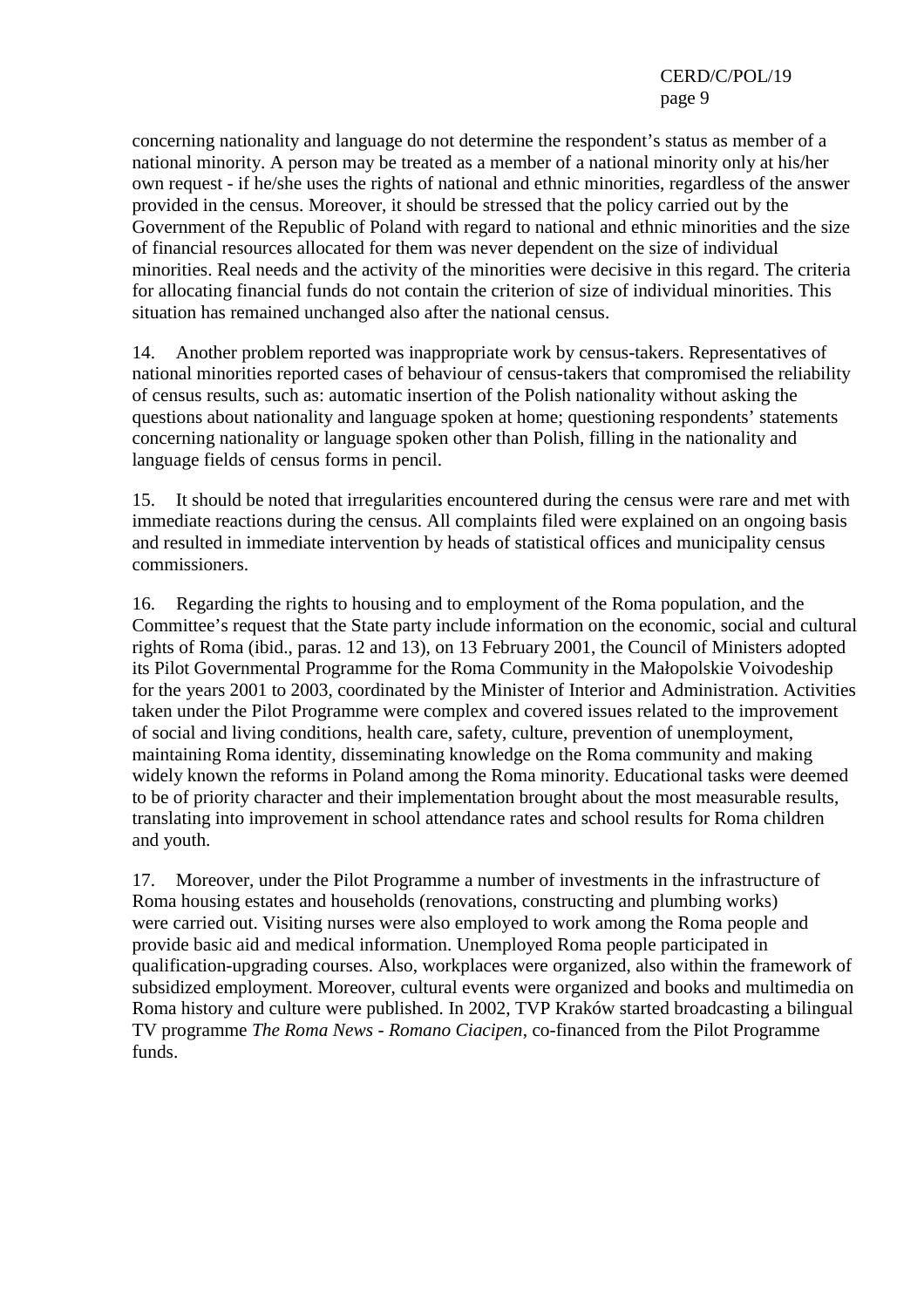18. Following the effectiveness of the Pilot Programme, its follow-up was prepared: the Programme for the Roma Community in Poland, adopted by the Council of Ministers on 19 August 2003*.* The main target of the programme was to promote full participation of Roma people in the life of civil society and diminish differences between this group and the rest of society. The preparation of the programme was widely discussed with the Roma community, inter alia in the Subgroup for Roma Issues within the Team for National Minorities, which included leaders of all Roma organizations in Poland.

19. The implementation of the Programme for the Roma Community in Poland was launched in 2004. It was expected to close in 2013, but an opportunity for a follow-up in further years was left open. A special reserve has been earmarked in the State budget for that purpose, managed by the Minister of Interior and Administration; funds from this reserve are taken on the Minister's request and transferred through *voivodes* or directly to individual entities that implement the programme's objectives. Apart from funds coming from the special reserve, the financing of the programme may be supplemented by funds disposed of by individual ministers and local self-government entities.

20. New possibilities with regard to the financing of the programme were created by the Act of 6 January 2005 on national and ethnic minorities and on regional language (*Journal of Laws* of 2005, No. 17, item 141, as amended), whose article 18 (2) (10) provides for the possibility of providing grants for programmes supporting the civil integration of minorities. In 2004, the earmarked reserve amounting to PLN (Zl) 5 million; PLN 1 million from the budget of the former Ministry of National Education and Sport (MENIS, now the Ministry of National Education), was assigned to the programme. In 2005, the funds for the programme from the special reserve amounted to PLN 5 million. This was supplemented by PLN 700,000 from the budget of MENIS. These funds are annually supplemented with the amounts coming from self-government entities that implement the programme's objectives.

21. Activities taken under the programme are complex and cover issues related to education, the improvement of social and living conditions (including investments in the infrastructure of Roma housing estates and houses), health care (including financing the work of visiting nurses), safety, prevention of unemployment and ethnically motivated crimes, disseminating knowledge of the Roma minority and making the reforms in Poland widely known in the Roma community.

22. On the list of priorities resulting from the programme*,* the improvement of living conditions of the Roma minority is placed directly after education (regarding the education of Roma children, see paragraphs 27-38 below). Under the "Improvement of living conditions" component, the priority goes to investment tasks aimed at improving housing and sanitary conditions: providing water and sewage systems connections, as well as supplying water and electricity. These activities were carried out in the following Voivodeships: Małopolskie, Podkarpackie, Podlaskie and Zachodniopomorskie. Moreover, one of the main priorities continues to be the improvement of extremely difficult housing conditions of Roma families. In 2004, a number of renovation works were carried out in 28 flats and buildings. In 2005, a total of 177 flats were renovated in seven Voivodeships.

23. Under the programme, activities were also aimed at regulating the issues of the ownership of plots with buildings inhabited by Roma people (municipalities: Czarny Dunajec, Szaflary and Krościenko and Dunajcem in Małopolskie Voivodeship).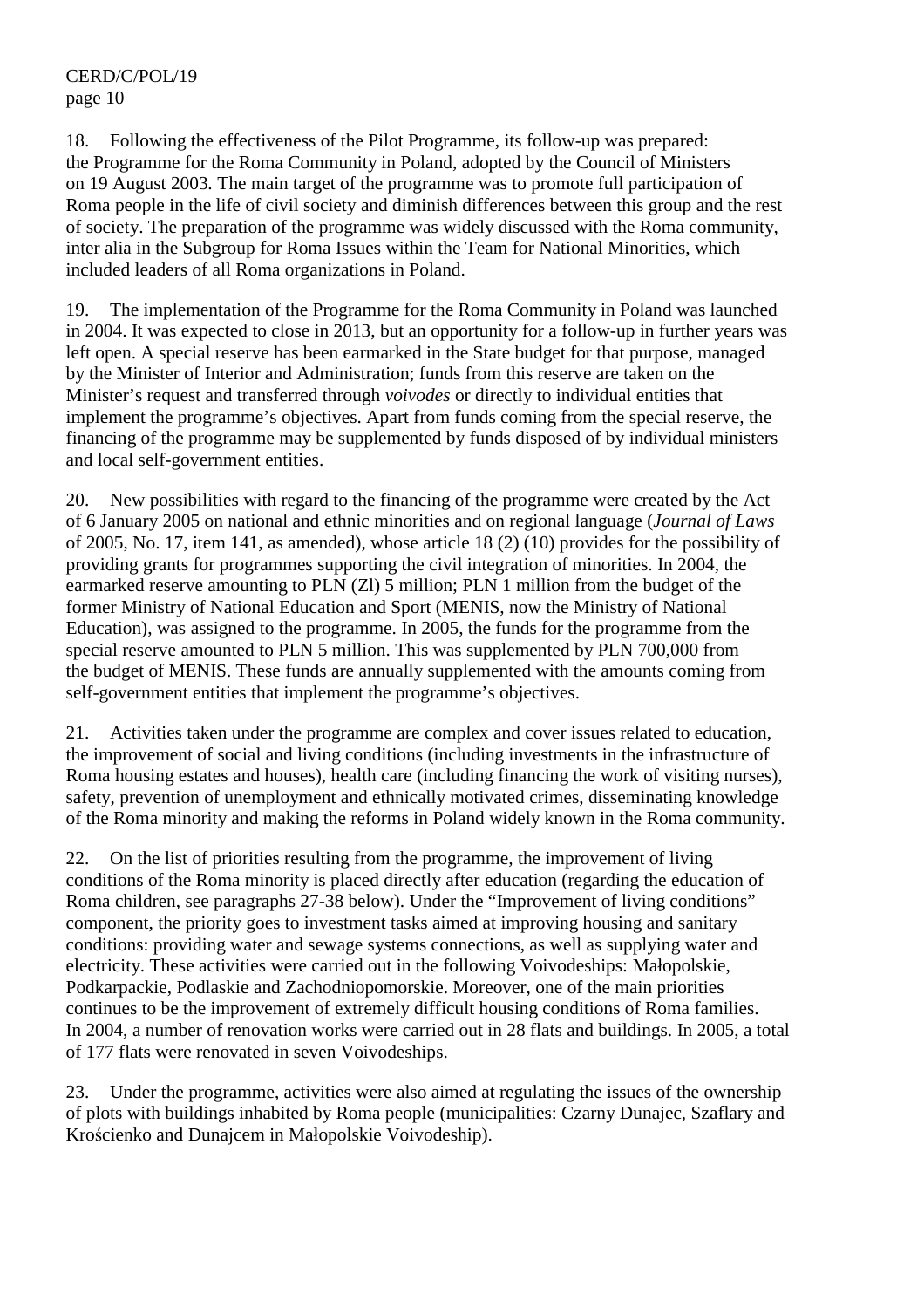24. For the purpose of the professional activation of the Roma community, a number of initiatives were taken to create new workplaces and increase the employment rate of Roma persons. Such projects were implemented in cooperation with county labour offices. These activities were supplemented with short-term employment for Roma persons in cleaning works. In 2005, 56 Roma persons worked in subsidized workplaces. At the same time, training sessions were organized to improve and modify professional qualifications; job counselling was also provided.

25. Another issue in the programme are health problems resulting from the difficult living conditions of the Roma people. In 2005, throughout Poland 1,107 Roma persons were covered by medical prevention tests and vaccinations. Prevention measures consisted mainly in employing and co-financing the work of visiting nurses who provided direct medical aid and medical counselling and distributed medicines and personal hygiene articles purchased with subsidies. In 2005, six visiting nurses were employed in total. The above activities were supplemented by the so-called "white days" when doctors of different specializations provided medical consultations free of charge.

26. The issue of economic, social and cultural rights of the Roma is discussed in a wider manner in the section below devoted to article 5 of the Convention.

27. Regarding the specific educational needs of Roma children (see ibid., para. 13), children and young people of Roma origin enjoy the statutory right of access to education on equal terms with all pupils subject to obligatory schooling. A great majority of the Roma students attend public schools and they are taught within an integrated system, together with their Polish peers. Such an organizational solution is compatible with the demands of Roma organizations in Poland.

28. An important step towards the improvement of the educational situation of the Roma minority in Poland was the adoption by the Council of Ministers on 13 February 2001 of the Pilot Governmental Programme for the Roma Community in the Małopolskie Voivodeship for the years 2001 to 2003, in which educational tasks were given the highest priority. Their implementation brought about the most measurable results, translating into increase in school attendance rate and school results of Roma children and youth. According to MENIS, which participated in financial and organizational terms in the implementation of the educational module, the Pilot Programme covered about 500 Roma students in 60 schools of 15 municipalities of the Małopolskie Voivodeship.

29. The summary of results of the Pilot Programme shows that out of 427 students attending primary and secondary schools, 337 were promoted to the next grades and 69 graduated from their schools (46 from elementary school and 23 from lower secondary school). About 15 per cent of Roma students graduated from their schools with good results. The number of children attending preparatory grades in kindergartens or in schools within the framework of preschool education (the so-called "0" grades) increased to 69.

30. Educational tasks have been deemed a priority also in the Programme for the Roma Community in Poland*.* Its main aim is the improvement of the teaching level for and the attendance rate of students of Roma origin. Reports drawn up by *voivodes* in cooperation with chief education officers indicate that attendance rates of Roma children at schools have been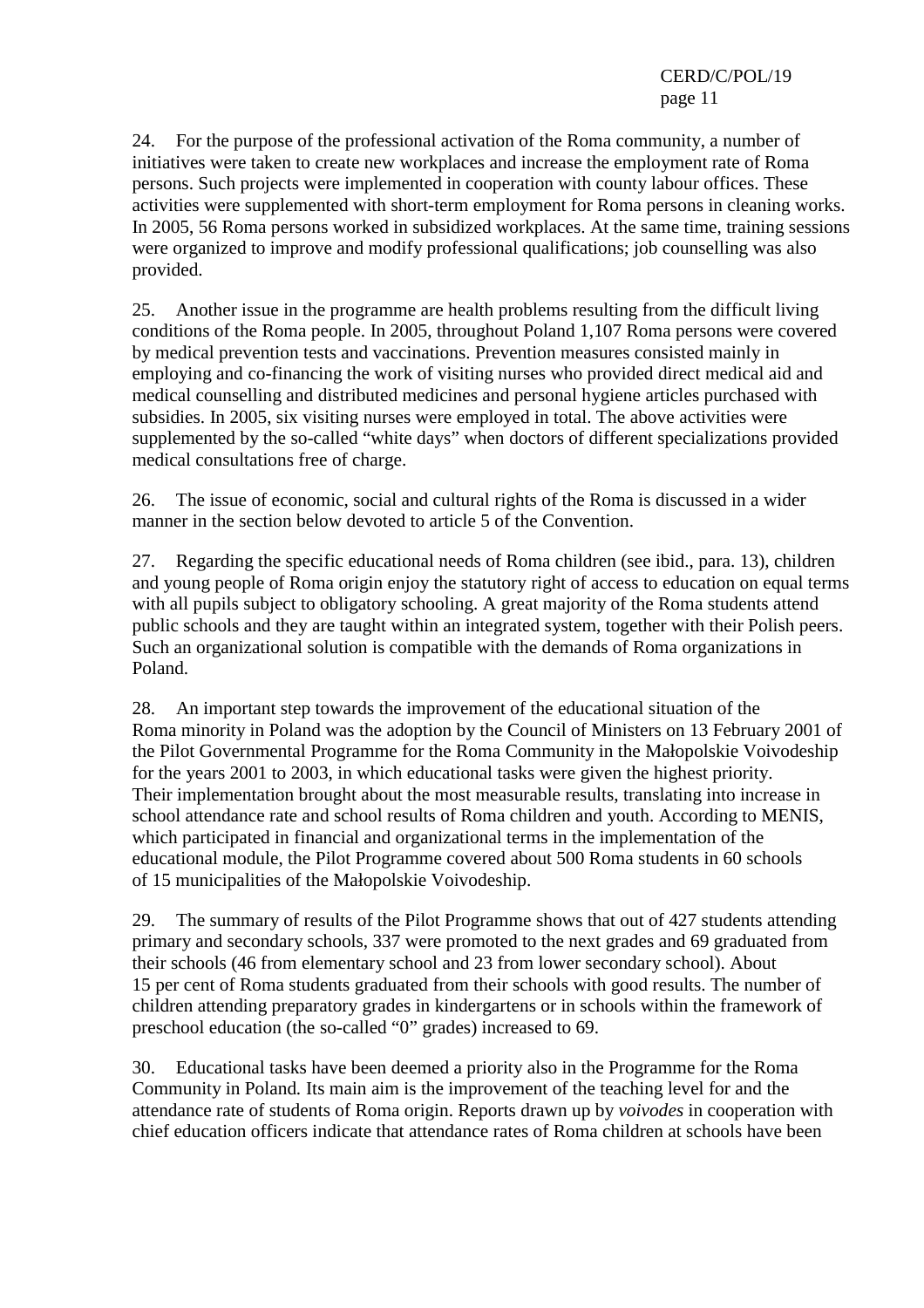gradually increasing. The attendance rate of Roma students fulfilling their educational obligation ranged in school year 2004/05 from 68.3 per cent (Świętokrzyskie Voivodeship) to 85 per cent (Pomorskie Voivodeship). Still, the school marks of these students ranged between "pass" and "satisfactory". In several Voivodeships, however, an improving trend has been noted.

31. In some Roma communities, numerous problems have been noted in the educational process. The main problem is a poor command of the Polish language by children entering education, and the frequent absence of reading and writing skills at the preschool education level. The activities in the educational field were thus supplemented with material aid. The aid consisted mainly in financial grants allowing for systematic kindergarten or "0" grade attendance by Roma children, as well as provision of the most needy students with textbooks, school equipment and didactic aids, as well as - though to a lesser extent - co-financing of school meals, costs of travel to and from school, and insurance.

32. Particular attention was given to programmes for Roma education assistants and teachers supporting education of Roma children. The task of the Roma education assistants is to ensure comprehensive support for the children and teenagers from integrated classes at and after school, as well as to cooperate with parents of Roma students. In the school year 2004/05, under the Programme for the Roma Community in Poland, 91 Roma education assistants were employed.

33. Support teachers pay particular attention to Roma children, treating them at an early stage of education as speakers of a foreign language and bicultural persons. Their duties include supervision of the learning progress of children, compensatory classes on the Polish language and other obligatory subjects, as well as other educational classes aiming at supporting their ethnic identity, assistance in doing their homework and constant contact with their families. In the school year 2004/05, 119 support teachers were employed under the programme throughout Poland.

34. In 2004, training sessions were organized to improve the professional qualifications of Roma education assistants and supporting teachers who work with Roma children; 92 teachers and 61 assistants from throughout Poland participated in the training. In 2005, similar training courses were organized and covered 53 support teachers and 43 Roma education assistants.

35. When assessing the activities taken up in the field of education, one must stress clearly that their base is an integrated model of activities. This unambiguous consensus, generally accepted by Roma partners, as well as the results achieved so far, contradicts the perennial false accusations that the State administration supports segregation of Roma students in so-called Roma classes. Roma classes, whose number systematically decreases (at present there are fewer than 10), are a margin of education for Roma children and youth. These classes are designed mainly for children and youth who have had breaks in their education, lasting sometimes even several years (e.g., due to a stay abroad). Moreover, it must be stressed that participation in Roma classes has never been forced, but is a result of a clearly expressed will of parents of Roma students.

36. Another group of tasks in the field of education were pedagogical and educational programmes for Roma parents and children, including psychological and pedagogical counselling, as well as additional and compensatory classes. Providing equal educational opportunities to Roma children and youth was brought about mainly through extracurricular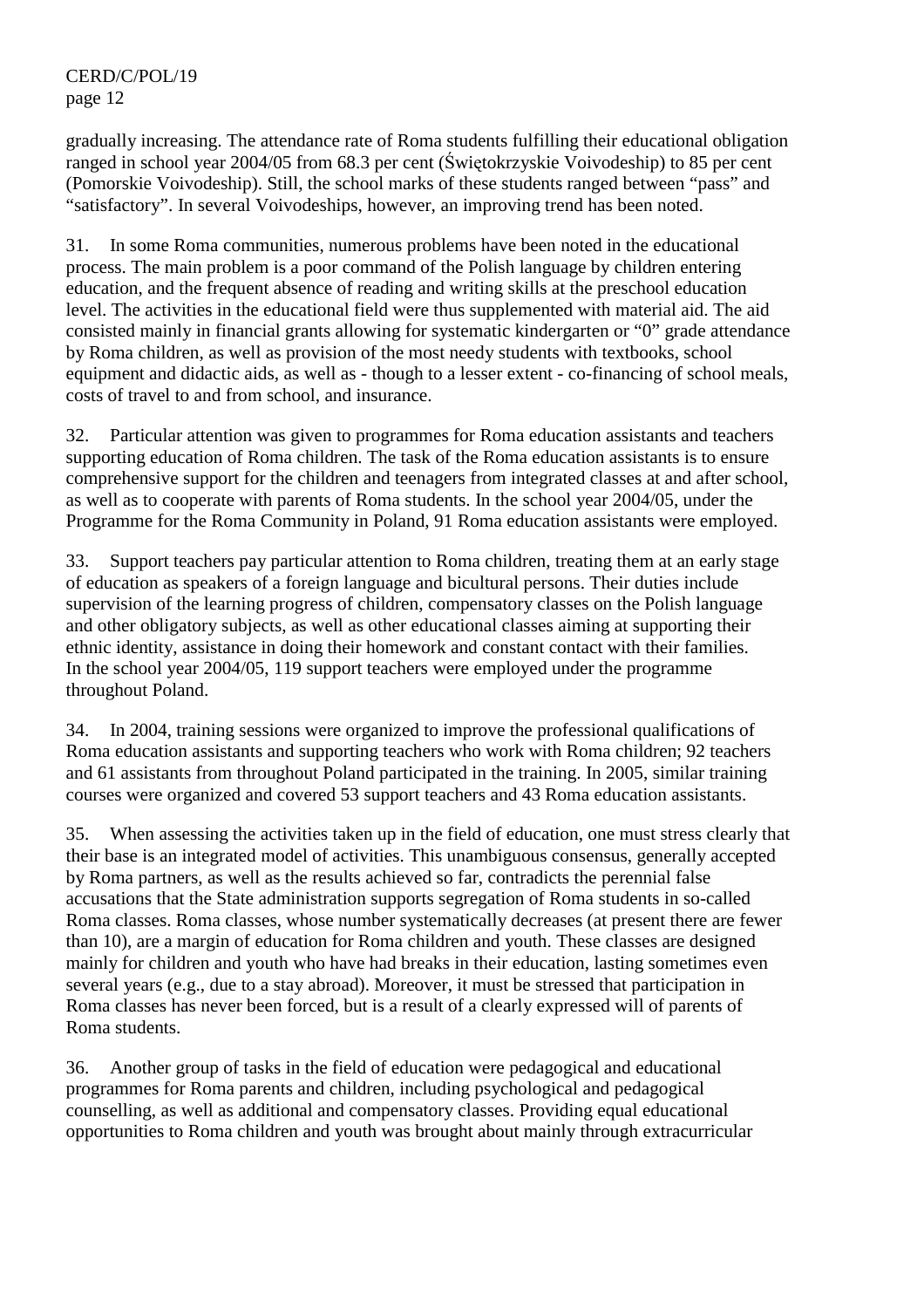compensatory classes in various subjects, as well as corrective, compensatory and speech therapy classes. Summer camps and play centres, winter camps, scout camps, sightseeing tours, sports and recreation activities were also co-financed.

37. In 2004, within the framework of contests held for Roma university students, about 40 scholarships for Roma university students and over 12 scholarships for artistically gifted Roma students were to be granted each year. In 2005, the scholarship programme covered 10 students and 44 university students. Moreover, over 200 educational sets containing books and multimedia publications were purchased and sent to schools; Roma education assistants and persons were engaged in the matters of the Roma community.

38. Based on provisions of the Regulation of the Minister of National Education and Sport of 3 December 2002 on Conditions and Methods of Performing Tasks Allowing to Sustain the Sense of National, Ethnic, Linguistic and Religious Identity of Students from National Minorities and Ethnic Groups by Public Schools and Educational Facilities (*Journal of Laws* of 2002, No. 220 item 1853), schools can organize additional classes for students of Roma origin, including compensatory classes. Moreover, schools attended by students of Roma origin may employ teachers supporting their education and Roma education assistants. Schools organizing additional classes receive a reimbursement from the State budget in the form of an educational subvention increased by 100 per cent (in the years 2003-2004 this rate was 50 per cent). According to data provided by the Central Statistical Office, in the school year 2003/04, 72 schools with Roma students throughout Poland were covered with such increased subventions. In the school year 2004/05, this number increased to 119, and the number of students to 1,032.

39. Regarding human rights education in the school curriculum of the State party and the Committee's encouragement to expand these efforts beyond the school system (ibid., para. 14), human rights issues are included in the minimum curriculum for general education and are a part of the teaching of: the "History and society" subject and "Education for life in society*"* in primary school, the "European education*"* project in lower secondary school, as well as in the "Civil education*"* subject in upper secondary school. Moreover, all curricula and textbooks, before approval for use, must be accepted as complying with the international agreements and treaties entered into by Poland, including the European Convention on Human Rights. The propagation of the idea of human rights at school and education in a spirit of tolerance and mutual respect of the rights of an individual and a group are significant elements in the Polish educational system and belong to the pedagogical priorities of schools.

40. Moreover, all universities in Poland have divisions or chairs of European law or human rights. These issues are soon to be included in teaching standards for the university field "Law and European matters". Additionally, numerous Polish universities launch postgraduate studies in European law and human rights. (The issue of propagating knowledge and attitudes concerning human rights is discussed in paragraphs 61-77 below.)

41. Regarding the encouragement by the Committee to consult with organizations of civil society working to combat racial discrimination (ibid., para. 15)*,* information on the preparation of the report was placed on the website of the Ministry of Interior and Administration when launching its drafting. Non-governmental organizations and scientific and research institutions were asked to send proposals, suggestions and conclusions concerning the document in question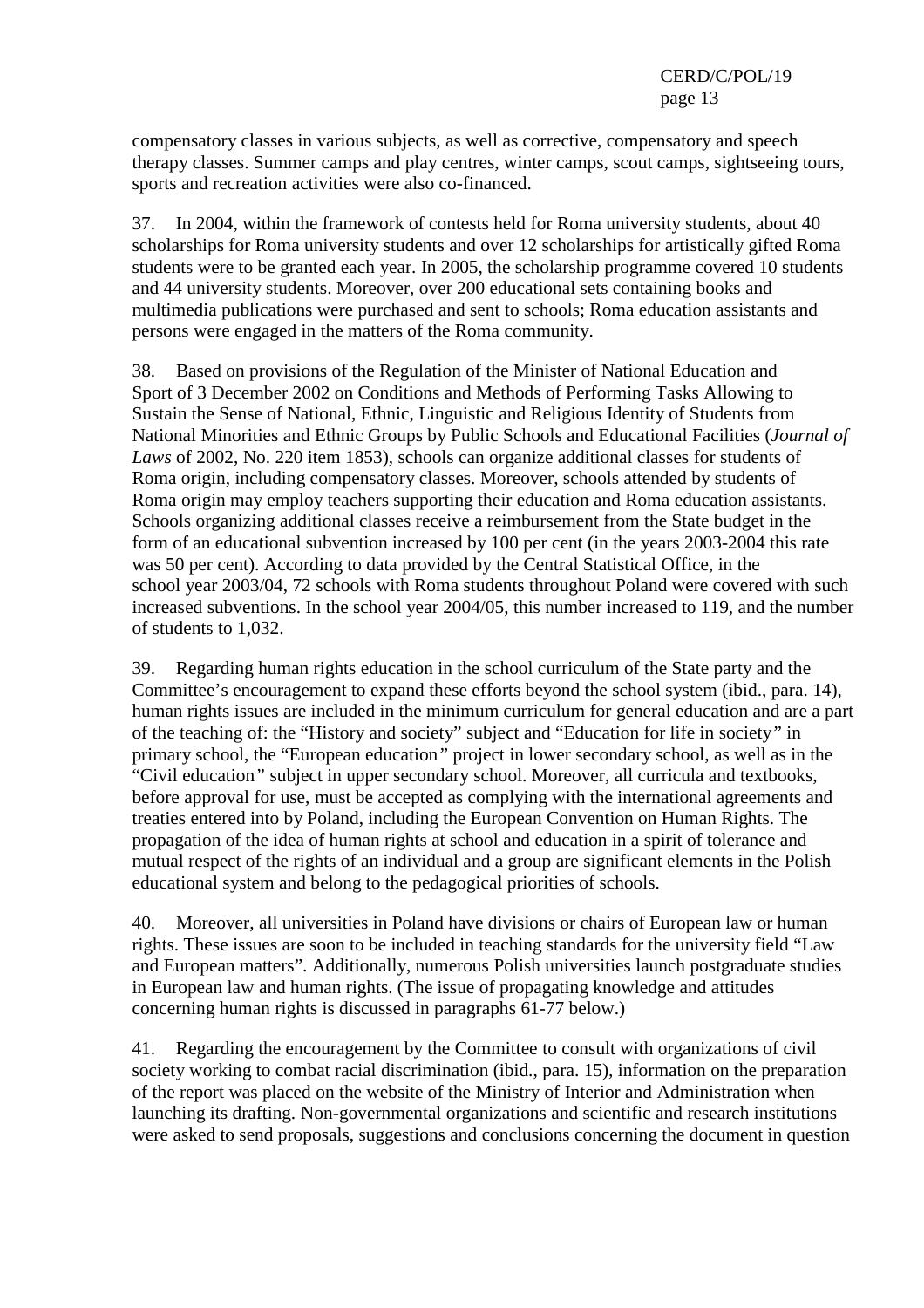at an introductory stage of its preparation. During a round table organized for the purpose of consultation with social partners of the assumptions of the Law Enforcement Programme on Combating Hate Crimes, over 20 NGOs specializing in issues of racial discrimination, racism and anti-Semitism were informed about an opportunity to send remarks and suggestions to the developed document. Subsequent versions of the report were sent to almost 30 NGOs for consultation.

42. Regarding the Committee's request for information on action plans or other measures taken to implement the Durban Declaration and Programme of Action (ibid., para. 16), in order to fulfil the obligations stemming from the Action Plan adopted by the World Conference against Racism, the Council of Ministers adopted the National Programme for Counteracting Racial Discrimination, Xenophobia and Related Intolerance on 18 May 2004. The programme will be implemented in the years 2004-2009 with the possibility of its extension by competent ministers, central bodies of government administration, central public institutions, the Commissioner for Civil Rights Protection, public media and government administration in Voivodeships, in close cooperation with NGOs. The objective of the National Programme is to perform tasks aimed at combating xenophobia and racism, including anti-Semitism, and developing a culture of tolerance in a wide sense in Polish society. The tasks are carried out in the areas of research, statistics, education, culture, health care, media, employment, social situation of refugees, members of national and ethnic minorities, migrants and other persons who may suffer discrimination on grounds of their ethnic or racial origin. These groups were deemed to be direct beneficiaries of the programme.

43. The text of the National Programme for Counteracting Racial Discrimination, Xenophobia and Related Intolerance can be found, among other places, at the website www.mswia.gov.pl; it was also published in a form of a booklet and given to representatives of central and local administration, Plenipotentiaries of Voivodeship Police Commanders for Human Rights Protection, NGOs, judges, lawyers and police officers (see annex 3).

44. The Committee also recommended that the State party's reports be made readily available to the public from the time they are submitted and that the observations of the Committee on these reports be similarly publicized. Information on the previous reports on Convention implementation, together with observations and recommendations of the Committee are available at the websites of the Ministry of Interior and Administration (www.mswia.gov.pl) and the Ministry of Justice (www.ms.gov.pl). These issues are discussed in detail in paragraph 74 below.

## **II. GENERAL PART**

## **A. Actions of the Republic of Poland in the international arena in the field of human rights in the period covered by the report**

45. On 5-7 July 2000, the Regional Seminar of Experts on the subject of combating racism, racial discrimination, xenophobia and related intolerance in Central and Eastern European States was held in Warsaw. The seminar was a part of a cycle of meetings preparing for the World Conference against Racism, Racial Discrimination, Xenophobia and Related Intolerance held in Durban, South Africa, from 31 August to 7 September 2001, and was organized in cooperation with the Office of the United Nations High Commissioner for Human Rights.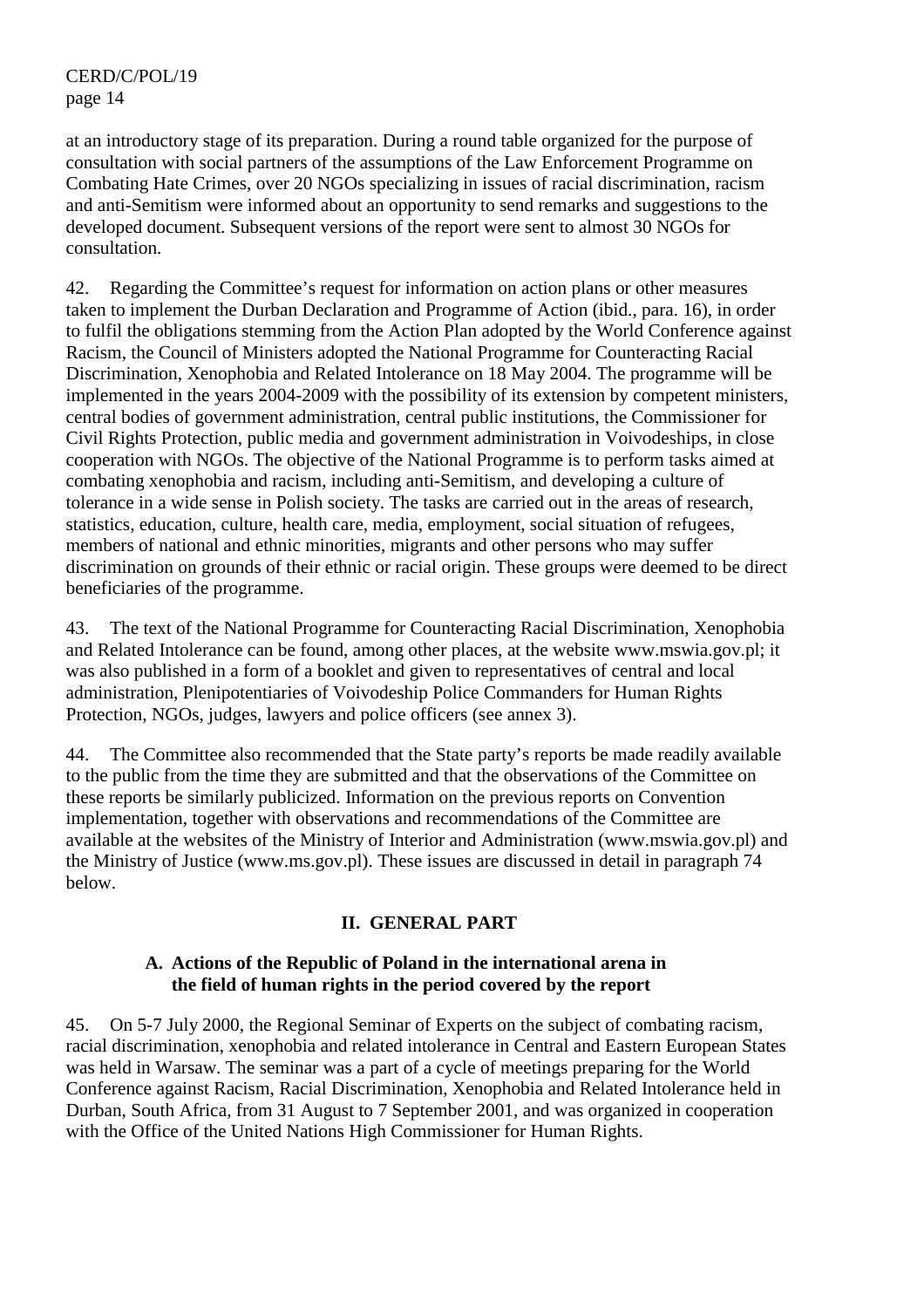46. The Republic of Poland participated in the World Conference against Racism, and fulfilled the obligations adopted at this Conference (paras. 42-44 above).

47. The President of the Republic of Poland ratified the amendment to article 8 of the International Convention on the Elimination of All Forms of Racial Discrimination, opened for signature at New York on 7 March 1966 and the ratification documents were submitted on 23 August 2002.

48. On 10 November 2000, the President of the Republic of Poland ratified the Framework Convention for the Protection of National Minorities, done at Strasbourg on 1 February 1995, which on 1 April 2001 entered into force in relation to Poland.

49. On 23 November 2001, the Republic of Poland signed the Convention on Cybercrime, signed at Budapest on 23 November 2001, and, on 21 July 2003, the Additional Protocol to the Convention on Cybercrime, Concerning the Criminalization of Acts of a Racist and Xenophobic Nature Committed Through Computer Systems, signed at Strasbourg on 28 January 2003.

50. On 12 May 2003, the Republic of Poland signed the European Charter for Regional or Minority Languages; the procedure of ratification of this document is currently in progress.

51. On 18 August 2003, the President of the Republic of Poland ratified the Additional Protocol to Prevent, Suppress and Punish Trafficking in Persons Especially Women and Children, adopted by the United Nations General Assembly on 15 November 2000, supplementing the United Nations Convention against Transnational Organized Crime, adopted by the United Nations General Assembly on 15 November 2000. On 21 December 2003, the protocol entered into force in relation to Poland.

52. On 22 December 2003, the President of the Republic of Poland ratified the Optional Protocol to the Convention on the Elimination of All Forms of Discrimination against Women, opened for signature at New York on 7 March 1966, which on 22 March 2004 entered into force in relation to Poland.

53. On 4 March 2005, the Optional Protocol to the Convention on the Rights of the Child on the sale of children, child prostitution and child pornography, adopted in New York on 25 May 2000 and entered into force in relation to Poland.

54. On 7 March 2005, the Optional Protocol to the Convention on the Rights of the Child on the involvement of children in armed conflict, adopted in New York on 25 May 2000 and entered into force in relation to Poland.

55. On 14 September 2005, the Republic of Poland ratified the Optional Protocol to the Convention against Torture and Other Cruel, Inhuman or Degrading Treatment or Punishment, adopted by the General Assembly on 18 December 2002.

56. From 25 to 29 October 2004, the visit of European Commission against Racism and Intolerance, (ECRI) representatives took place in Poland within the framework of the third round of visits of the European Commission against Racism and Intolerance - ECRI (an organ of the Council of Europe). The ECRI delegates met with the representatives of the Polish government administration and NGOs. The third ECRI report on Poland was adopted on 17 December 2004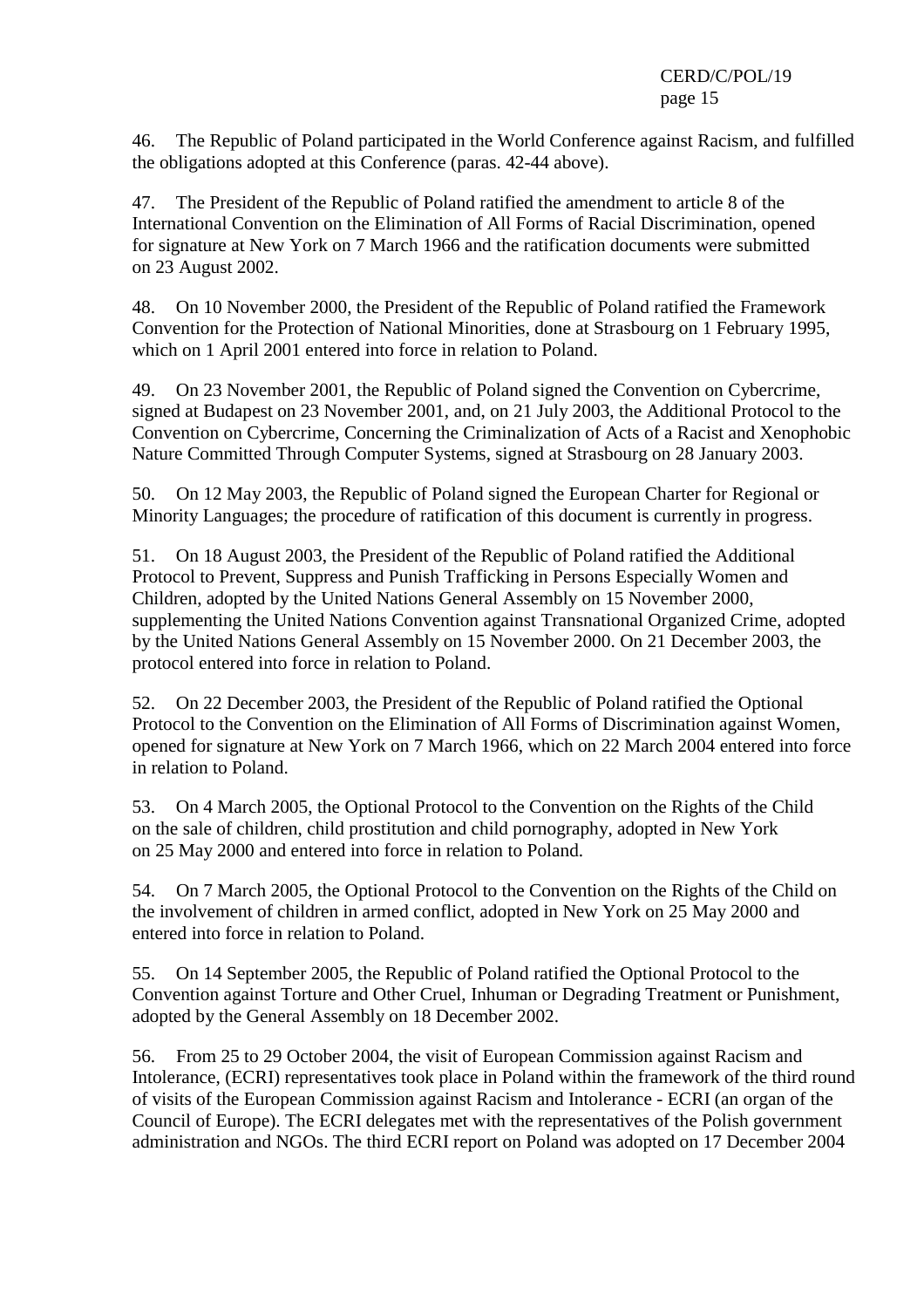and published on 14 June 2005. On 8 November 2005, the so-called round table was organized to discuss the report. It was attended by the representatives of ECRI, the Government and NGOs which provided information constituting the base for drawing up the report.

57. Between August 2003 and November 2004, Poland also implemented the Project PHARE PL 2002/000-605-01-02 Strengthening Anti-Discrimination Policies developed in the framework of a twinning agreement between the Government Plenipotentiary for Equal Status of Women and Men and the Austrian partner, the Ludwig Boltzmann Institute of Human Rights. The project results include, inter alia:

- Analysing the situation of social groups discriminated in Poland as well as their needs in respect of protection and support
- Reviewing the binding legislation, judicial practice and policy of public bodies in the scope of counteracting discrimination as well as identifying possible improvements in this respect
- Drawing up proposals for actions and programmes aimed at counteracting discrimination as well as recommendations concerning the improvement of institutional solutions in the scope of implementing anti-discrimination policies
- Training of a group of trainers from NGOs, who in the future would conduct training and workshops on discrimination and standards of its prevention
- Drawing up and evaluating a training programme on increasing awareness, shaping attitudes and implementing anti-discrimination measures and strategies
- Conducting instructional training on increasing awareness, shaping attitudes and implementing anti-discrimination measures and strategies or trainers from the following professional groups: the Police officers, civil servants (also at the Voivodeship level), labour inspectors, judges, lawyers, employees of educational institutions and journalists, who will conduct similar trainings in their corporations

58. Actions of NGOs aimed at counteracting discrimination due to race and ethnic origin were also subsidized under this project. The amount of EUR 560,000, i.e. over half of the budget, was distributed on the basis of the competition procedure concerning so-called Small Grants.

59. Under the Community Action Programme to Combat Discrimination 2001-2006, three projects have been conducted:

- Implementation of the Community Anti-Discrimination Legislation in Poland, which comprised trainings of judges, lawyers and representatives of NGOs; two handbooks were also published and distributed: *Counteracting Discrimination in Poland - How to Defend your Rights,* and *Counteracting Discrimination in Poland - Legal and Institutional Aspects*.
- "Developing the Attitude of Tolerance Towards Diversity", which included, inter alia, a competition for art students to design an anti-discrimination poster, post-competition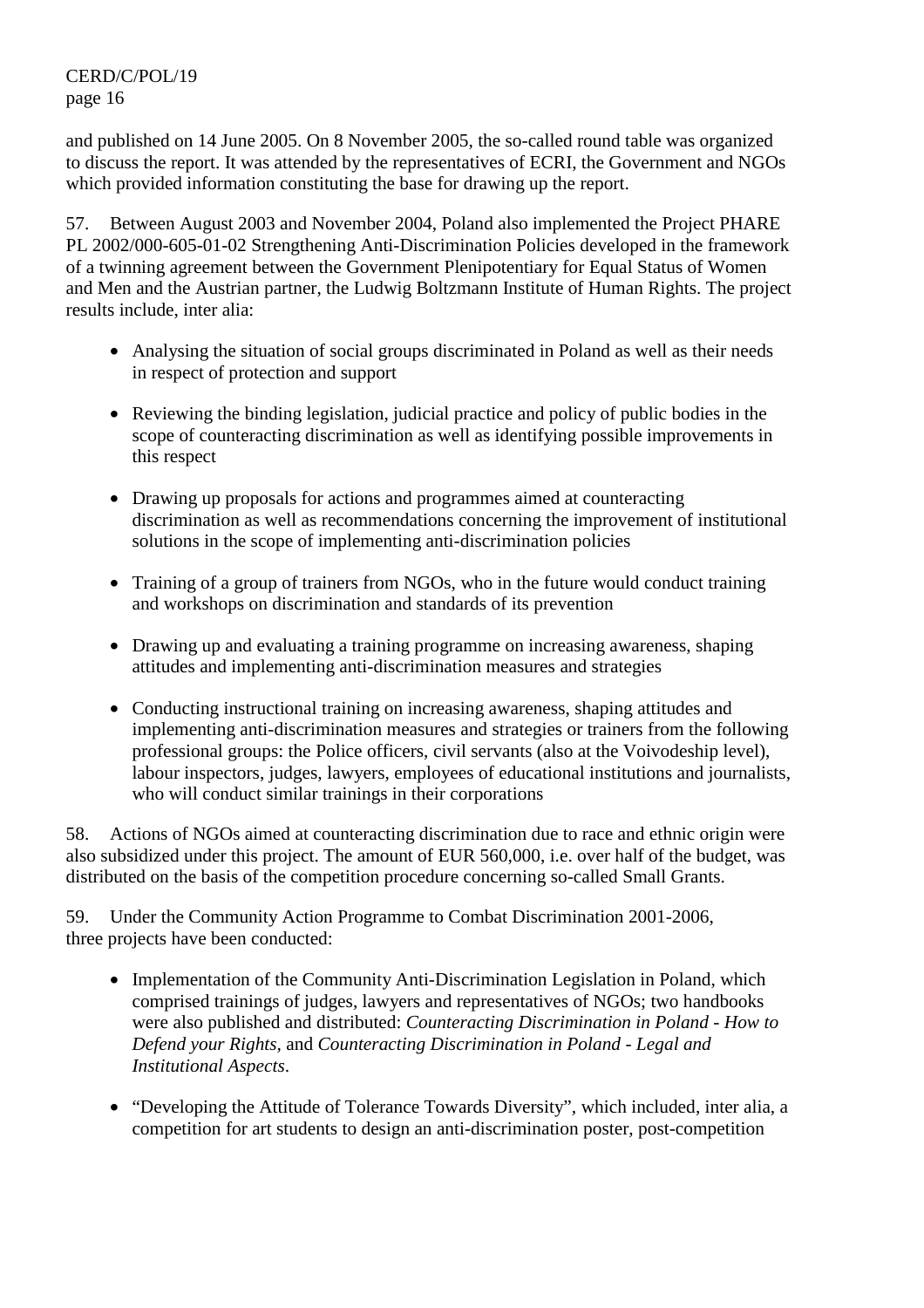exhibition, printing of the rewarded posters, devising and distributing of the so-called first contact leaflets for employees and employers on the subject of counteracting discrimination due to race, ethnic origin, religion, denomination, age, disability and sexual orientation, as well as conducting 5 anti-discrimination workshops targeted at judges, prosecutors, border guard and police officers, journalists and representatives of trade unions (a total of about 250 persons).

• Euroequality - Promotion of Anti-Discrimination Institutions 2004-2006, conducted in cooperation with Spain (coordinator), Finland, Belgium, Ireland and Bulgaria. The project was intended to strengthen the structure and organization of the government and non-governmental institutions that deal with counteracting discrimination on grounds of race and ethnic origin. This was achieved through better cooperation among the above-mentioned countries in respect of, inter alia, devising an institutional model of counteracting discrimination and mechanisms of cooperation between institutions counteracting discrimination and their social partners. In the reporting period, the project was under implementation.

60. The Republic of Poland participated also in the social campaign For Diversity. Against Discrimination, which lasted from 2003 to 2006 and was aimed at increasing the awareness and knowledge of Polish society about different forms of discrimination. The Government Plenipotentiary for Equal Status of Women and Men was the coordinator of the campaign. The campaign message was targeted particularly at persons from groups at risk of discrimination as well as at employees, employers and representatives of trade unions.

## **B. Human rights**

61. In Poland, a knowledge of human rights is more and more widespread and propagated among various professional groups, including through a system of centrally organized training sessions.

62. Since March 2004, in the framework of its training activities, the Ministry of Justice has been conducting a series of training sessions concerning issues included in the Convention. Training projects were carried out pursuant to the concluding observations of the Committee for the Elimination of Racial Discrimination. Issues concerning combating racial discrimination are also discussed at training sessions for court and prosecutor's trainees in the framework of classes on material criminal law. Furthermore, lectures on human rights and their protection are taken into account in the programme of legal counsel training (and also constitute one of the fields at the legal counsel exam) and barrister training. The Commission for Human Rights has been functioning at the Polish Bar Council for 10 years. The Commission organizes, in cooperation with the Information Office of the Council of Europe in Warsaw, annual cycles of seminars for barristers and barrister trainees, concerning the European Convention on Human Rights; the seminars also include a study visit at the European Court of Human Rights in Strasbourg.

63. Since 2004, the Ministry of Foreign Affairs has been carrying out an information campaign on the United Nations called "UN Awareness". In 2004, as part of this campaign, seminars were organized for NGOs dealing with combating racism, racial and ethnic discrimination,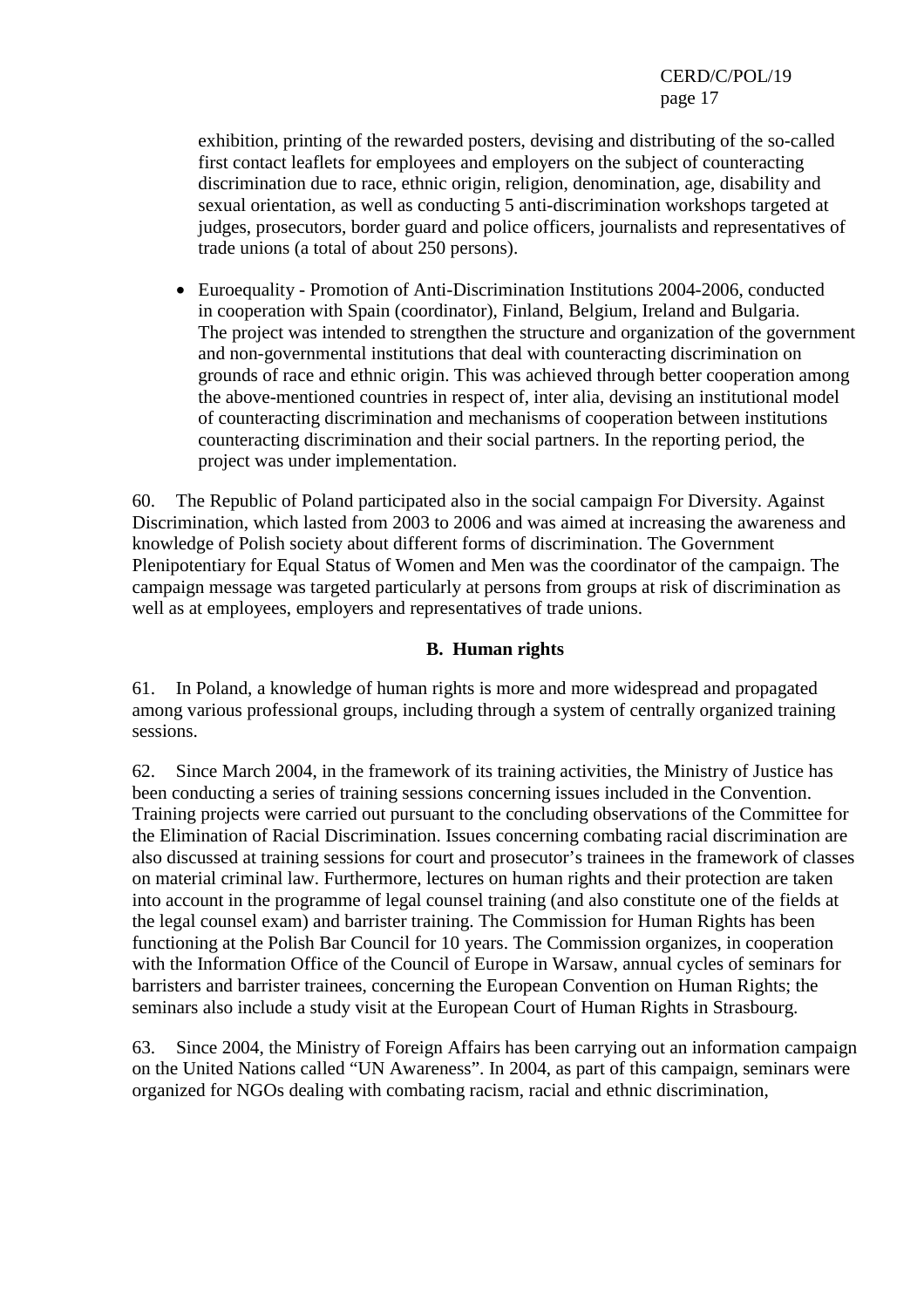xenophobia and anti-Semitism, as well as for the media and regional authorities. The seminars were aimed at increasing awareness of anti-discrimination activities of the United Nations. During the seminars, the participants were also informed on the possibility and manner of lodging individual complaints to the treaty bodies.

64. Through the National In-Service Teacher Training Centre, the Ministry of National Education also organizes training sessions on human rights. Training is targeted to: office education employees, headmasters, teachers, educators and employers at teacher training centres. A training network called Trainers for Education in Human Rights was established; it consists of educators who conduct trainings in human rights in all Voivodeships. The National In-Service Teacher Training Centre organizes regular meetings for this group, allowing trainers to share experiences and to support each other.

65. Anti-discrimination issues were included in the training programme for public functionaries, for example in training for the border guard officers at all levels. The issues of racism, racial discrimination and intolerance were included in the curriculum for the border guard officers - a separate subject called the "Basics of intercultural communication" was included in the programmes of specialist training required for promotion to officer rank, first level, in operational and investigative specialties. The human rights issues are also raised at training sessions for border guard officers, organized in cooperation with national and foreign institutions, for example under the PHARE Twinning Programme PL2001/IB/JH/01b on Migration and Visa Policy and PL/IB/2002/JH/02 on Asylum Policy, carried out in cooperation with the Bundespolizei (German Federal Police).

66. Also, the Central Board of Prison Service took action to make prison officials and employees sensitive to the issues associated with any form of intolerance. In 2004, the general and specific curricula of preparatory courses and all types of Prison Service schools included such issues as trafficking in human beings, counteracting racial and ethnic discrimination, counteracting and combating anti-Semitism, xenophobia and intolerance. These issues were also addressed in the annual training programmes for prison officers and employees responsible for complaints, requests and applications from inmates.

67. In 2005, the Programme of actions in the area of professional ethics of customs officers for 2005-2007 and the Annex to the programme of basic customs course were developed. The programme concerns, inter alia, the development of anti-racist attitudes as well as attitudes related to counteracting anti-Semitism, xenophobia and intolerance. The module of professional ethics in the basic customs course was expanded to include issues concerning counteracting xenophobia and intolerance; at customs chambers and basic customs courses the classes in the scope of issues of counteracting racism, xenophobia and related intolerance are conducted by trained coordinators for professional ethics in the Customs Service.

68. Workshops on human rights are carried out in the framework of centrally organized training sessions for the police as well. In 2004, the syllabus of the basic course was supplemented with an eight-hour workshop covering the following issues: perceiving oneself and group identity, perceiving others, the role of prejudice, discrimination and its aspects, and discrimination from a legal perspective. The issues concerning counteracting discrimination became a permanent element of the basic training of police officers. The notions of prejudice,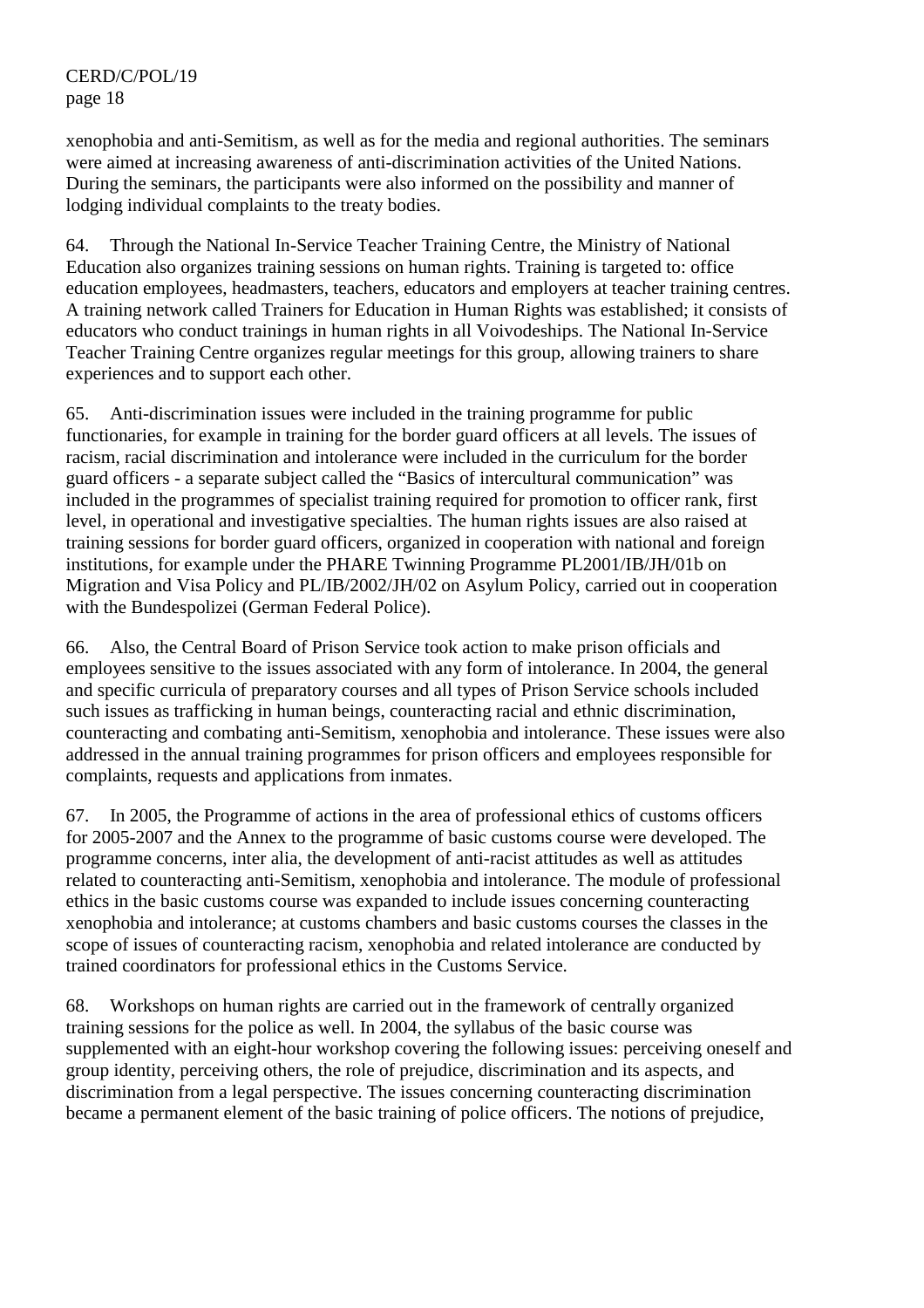stereotypes, discrimination, its sources and forms, discrimination from a perspective of the labour code are discussed during three-hour classes conducted under the Programme of vocational training for university graduates - First degree in human resources management.

69. A change in educational policy directed to police officers, i.e. outlining the curriculum minimum in the area of human rights and anti-discrimination for candidates, the basic course, management courses and postgraduate studies organized in the Higher Police School in Szczytno, should be emphasized.

70. In 2004, methodological standards and didactic materials were prepared for training of the representatives of the police units at basic and urban levels. In 2005, over 60,000 officers of the police field units were trained on this basis. The training was intended to make police officers sensitive to diversity and aware of the existence of the phenomenon of discrimination and the possibility and necessity to prevent it, counteract it and react to it, and to improve their legal background in respect of discrimination.

71. Apart from training, a number of publications were worked out and disseminated. The publication of the National In-Service Teacher Training Centre entitled *Prawa człowieka. Jak o nich uczyć?* (Human Rights: How to teach about them?) includes elements of methodology of teaching human rights to adults and children. It includes scenarios of classes on human rights for all educational stages. The publication contains information on history of human rights and it is a handbook for trainers and teachers. It is similar to the handbook *Compas: A Manual on Human Rights Education with Young People*, a comprehensive handbook which was published by the Council of Europe and disseminated among trainers, NGO representatives and teachers.

72. The handbook *Antydyskryminacja - pakiet edukacyjny* (Anti-discrimination - Educational Package) is of a similar character. It contains training materials and lesson plans, as well as basic information on the identification of cases of racism, discrimination, xenophobia and anti-Semitism, as well as combating and preventing them. The handbook was worked out by the National In-Service Teacher Training Centre on the basis of training materials developed by an international group of experts under the Twinning Project PHARE 2002 "Strengthening Anti-Discrimination Policies". In the framework of this project, a report summarizing the results of implementing this project "Prawne i instytucjonalne aspekty przeciwdziałania dyskryminacji" ("Legal and institutional aspects of counteracting discrimination") has been published and disseminated among the following professional groups: judges, barristers, government officials and representatives of NGOs.

73. In 2004, the Ministry of Justice prepared "Opracowanie dotyczące zwalczania dyskryminacji rasowej" ("A study on combating racial discrimination"), which included a summary of international regulations and judicature of international institutions in that regard, as well as a description of practical cooperation between the police forces and Prosecutor's Offices in selected countries in respect of fighting racism-based crime. The study provides practical solutions and best-practice standards developed in other countries. It is intended to stimulate discussions on the need and possibility to work out similar mechanisms in Poland. It was distributed in Prosecutor's Offices, common courts of law, district courts and courts of appeal; it was also submitted to the National Prosecutor's Office, the Ministry of Interior and Administration, the General Headquarters of Police and Plenipotentiaries of Voivodeship Police Commanders for Human Rights Protection.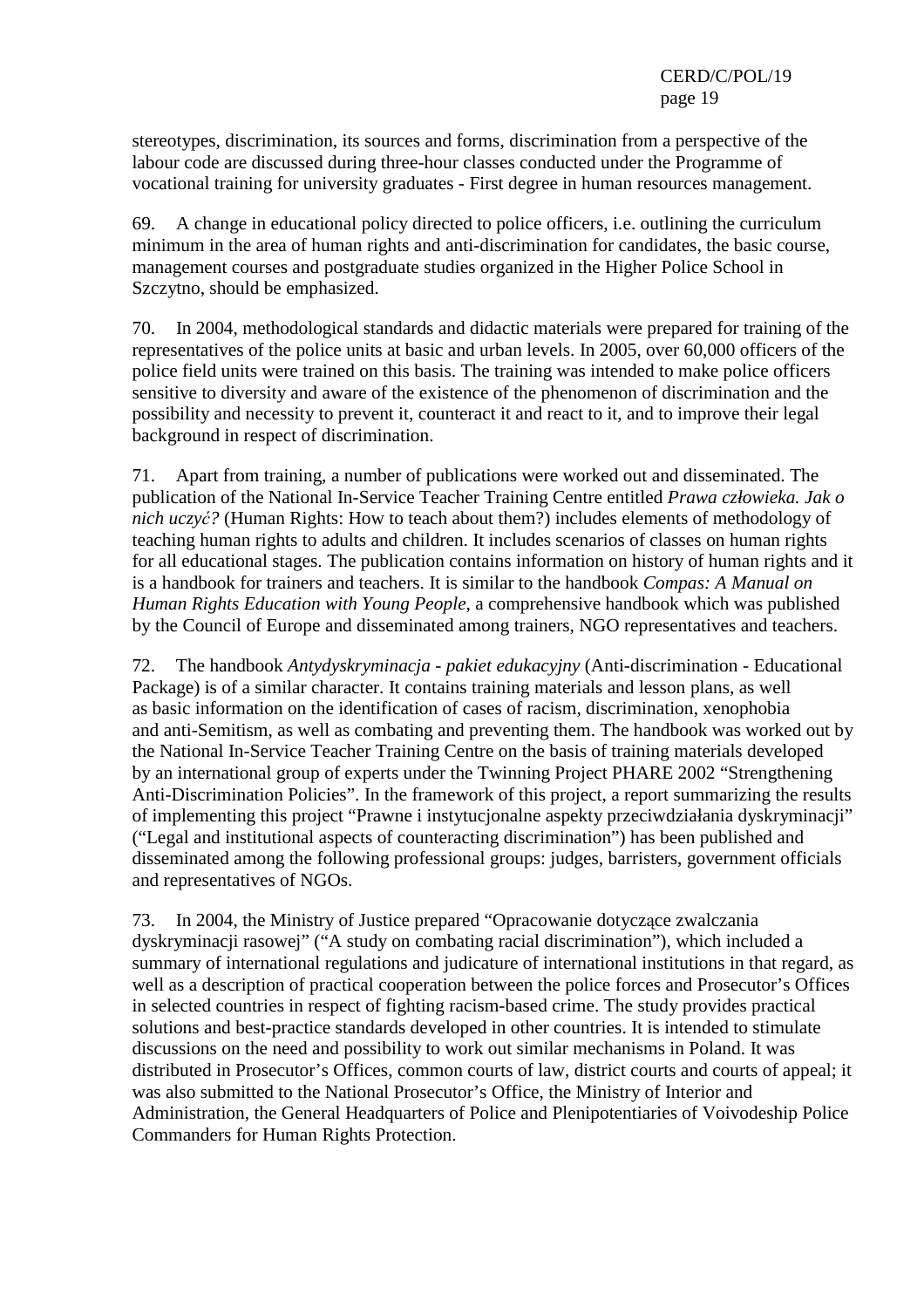74. In 2005, the Institute of Justice worked out a compendium (*Przestępstwa z art. 256 i 257 k.k. - analiza dogmatyczna i praktyka ścigania*, or Crimes under articles 256 and 257 of the Penal Code - dogmatic analysis and prosecuting practice) which was disseminated in courts and prosecutor's offices to ensure appropriate conduct of proceedings in such cases.

75. The Government takes actions aimed at disseminating knowledge on human rights in the general public, so the citizens would be aware of their rights. To this end, information is published on websites of the Ministry of Justice, the Ministry of Interior and Administration and the Parliament (the Sejm). Apart from the texts of conventions concerning human rights, these websites contain current periodic reports of the Government, information on the possibility of lodging complaints to individual Committees as well as examples of complaints. This report and final comments of the Committee issued after its examination will also be published on the websites of the Ministry of Justice and the Ministry of Interior and Administration. In 2004, the Ministry of Justice published and widely disseminated a publication, "Realizacja przez Polskę postanowień Międzynarodowej konwencji w sprawie likwidacji wszelkich form dyskryminacji rasowej. XV i XVI Sprawozdanie okresowe" on the implementation of the International Convention on the Elimination of All Forms of Racial Discrimination by Poland, as set out in its fifteenth and sixteenth periodic reports. The publication contains brief information on the rules on examining the reports by the Committee on the Elimination of Racial Discrimination, the text of the report, minutes of the meetings, final comments of the Committee on the Elimination of Racial Discrimination, the text of the Convention, an example of a complaint and an explanation of the rules of submitting the complaint to the Committee. The publication is also posted as a PDF file on the website of the Ministry.

76. Protection against racism, xenophobia, anti-Semitism and related intolerance entered an institutional phase in the reporting period. In 2003, a post for combating racism and xenophobia was created at the National Prosecutor's Office. The competence of this post includes dissemination of statistical data on the results of proceedings and rulings in respect of crimes on ethnic grounds.

77. In order to intensify activities aimed at counteracting racism, xenophobia and discrimination on ethnic grounds, a Monitoring Team on Racism and Xenophobia was established in 2004 at the Ministry of Interior and Administration. Its duties include, inter alia:

- Maintaining a database on individual instances of discrimination due to race and ethnic origin, anti-Semitism and xenophobia
- Developing and implementing the social and demographic data collection and analysis system in cooperation with other government administration units in order to monitor the phenomena of racism, racial discrimination and xenophobia
- Cooperating with international organizations, including, inter alia: the Office for Democratic Institutions and Human Rights, the Organization for Security and Co-operation in Europe, the European Union and the Council of Europe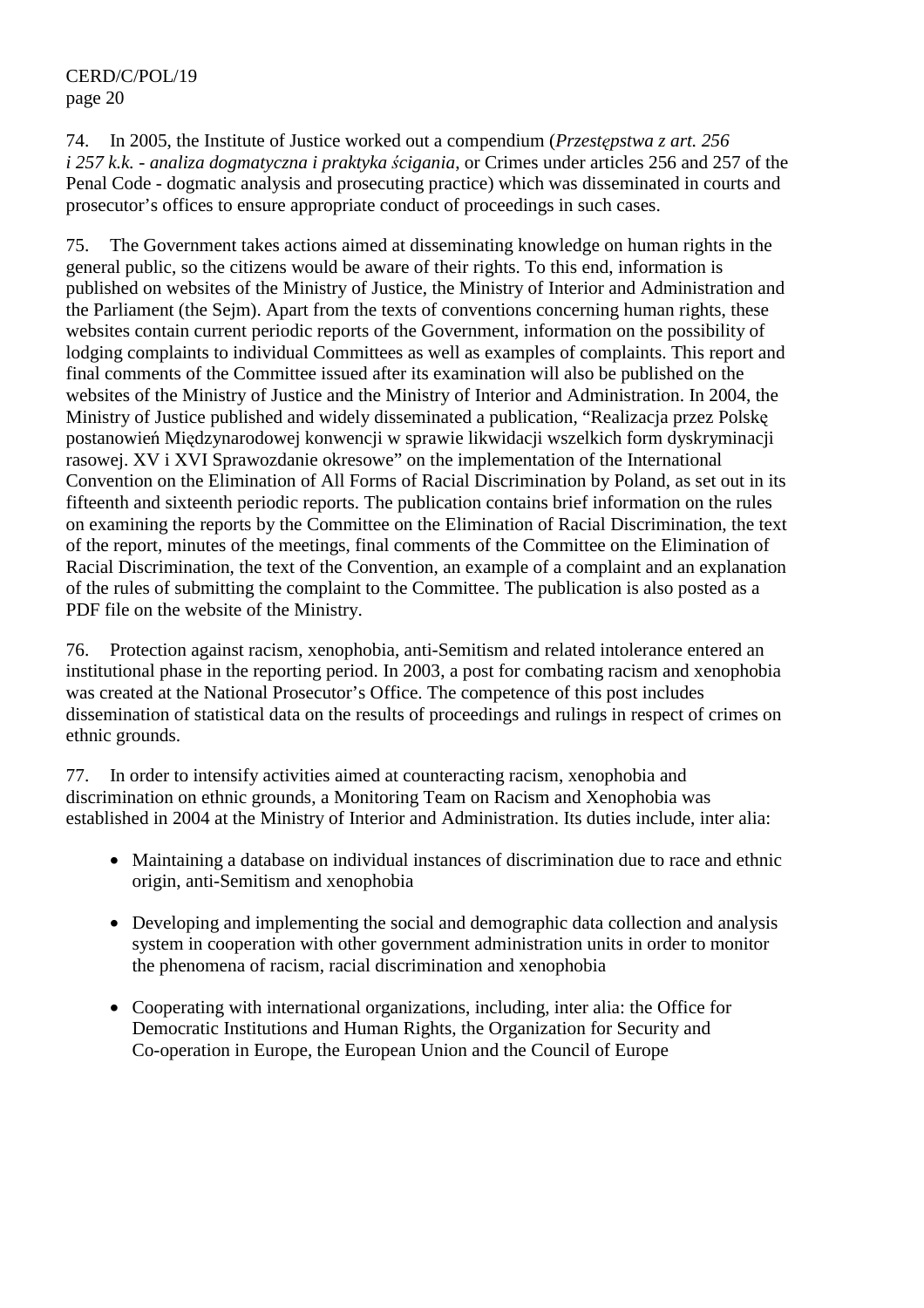• Making reports on the cases of ethnic discrimination, racism and xenophobia present in Poland; the Team takes the above actions in close cooperation with domestic NGOs active in the sphere of counteracting and combating racism, anti-Semitism, discrimination on ethnic grounds and xenophobia

78. In 2004, Plenipotentiaries for Human Rights Protection were appointed within the General Headquarters of Police, in all 16 Voivodeship Police Headquarters, in Warsaw Metropolitan Police Headquarters and all Police Schools. Their tasks consist in monitoring the implementation of recommendations formulated by the human rights organizations for Police in its operational activities. The Plenipotentiaries deal with the tasks such as gathering data on good practice in respect of protection of human rights and rights of victims, dissemination of information among police officers; monitoring racial discrimination (including anti-Semitism and xenophobia) and activities undertaken by the Police to cooperate with national and ethnic minorities. The competence of Plenipotentiaries also includes initiation of control and supervisory activities in respect of human rights and activities aimed at increasing the knowledge and skills of police officers in respect of human rights; cooperation with non-departmental institutions and organizations dealing with the issues of human rights protection.

79. The projects concerning human rights were carried out by NGOs owing to financial support from the Government under the Phare 2003 programme "Support for the justice system", implemented by the Ministry of Justice. In September 2005, grants were awarded for the implementation of 45 projects aimed at social reintegration and increasing the legal awareness of the condemned persons. One of the completed projects was aimed at developing new forms of work with young Roma people through increasing their participation in defining and solving problems concerning the fact of being a victim or a perpetrator of a crime. It also developed a new concept of cooperation between the civil service and the Roma community in the scope of solving the above-mentioned problems.

## **C. National and ethnic minorities**

80. On 10 November 2000, the Republic of Poland ratified the Framework Convention for the Protection of National Minorities, done at Strasbourg on 1 February 1995 (*Journal of Laws* of 2002, No. 22, item 209). According to article 25 (1) of the Convention, the report for the Secretary-General of the Council of Europe on the realization by the Republic of Poland of the provisions of the Framework Convention of the Council of Europe for the Protection of National Minorities was submitted on 10 July 2002. From 14 to 17 April 2003, the delegation of the Advisory Committee for the implementation of the Framework Convention stayed in Poland. The visit contributed to gathering further information and voicing the Committee's opinion on the implementation of the Framework Convention by Poland, adopted on 27 November 2003. Referring to the submitted opinion, the Government prepared written comments on the Opinion of the Advisory Committee. On 30 September 2004, the Committee of Ministers adopted the resolution on the implementation of the Framework Convention for the Protection of National Minorities by Poland. On 26 September 2005, the conference on the Implementation of the Framework Convention for the Protection of National Minorities by Poland, organized by the Ministry of Interior and Administration and the Council of Europe, took place. The conference recapitulated the first cycle of monitoring the process of implementing and observing by Poland the principles specified in the Framework Convention.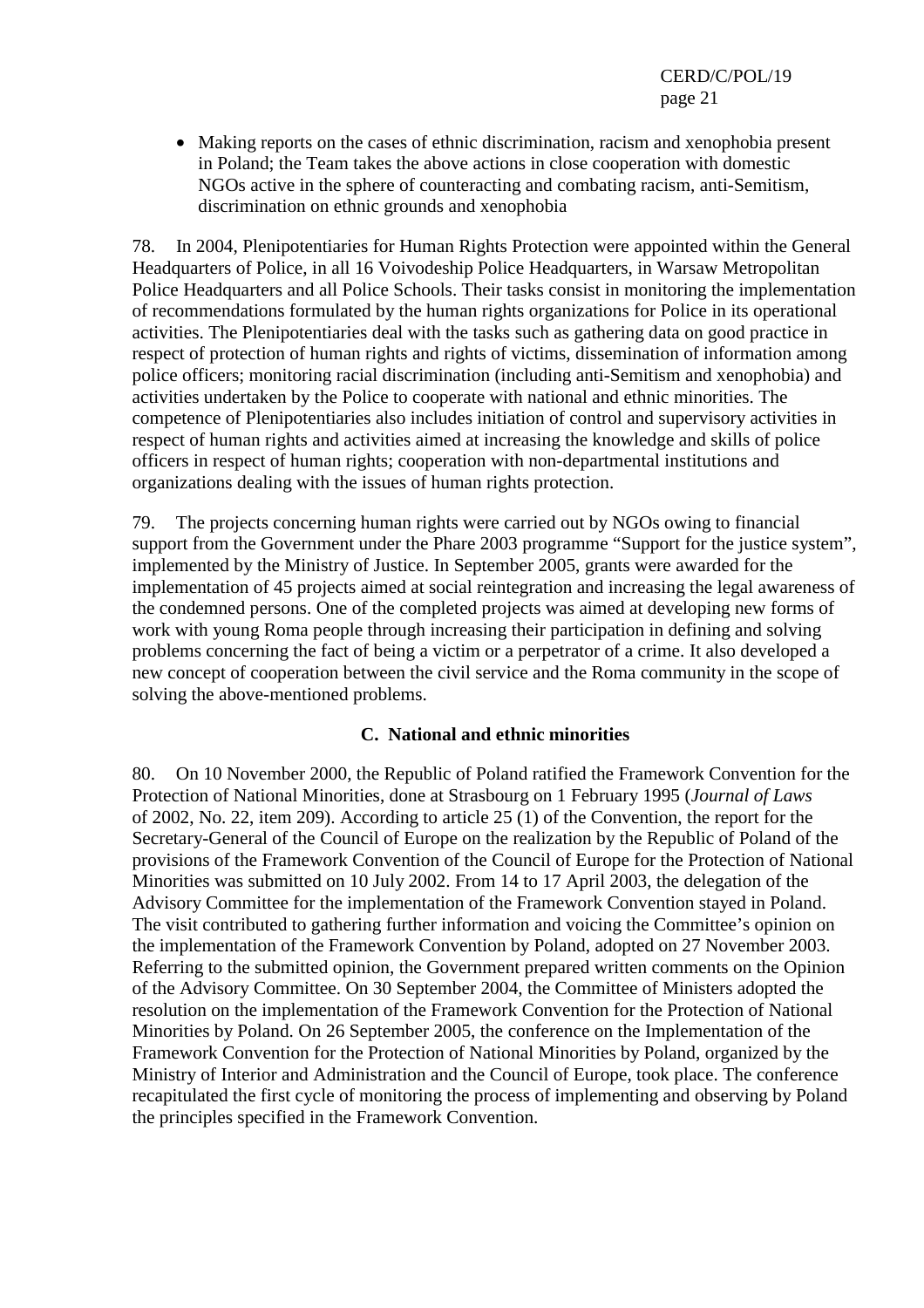81. On 12 May 2003, the Republic of Poland signed the European Charter for Regional or Minority Languages. On 16-17 June 2003, an international conference, "From Theory to Practice - The European Charter for Regional or Minority Languages", was held. The speakers at the conference were experts from Poland, the Council of Europe and States signatories to the Charter. The conference was attended by members of parliaments, representatives of national and ethnic minorities and representatives of central and local governments.

82. In 2002, the National Population and Housing Census was carried out in Poland and for the first time since the Second World War the census included a question about nationality and the language used at home. The results of the census confirmed that national and ethnic minorities constitute a small part of Polish society. According to the census data, in 2002 0.7 per cent of the whole Polish population declared that it belonged to communities with the status of a minority. in accordance to the Act of 2 December 1999 on the National Population and Housing Census 2002 (*Journal of Laws* of 2000, No. 1, item 1, as amended).

#### **Table 1**

#### **Population of national and ethnic minorities as well as the community using the regional language1**

| National, ethnic or language identification | Number of citizens of the Republic of Poland     |  |  |
|---------------------------------------------|--------------------------------------------------|--|--|
|                                             | declaring to belong to a given nationality or to |  |  |
|                                             | use the regional language                        |  |  |
| National minorities                         |                                                  |  |  |
| Germans                                     | 147 094                                          |  |  |
| <b>Belarusians</b>                          | 47 640                                           |  |  |
| Ukrainians                                  | 27 172                                           |  |  |
| Lithuanians                                 | 5 6 3 9                                          |  |  |
| <b>Russians</b>                             | 3 2 4 4                                          |  |  |
| <b>Slovaks</b>                              | 1710                                             |  |  |
| Jews                                        | 1 0 5 5                                          |  |  |
| Czechs                                      | 386                                              |  |  |
| Armenians                                   | 262                                              |  |  |
| Ethnic minorities                           |                                                  |  |  |
| Roma                                        | 12731                                            |  |  |
| Lemko                                       | 5 8 5 0                                          |  |  |
| <b>Tartars</b>                              | 447                                              |  |  |
| Karaims                                     | 43                                               |  |  |
| Persons using a regional language           |                                                  |  |  |
| Kashubian                                   | 52 567                                           |  |  |

 $\overline{a}$ **1** Data of the Central Statistical Office on the basis of the 2002 National Population and Housing Census.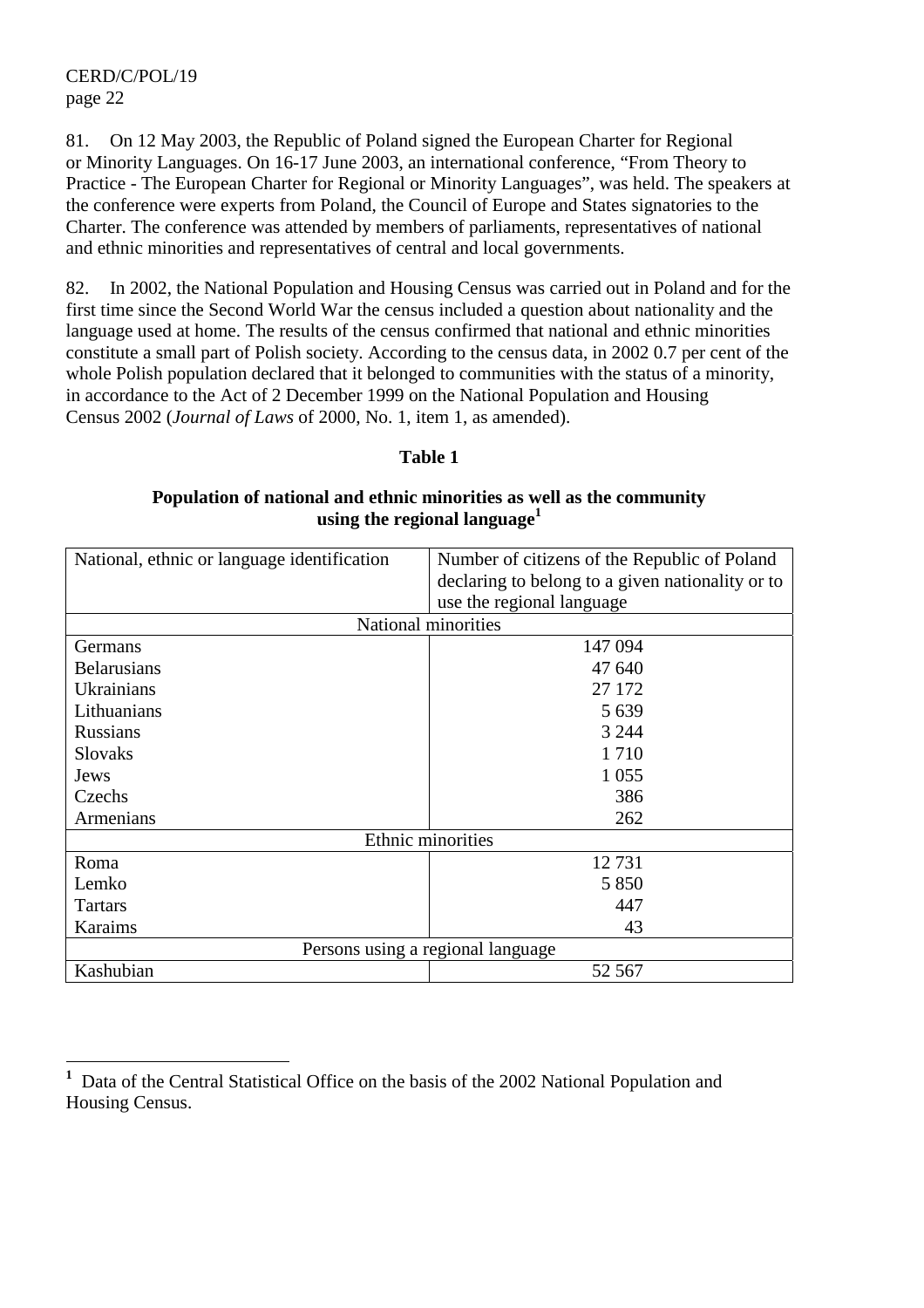83. On 6 January 2005, the Sejm of the Republic of Poland passed the Act on National and Ethnic Minorities and Regional Language. According to article 2 of this Act, the following minorities are recognized as national minorities: Belarusians, Czechs, Lithuanians, Germans, Armenians, Russians, Slovaks, Ukrainians and Jews. The following are recognized as ethnic minorities: the Karaims, the Lemko, the Roma and the Tartars. Furthermore, article 19 (2) of the Act guarantees the protection of the Kashubian language, which was recognized as a regional language, according to the definition contained in the European Charter for Regional or Minority Languages. The Act includes references to all principles comprised in the Framework Convention of the Council of Europe for the Protection of National Minorities. It includes an array of rights of national and ethnic minorities, a prohibition of discrimination on national or ethnic grounds and a prohibition of assimilation. In municipalities where the number of minority residents is no less than 20 per cent of the total number of the municipality residents, the Act provides for the possibility to use the minority languages as supporting languages before the municipal authorities. The introduction of the supporting language gives the persons belonging to a minority the right to apply to the municipal authorities in the supporting language, either in a written or oral form and obtain, on their request, an answer in the supporting language. The Act provides for the possibility to use additional, traditional place names in a minority language alongside official names of places and physiographical objects as well as street names.

84. An additional name of a place or object in a minority language may be established upon the municipal council's application, provided that the number of municipality residents belonging to a minority is no less than 20 per cent of the total number of this municipality residents or that more than half of its residents who have taken part in the consultations were in favour of the establishment of an additional place name in the minority language. The Act also guarantees the right to officially spell first and last names according to the spelling rules of a minority language. A separate chapter on education and culture contains regulations concerning learning the native language and in the native language of a minority as well as the rules on financing cultural activity of national and ethnic minorities. The Act includes also the tasks of the public radio and television broadcasters in relation to national and ethnic minorities.

85. According to article 21 of the Act on National and Ethnic Minorities and Regional Language, the government agency in charge of matters concerning national and ethnic minorities is the minister competent for religious denominations and national and ethnic minorities. The minister's tasks include in particular:

 (a) Supporting the rights and needs of minorities through taking actions for the minorities;

- (b) Initiating programmes for the minorities in the areas of:
	- Preserving and developing identity, culture and language of the minority, as well as ensuring full civic integration for persons belonging to minorities
	- Implementing the equal treatment principle irrespective of the ethnic origin

 (c) Cooperating with the competent authorities in the area of counteracting the violation of minorities' rights;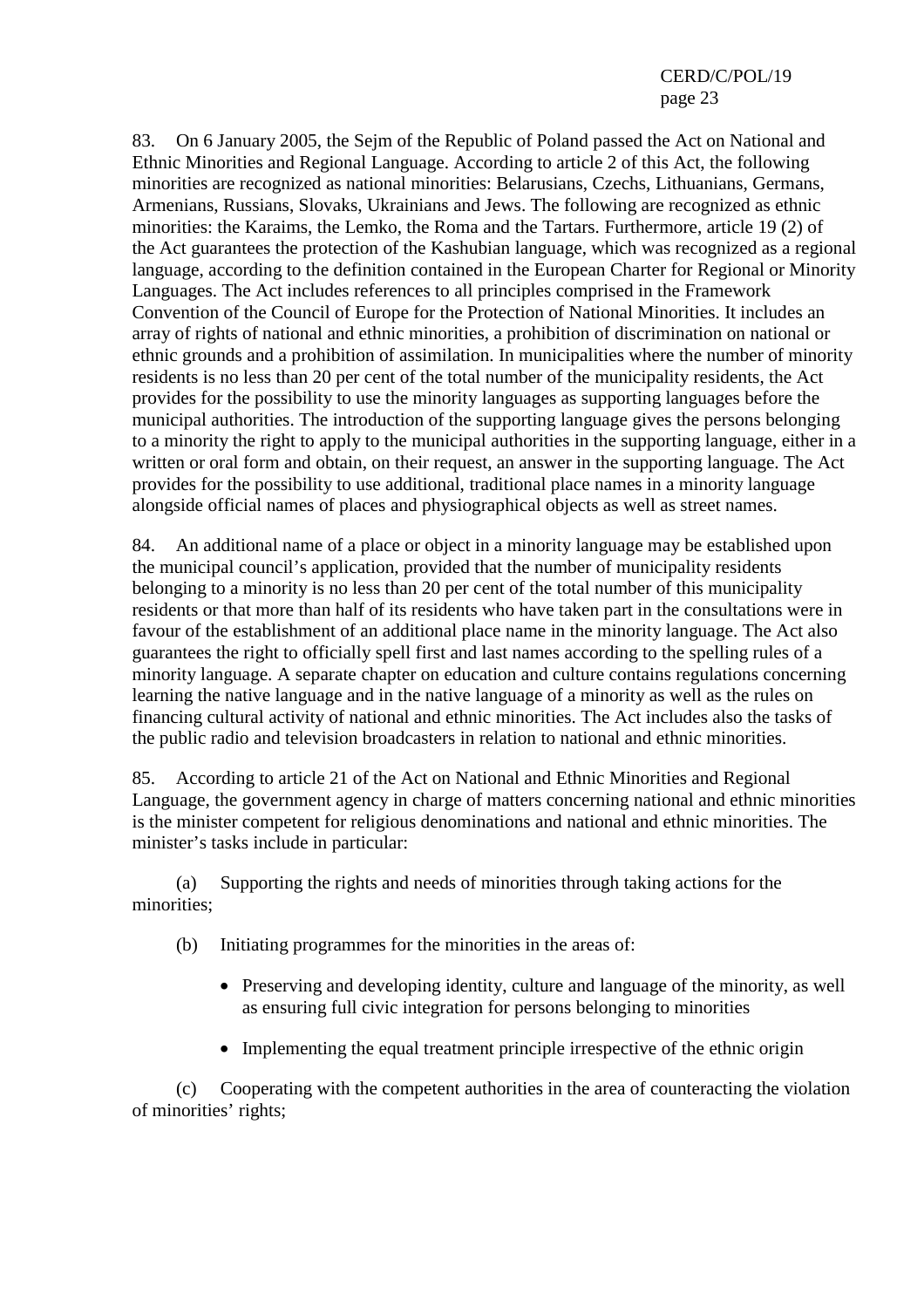(d) Analyses and assessments of the legal and social situation of minorities;

 (e) Disseminating knowledge of minorities and their culture and initiating research into the situation of minorities, including the discrimination resulting from the minority membership, its manifestations and methods and strategies of preventing it from arising;

(f) Taking steps to preserve and develop regional languages.

86. The persons responsible for coordination of the actions of the organs of government administration fulfilling tasks on behalf of the minorities, including taking actions aimed at respecting the rights of minorities and counteracting discrimination of the minority members within Voivodeships are the Voivodes. To implement actions addressed to the minorities, the Voivode is obliged to cooperate with the self-government bodies and social organization and particularly with organizations of minorities.

87. The Joint Commission of Government and National and Ethnic Minorities - a consultative and advisory body of the Prime Minister - was also established on the basis of the Act on National and Ethnic Minorities and Regional Language. The Joint Commission consists of representatives of government administration agencies, national and ethnic minorities, as well as the community speaking the regional language. The tasks of the Commission include the following:

 (a) Expressing opinions on the exercise of minority rights and needs, including an assessment of the way these rights are exercised, and proposing actions to ensure the exercise of minority rights and needs;

 (b) Voicing opinions on programmes meant to serve conditions conducive to the maintenance and development of a minority's cultural identity, and the preservation and development of a regional language;

(c) Voicing opinions on draft laws concerning minorities;

 (d) Voicing opinions on the amount and the principles of the distribution of the budgetary funds allocated to the support for activities aimed at protection, maintenance and development of the cultural identity of minorities and at the preservation and development of a regional language;

 (e) Taking measures to counteract discrimination against persons belonging to a minority.

88. Furthermore, the detailed rights of minorities are regulated by a number of laws and ordinances. The rights resulting from these regulations are as follows:

- Public schools and educational facilities allow students from national minorities and ethnic groups to sustain and develop the sense of national, ethnic, linguistic and religious identity as well as own history and culture (Act on the System of Education of 7 September 1991 (*Journal of Laws* of 2004, No. 256, item 2572, as amended))
- The law provides for penalization of ethnically motivated crimes (the Penal Code)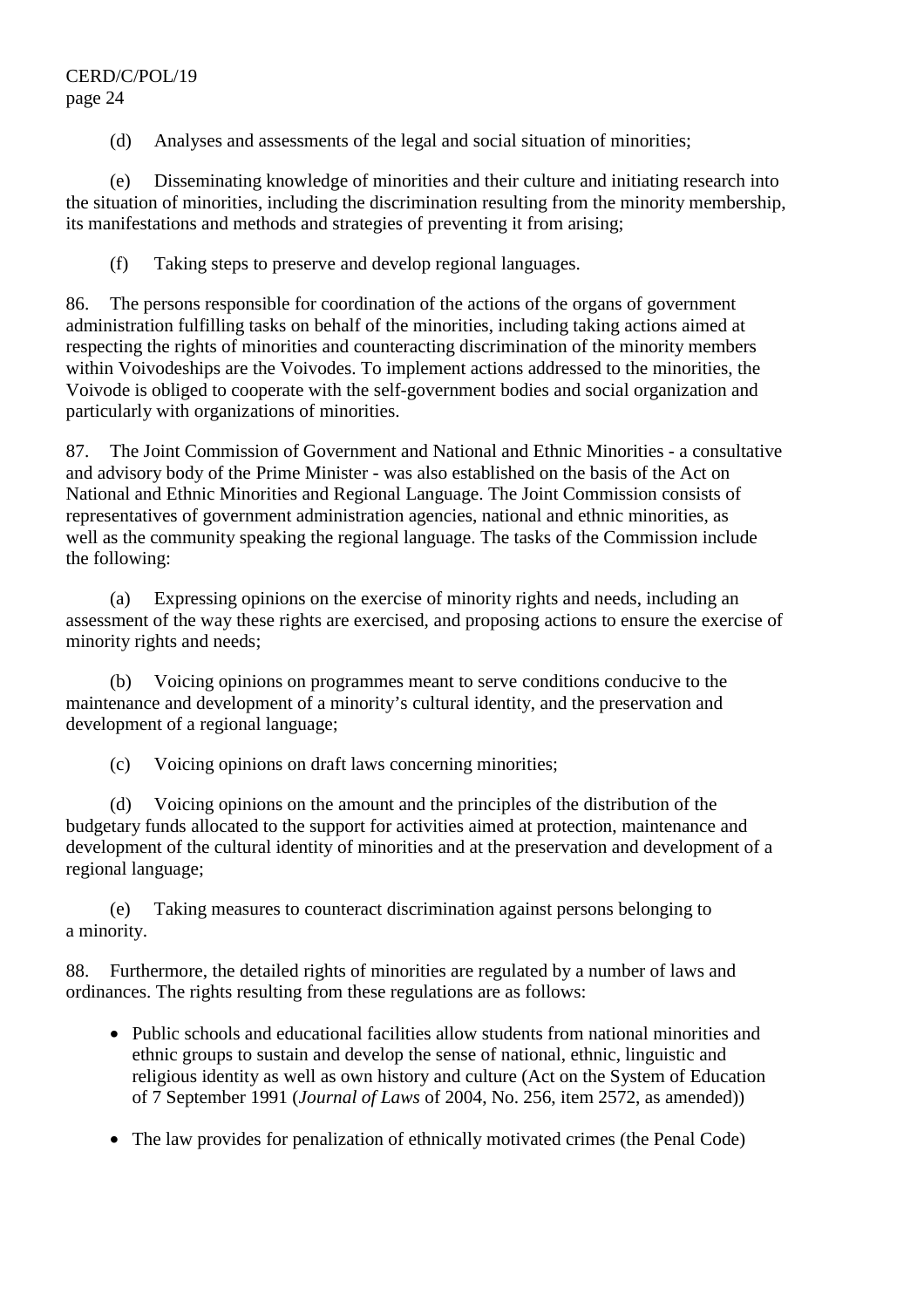- It is possible to use the help of translators during administrative, civil and criminal proceedings (*the Code of Administrative Procedure*, *the Code of Civil Procedure* and *the Code of Penal Procedure*)
- It is prohibited to process data disclosing ethnic origin, except for in the enumerated cases (Act of 29 August 1997 on the Protection of Personal Data (*Journal of Laws* of 2002, No. 101, item 926, as amended))

89. Names and texts in Polish in localities where there are circles of national or ethnic minorities may be accompanied by versions translated into a foreign language (Act of 7 October 1999 on the Polish Language (*Journal of Laws* of 1999, No. 90, item 999, as amended) and the Regulation of the Minister of Interior and Administration on Cases in which Names and Texts in Polish May Be Accompanied by Versions Translated into a Foreign Language, issued on the basis of this Act (*Journal of Laws* of 2002, No. 37, item 349, as amended).

90. The matter of the education of children and young people belonging to national or ethnic minorities is discussed in paragraphs 224-230 below.

## **III. IMPLEMENTATION OF THE PROVISIONS OF ARTICLES 2 AND 4-7 OF THE CONVENTION**

## **Article 2**

91. In Polish law, racial discrimination is prohibited by the Constitution: article 32 of the Constitution of the Republic of Poland dated 2 April 1997 (*Journal of Laws* No. 1997, item 78, as amended) and the provisions of Directives 2000/43/EC and 2000/78/EC, which had to be applied by Poland in relation to the country's accession to the European Union as well as by statutory provisions.

## **A. Prohibition of discrimination in the light of the provisions of the Penal Code**

92. General prohibition of racial discrimination is provided for in the Constitution as well as in the Act of 6 June 1997 - the Penal Code (*Journal of Laws* of 1997, No. 88, item 553, as amended). In Polish criminal law, the subject matter under discussion is referred to in the provisions of various articles of the Penal Code: of article 118 (1), (2) and (3) (genocide aimed to annihilate a racial group), article 119 (1) (violence, illegal threat towards a group or an individual due to e.g. their racial identity), article 119 (2) (public incitement to commit a crime defined in article 119 (1)), article 256 (public promotion of fascist and other totalitarian system of State or inciting hatred based on national, ethnic, racial or religious differences) and article 257 (public insult of a group within the population or individual persons because of their national, ethnic, racial or religious affiliation).

93. In the draft Act on the Amendment of the Act - the Penal Code and Some Other Acts, one of the proposed changes applies to the toughening of the sanction for the crime referred to in article 256 of the Penal Code so that it would be liable to deprivation of liberty for a term of up to three years. Nowadays, the said crime is subject to a fine, penalty of restriction of liberty or penalty of deprivation of liberty for up to two years. Furthermore, it is proposed to insert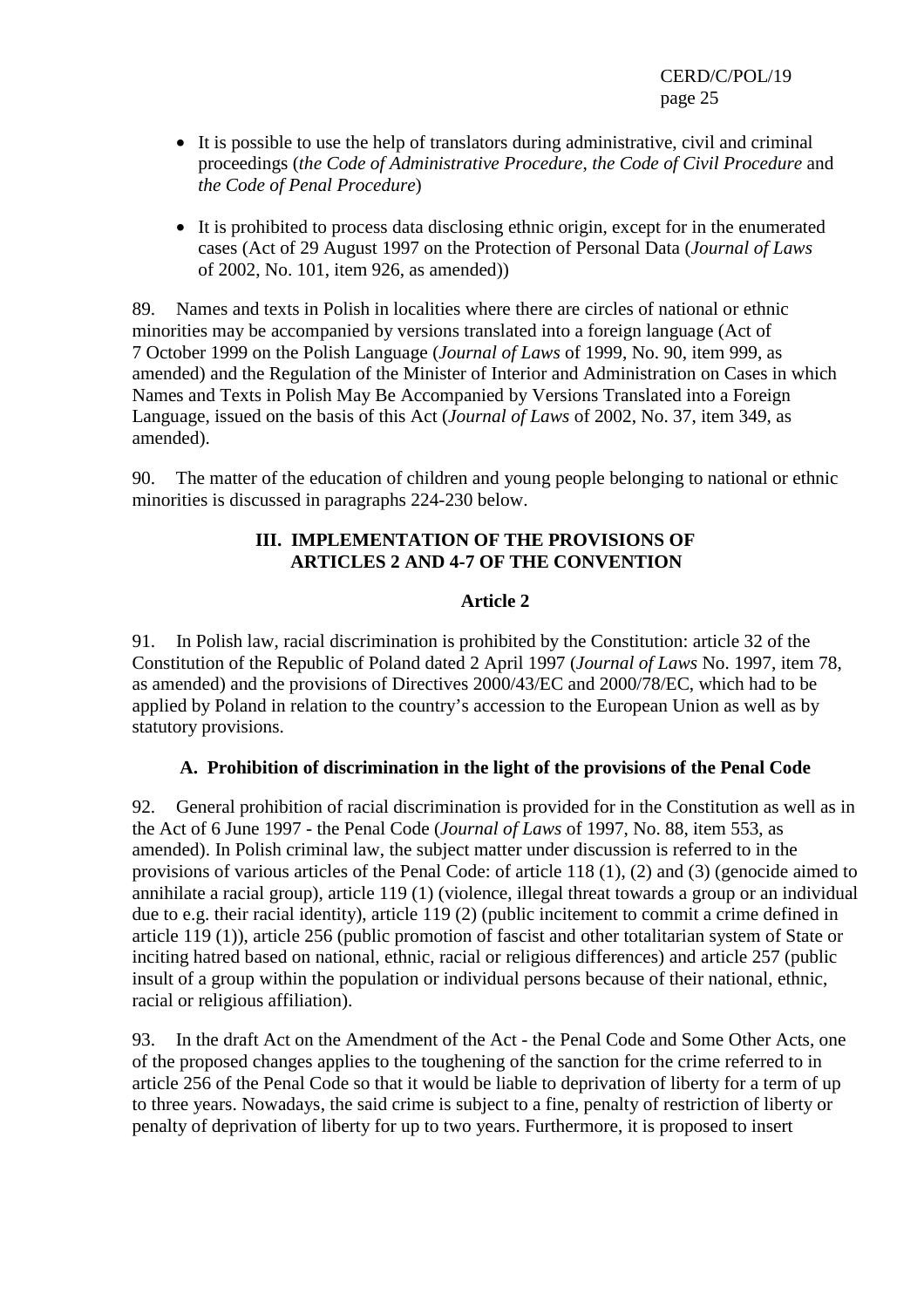paragraph 2 to article 256, according to which actions such as preparing, collecting, carrying or mailing a document, letter, recording, film or other material containing information referred to in paragraph 1 with a view to spreading this information will also be liable to penalties. Paragraph 3, on the other hand, introduces the obligation for a court to rule on the forfeiture of objects that served or were intended to commit the above-mentioned crimes even if they were not owned by an offender. The draft Act was discussed at the meeting of the Committee of the Council of Ministers in March 2007 and then recommended to the Council of Ministers.

94. The practice to date in criminal proceedings shows that criminal activities which violate regulations protecting against all forms of racial discrimination are a marginal phenomenon in the country.

## **B. Prohibition of discrimination in the light of the provisions of the Labour Code**

95. The constitutional principles in the labour law are elaborated in, among others, article 11 of the Act of 6 June 1997 - the Labour Code (*Journal of Laws* of 1998, No. 21, item 94, as amended), and particularly in the chapter "II a", that is article 18 of the Labour Code. According to the Act of 24 August 2001 on the Amendment of Act - the Labour Code and Some Other Acts (*Journal of Laws* No. 128, item 1405, as amended), the principle of non-discrimination in employment became, due to the introduction of the chapter "II a" into the Labour Code on 1 January 2002, one of the basic principles of the labour law. This subject is discussed in detail in paragraphs 166-177 below.

## **C. Prohibition of discrimination in the light of the Act on National and Ethnic Minorities and Regional Language**

96. Article 6 (6) of the Act of 6 January 2005 on National and Ethnic Minorities and Regional Language prohibits discrimination based on belonging to a national or ethnic minority. The Act obliges public authorities to undertake suitable actions aimed at: the promotion of full and real equality in all areas of economic, social, political and cultural life of the members of national or ethnic minorities and the majority; the protection of persons subjected to discrimination, hostility or violence on account of their belonging to national or ethnic minorities, as well as building dialogue between cultures. Moreover, article 21 (2) of the Act imposes on the minister competent for religious denominations and national and ethnic minorities duties related to e.g. the implementation of the principle of equal treatment regardless of ethnic origin.

## **D. Prohibition of existence of organizations and political parties whose programmes allow racial and national hatred**

97. The Constitution of the Republic of Poland (art. 13) prohibits the existence of organizations and political parties which refer in their programmes to totalitarian methods and procedures, such as Nazism, Fascism and Communism and whose programme or activity assumes or allows racial and national hatred, the use of violence to obtain power or to influence State policy or provide for the concealment of their structure or membership.

98. Other organizations promoting racial discrimination are prohibited and considered illegal under article 258 of the Penal Code, which provides that whoever participates in organized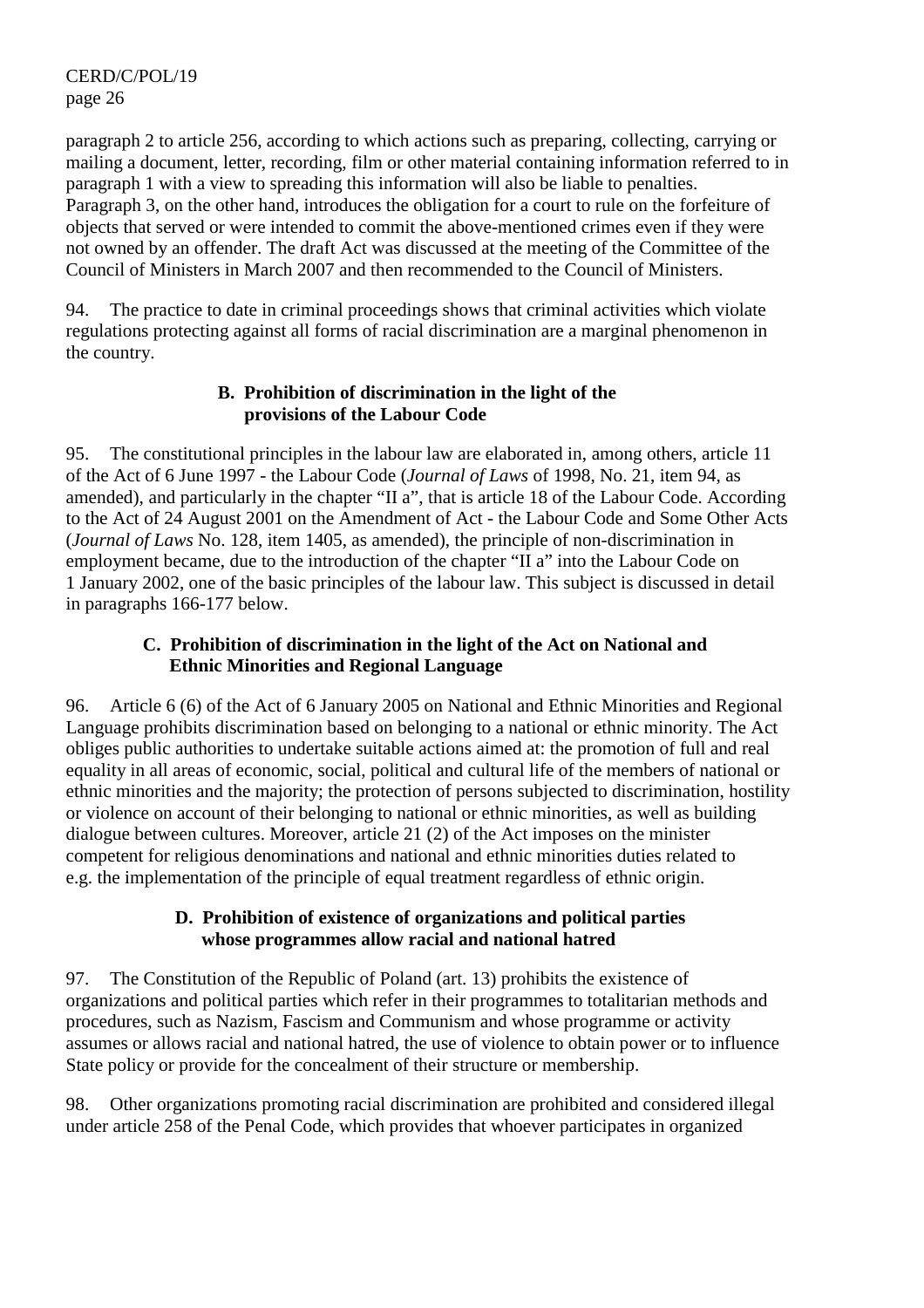criminal groups or associations whose main purpose is to commit a crime or a treasury crime shall be liable to imprisonment for three months to five years and if the groups or associations are armed or aimed at committing a terrorist act, the offenders shall be subject to imprisonment for six months to eight years. Furthermore, the acts of establishing and managing the said organizations shall also be subject to imprisonment for not less than three years.

99. The activity of extremist groups questioning the constitutional order of the Republic of Poland, including those inciting for hatred on national, racial or religious grounds is monitored by the Internal Security Agency. If the agency receives reliable information on committing a crime of propagating hatred on national or racist grounds, it can initiate criminal proceedings.

100. In 2005, within the framework of the National Programme for Combating Racial Discrimination, Xenophobia and Related Intolerance 2004-2009, the National Prosecutor's Office undertook activities aimed at establishing whether there were any organizations based on anti-Semitic or racist ideology operating in Poland. In particular, all appellate prosecutors' offices were ordered to check whether such organizations appeared in the preparatory proceedings conducted by their subordinate prosecutor's offices. In establishing that such organizations did exist, individual regional prosecutors' offices were obliged to implement administrative and legal measures with a view to making such organizations illegal. The results of the check, however, proved that there were no such organizations on the territory of Poland. As for the positive measures in the National Programme to Counteract Racial Discrimination, Xenophobia and Related Intolerance see paragraph 42 above, and with relation to the Programme for the Roma Community in Poland, see paragraphs 16-35 above.

## **E. Integration movements and organizations among national and ethnic minorities**

101. According to the Act of 7 April 1989 - Law on Associations (*Journal of Laws* of 2001, No. 855, item 855, as amended), national and ethnic minorities in Poland may freely form associations. Since 1989, when the Act entered into force, approximately 206 associations of national and ethnic minorities have been registered. Such associations were formed by the Belarusian minority (12), the Lithuanian minority (8), the German minority (87), the Armenian minority (3), the Russian minority (5), the Slovakian minority (1), the Ukrainian minority (16), the Jewish minority (11), the Karaims minority (1), the Lemko minority (13), the Roma minority (44), the Tartar minority (1) and the community using the regional Kashubian language (4). Moreover, the Programme for the Roma Community in Poland is intended mainly to integrate the Roma minority and to enable it to fully participate in the life of the civil society.

102. Associations of national and ethnic minorities deal with a vast array of cultural and publishing activities aimed at maintaining their national and ethnic identity. Such activities are supported by targeted and subjective subsidies from the State budget. Priority has been given to all the activities performed by the organizations of national minorities and other entities with a view to preserving their language, traditions and cultural heritage as well as promoting the culture of national and ethnic minorities in Poland. Among these activities, particular significance is attached to the publishing of magazines, limited-edition publications and books written in national minority languages.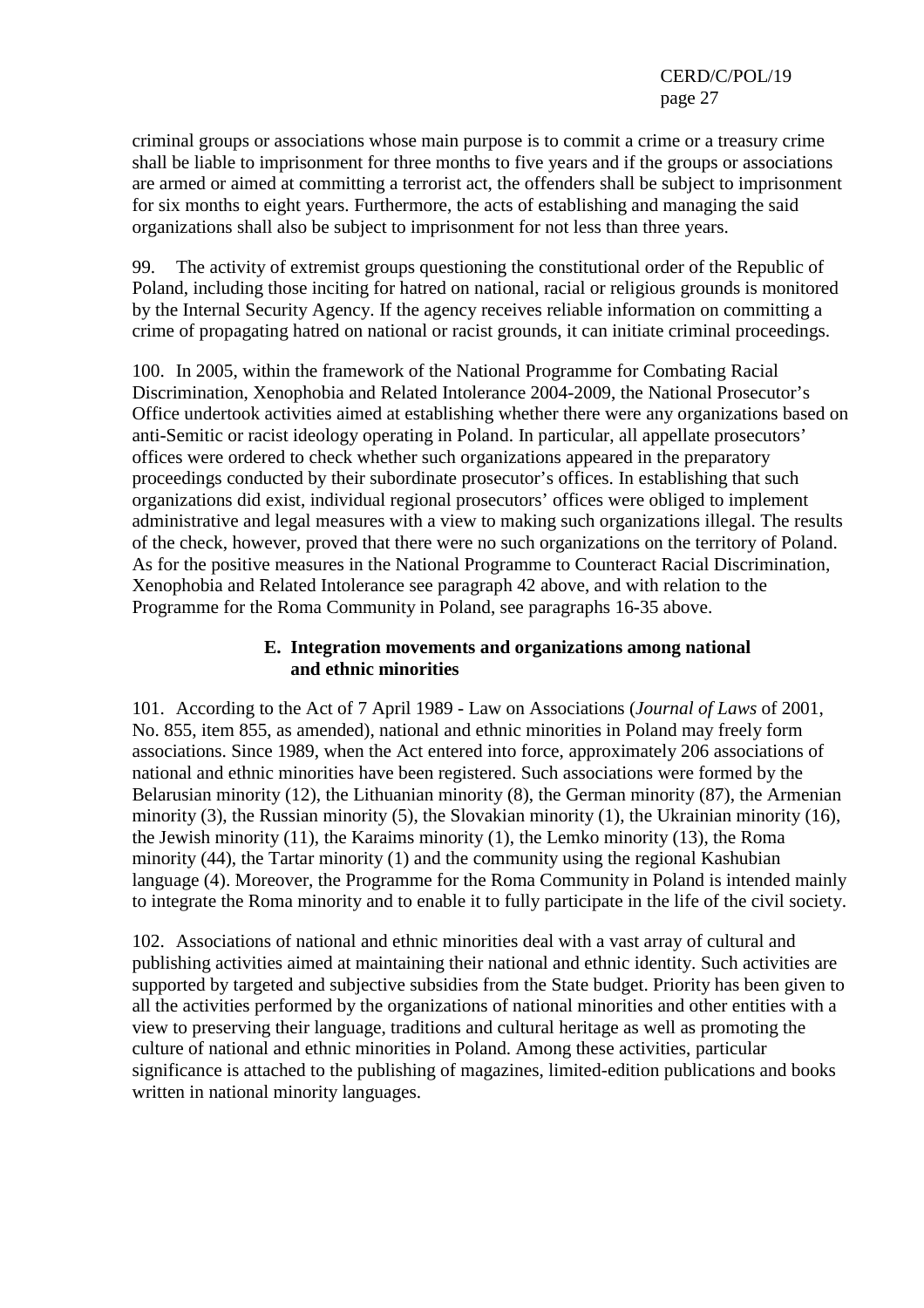103. Within the framework of the basic cultural activity of the organizations of national and ethnic minorities, there are several dozen artistic groups that operate in Poland, including amateur choirs, dance groups, amateur theatres and music bands. They deal with the cultural education of young people by organizing seminars, courses and artistic workshops. They also aim at enriching the knowledge about national and ethnic minorities living in Poland and their cultural heritage.

104. Among artistic presentations which are of great significance to national and ethnic minorities and which, and this is worth stressing, draw a positive response from the Polish people, the following cultural events should be mentioned: the all-Poland Festival of Belarusian Song and the Belarusian Youth Music Festival "Basowiszcza", Days of the Slovak culture in the area of Spisz and Orawa, celebrations of the anniversary of the Warsaw Ghetto Uprising organized by the Jewish community, meetings with the Jewish culture "Simcha" organized in Wrocław, festivals of Ukrainian culture held in several cities, Lemko *Watra* in Zdynia and Michałów, International Meetings of Gypsy Music Bands *Romane Dyvesa* in Gorzów Wielkopolski, rallies of artistic groups "Sąskrydis", the Annual Festival of Barn Theatres of the Lithuanian community and many other local events organized by national and ethnic minorities. It is hard to overestimate the multicultural events such as the Festival of Nations-Europe without borders at Góra Św. Anny [St. Ann Mount] or the European Meetings of National and Ethnic Minorities "Pod Kyczerą" in Legnica.

105. Funds from the State budget are allocated not only for undertakings organized by the associations of national and ethnic minorities but also for events of great significance for the promotion of the culture of national and ethnic minorities such as the Festival of the Jewish Culture in Kraków or the International Festival of Orthodox Church Music in Hajnówka and for co-funding of the scientific and educational activity of the cultural institutions within the scope of the culture of national minorities, such as the Jewish Historical Institute - Scientific and Research Institute in Warsaw and the *Ośrodek Pogranicze - sztuk, kultur i narodów* ("Borderland" Foundation & Centre "Borderland of Arts, Cultures and Nations") in Sejny.

106. Undertakings aimed at promoting cultures and traditions of national and ethnic minorities in Polish society are organized on the initiative of self-government authorities. It is worth distinguishing among them the activity of the professional State Jewish Theatre in Warsaw, which is financed by the self-government of the Mazowieckie Voivodeship. The Theatre puts on plays both in Polish and Yiddish and it also organizes training for novice actors. Non-governmental organizations, in cooperation with the cultural centres of the Warsaw self-government organize the Review of the Artistic Creation of National Minorities *Wspólnota w Kulturze* (Community of Culture). The District Museum in Tarnów is the organizer of cyclical meetings dedicated to the Roma culture. It is also the only museum in the world that has a permanent exhibition on the culture and history of the Roma people. Moreover, the Museum undertakes numerous actions related to the culture of Jews in Poland.

107. Appropriate actions to support equality in all areas of economic, social, political and cultural life of persons belonging to national and ethnic minorities and persons belonging to the majority have also been taken under programmes co-financed with the European Union funds. Examples of such activities include projects implemented under *Community Initiative Programme EQUAL for Poland 2004-2006* (CIP EQUAL), under which innovative solutions aimed at counteracting and combating discrimination and inequality in the labour market are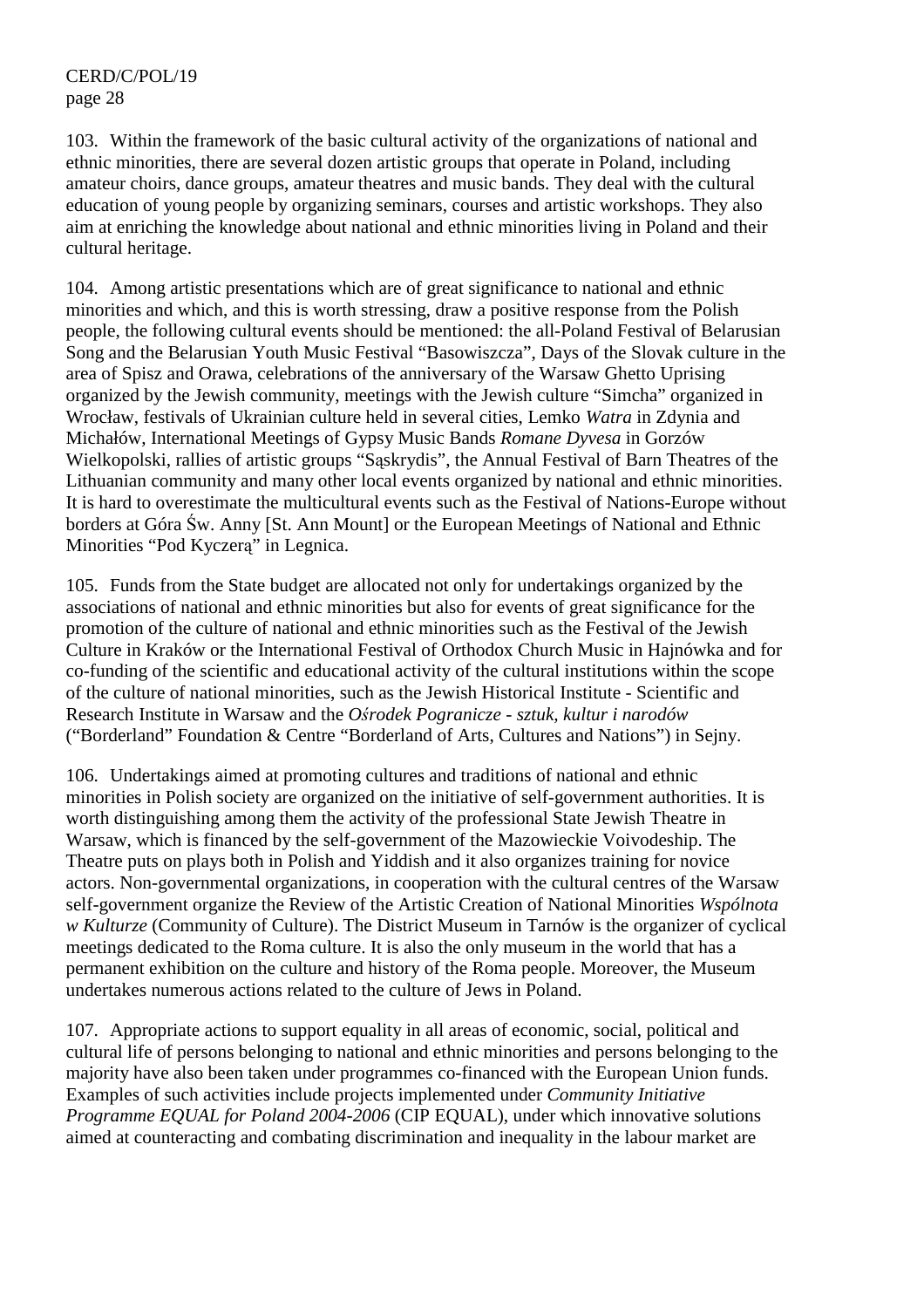tested. The projects conducted under CIP EQUAL are also intended to devise new model solutions that would be later promoted as the so-called good practice and/or recommended as model solutions at the national, regional and sectoral levels. Actions taken under CIP EQUAL are targeted at social groups which are in an unfavourable situation on the labour market, including national and ethnic minorities. The Partnerships for Development founded in the period under discussion started testing the following model solutions aimed at counteracting discrimination of the Roma on the labour market:

- A model system for the improvement of the professional situation of the Roma community (under the Roma on the Labour Market project)
- A model of professional stimulation of the Roma through the creation of integrating social cooperatives (under the Partnership for the Professional Stimulation of the Roma through Social Economy Tools project)
- A model of institutional support for professional activity and entrepreneurship of the Roma. The idea of the Centre for Professional Stimulation of the Roma (under the project Initiative for the Development of the Roma Entrepreneurship - KXETANES - RAZEM)

## **F. The Commissioner for Civil Rights Protection**

108. In 2000, the scope of competences of the Commissioner for Civil Rights Protection was extended by imposing on him the obligation to cooperate with associations, civil rights movements and other voluntary associations and foundations aimed at the protection of freedoms and rights of persons and citizens and to cooperate on child-related matters with the Ombudsman for Children as well as to examine the issues addressed to him by the Ombudsman. Furthermore, the Commissioner has the right to appeal to the Supreme Court against a sentence on civil cases unless the appeal has been filed by the party.

109. The Institution of the Commissioner has been described in detail in the fifth periodic report of Poland on the implementation of the provisions of the International Covenant on Civil and Political Rights for the period from January 1995 until 1 October 2003 (CCPR/C/POL/2004/5).

110. In the reporting period, the Commissioner for Civil Rights Protection initiated explanatory proceedings with regard to 74 cases, in which the complainants noted discrimination on racial, national or ethnic grounds, out of which the Commissioner for Civil Rights Protection completed the explanatory proceedings in 71 cases concerning the above-mentioned issues. In 29 cases the solution was positive, in 8 cases the Commissioner refrained from further proceedings and in 34 cases the charges were not confirmed. Among 74 cases initiated, 60 were analysed individually while in 14 cases the Commissioner for Civil Rights Protection submitted general statements to the competent public administration authorities. It should be emphasized that the issue of racism or discrimination was not the main reason for the complaint submitted to the Commissioner for Civil Rights Protection in all the above cases. Some of those cases applied to the penal law, penal executive law, activities of the Police and other law enforcement agencies or the housing issues.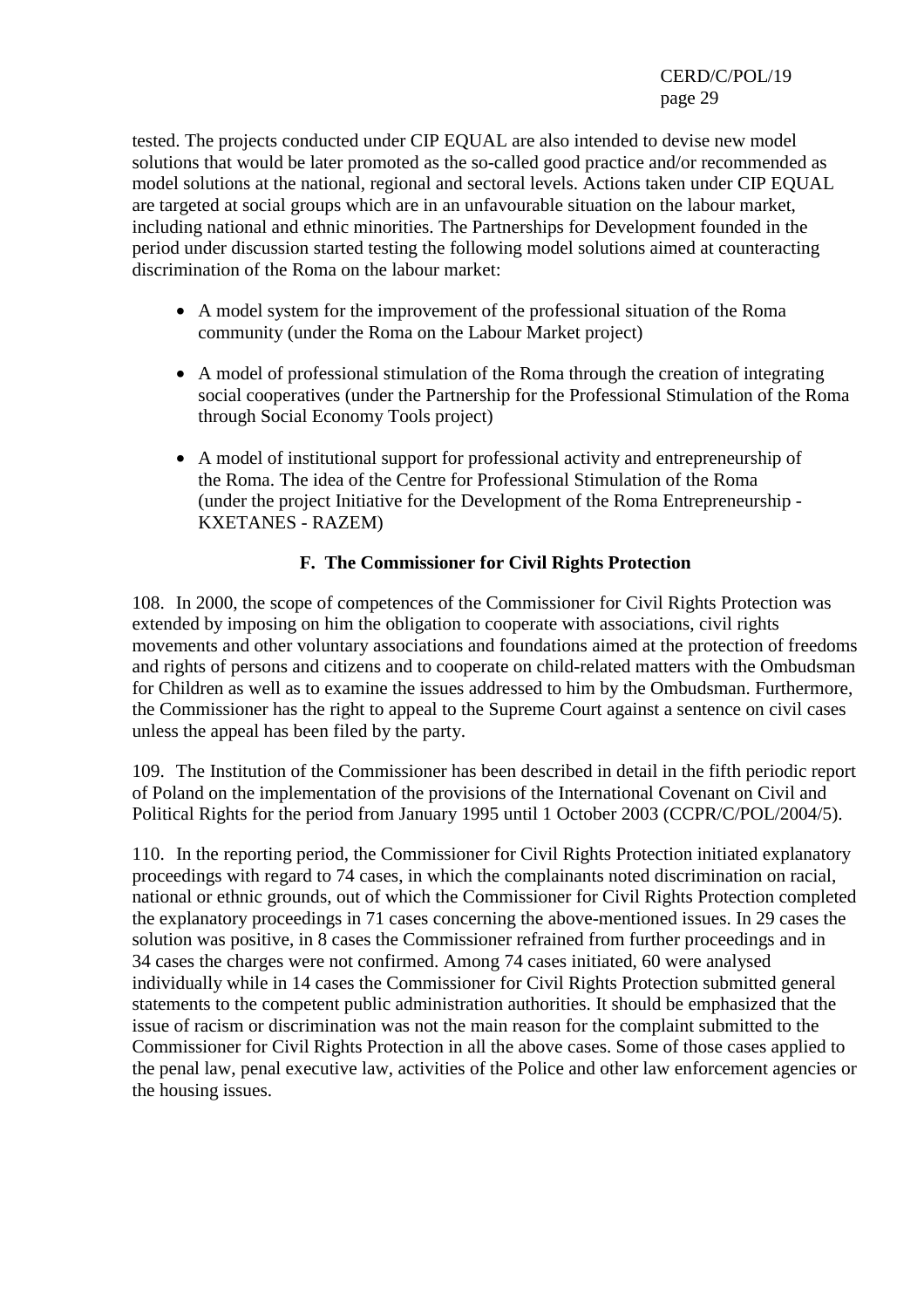111. The number of cases related to the problems under discussion and initiated by the Commissioner for Civil Rights Protection looks as follows (broken down by years):

- In 2000: 22 cases
- In 2001: 11 cases
- In  $2002:9$  cases
- In 2003: 16 cases
- In 2004: 12 cases
- In 2005: 4 cases

### **G. The Ombudsman for Children**

112. The position of the Ombudsman for Children was established by virtue of the Act of 6 January 2000 (*Journal of Laws* of 2000, No. 6, item 69). The Ombudsman for Children is meant to safeguard the rights of the child, and in particular the right to life and protection of health, to the upbringing within a family environment, to appropriate conditions for human development and to education. The Ombudsman for Children undertakes actions aimed at the protection of a child against violence, cruelty, abuse, moral corruption, neglect and bad treatment. When fulfilling duties, the Ombudsman is guided by the principle of the child's well-being and takes into account the fact that the natural milieu for the child's development is the family. The Ombudsman undertakes actions on his initiative, considering in particular the information on the violation of the rights and well-being of the child. The purpose of the above actions is to ensure full and harmonious personal development with due respect given to the child's dignity and subjectivity. The Ombudsman attends with special care and assistance to disabled children.

113. The Ombudsman for Children is independent of other State authorities and accountable only before the Sejm. He may ask the official authorities, organizations or institutions to submit explanations and necessary information and to make files and documents including those containing personal data available. He can also ask the competent authorities, including the Commissioner for Civil Rights Protection, to undertake actions falling within the scope of their competences for the well-being of the child. Moreover, the Ombudsman has the right to present competent authorities with the proposals to take a legislative initiative or to issue or change legal acts. At the same time, the Ombudsman does not substitute for specialized services, institutions or associations dealing with the protection of the rights of the child but intervenes in the situation where undertaken procedures have turned out to be ineffective or have been abandoned.

114. In the reporting period, the Ombudsman took actions aimed at regulating the legal situations of juvenile foreigners staying in Poland without care or placed with their parents in centres for refugees. In order to achieve that, in 2005 the representatives of the Ombudsman for Children carried out an inspection of selected centres. During this period, the Commissioner for Civil Rights Protection did not receive any complaints concerning the discrimination on racial, national or ethnic grounds. More about the review the legislation, legal practice and policy of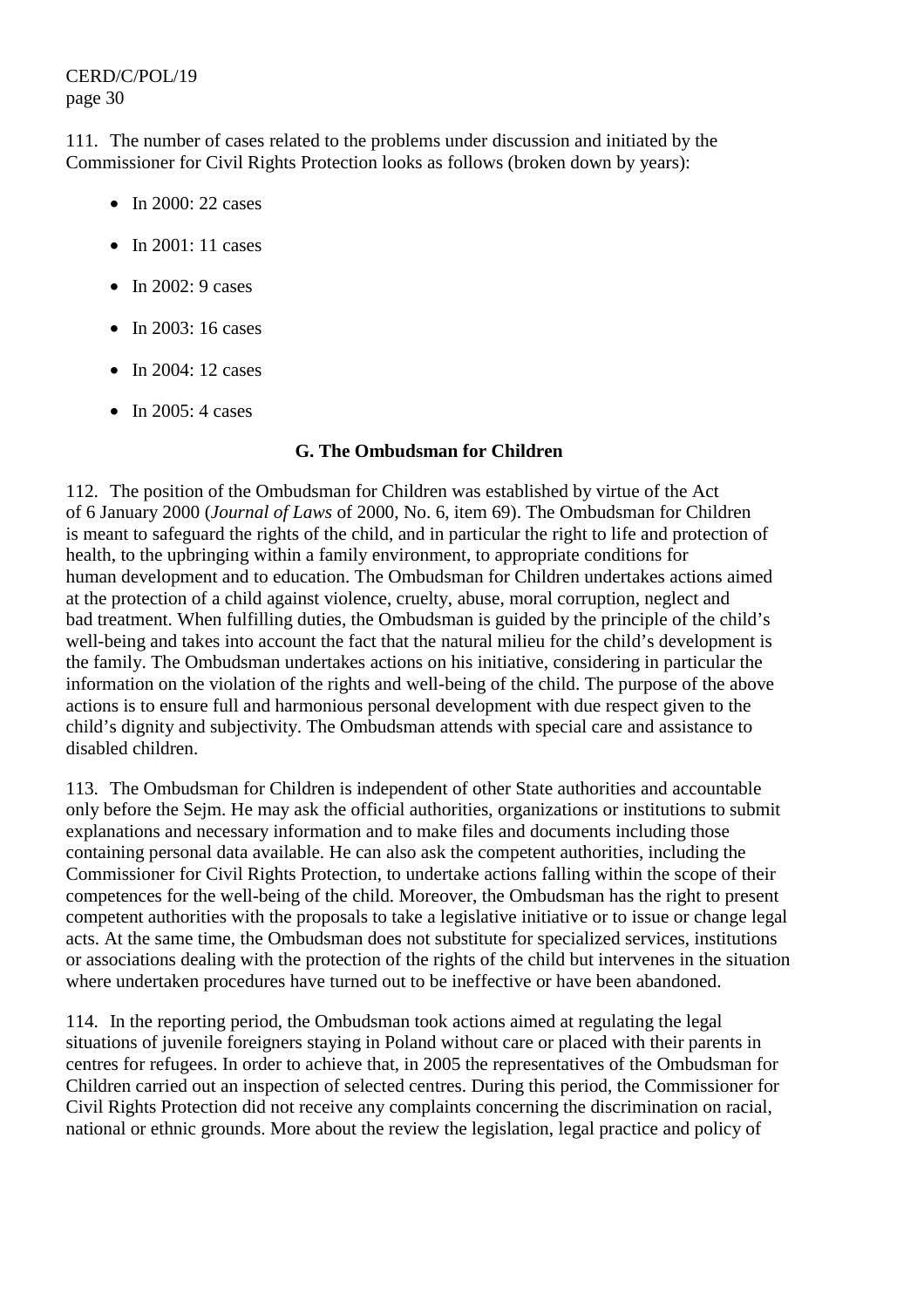State authorities aimed at the elimination of racial discrimination, see information on the twinning project "Strengthening anti-discrimination policies", as set out in paragraph 57 above. The comments presented in the previous report with regard to articles 2 and 3 of the Convention remain valid.

## **Article 4**

115. For further information on the prohibition of the existence of organizations and political parties referring in their programmes to racial and national hatred, see the comments relating to article 2, point G (75-78), and to point D (69-70) on prohibition of discrimination in the Penal Code.

116. The Republic of Poland joined the multi-annual Community programme on promoting safer use of the Internet and new online technologies which was established by virtue of decision No. 854/2005/EC of the European Parliament and the Council for the years 2005-2008. Under this programme, social actions are taken with respect to, among others, racist and xenophobic content on the Internet. The actions addressed by the programme include fighting against illegal content, tackling unwanted and harmful content, promoting a safer environment and awareness-raising.

117. In order to eliminate racist and xenophobic content from the Internet, the Ministry of Interior and Administration has established cooperation with the NIFC (National Initiative for Children) Hotline Poland Team of the Research and Academic Computer Network. One of the team's tasks is to react to illegal content on the Internet that promotes fascist or totalitarian systems, racism, ethnic discrimination, xenophobia and anti-Semitism. Illegal contents on the Internet can be notified to authorities by phone, fax or e-mail 24 hours a day.

## **A. Statistical data on the violation of the prohibition of discrimination**

118. Whoever publicly incites to hatred on account of national, ethnic, racial and religious differences or lack of any religious denomination or who publicly insults a group within the population or individual persons because of their national, ethnic, racial or religious affiliation or because of their lack of any religious denomination or for those reasons breaches the personal inviolability of another individual shall be prosecuted in Poland on the basis of articles 256 and 257 of the Penal Code, while under article 119 (1) and (2) of the Penal Code, it is prohibited to use violence or make illegal threats towards a group or an individual and to publicly incite the commission of such an offence.

119. In the years 2000-2003, 35 proceedings for offences committed on racist or xenophobic grounds were registered in prosecutors' offices, among which 7 proceedings ended with filing a charge to the court and 28 proceedings ended with dismissal or rejection. In 2004, 24 cases were registered while in 2005 the number increased to 29. In 2004, 20 proceedings in total were concluded, among which charges were filed with respect to 6 cases, 9 cases were dismissed and 5 cases were rejected. In 2005, 37 proceedings in total were ended, among which charges were filed with respect to 7 cases, 17 cases were dismissed and 13 cases were rejected.

120. Within the scope of judicial decisions in the period from 2000 until 2005, there were no persons put on trial for the acts specified in article 118 (1), (2) and (3) of the Penal Code.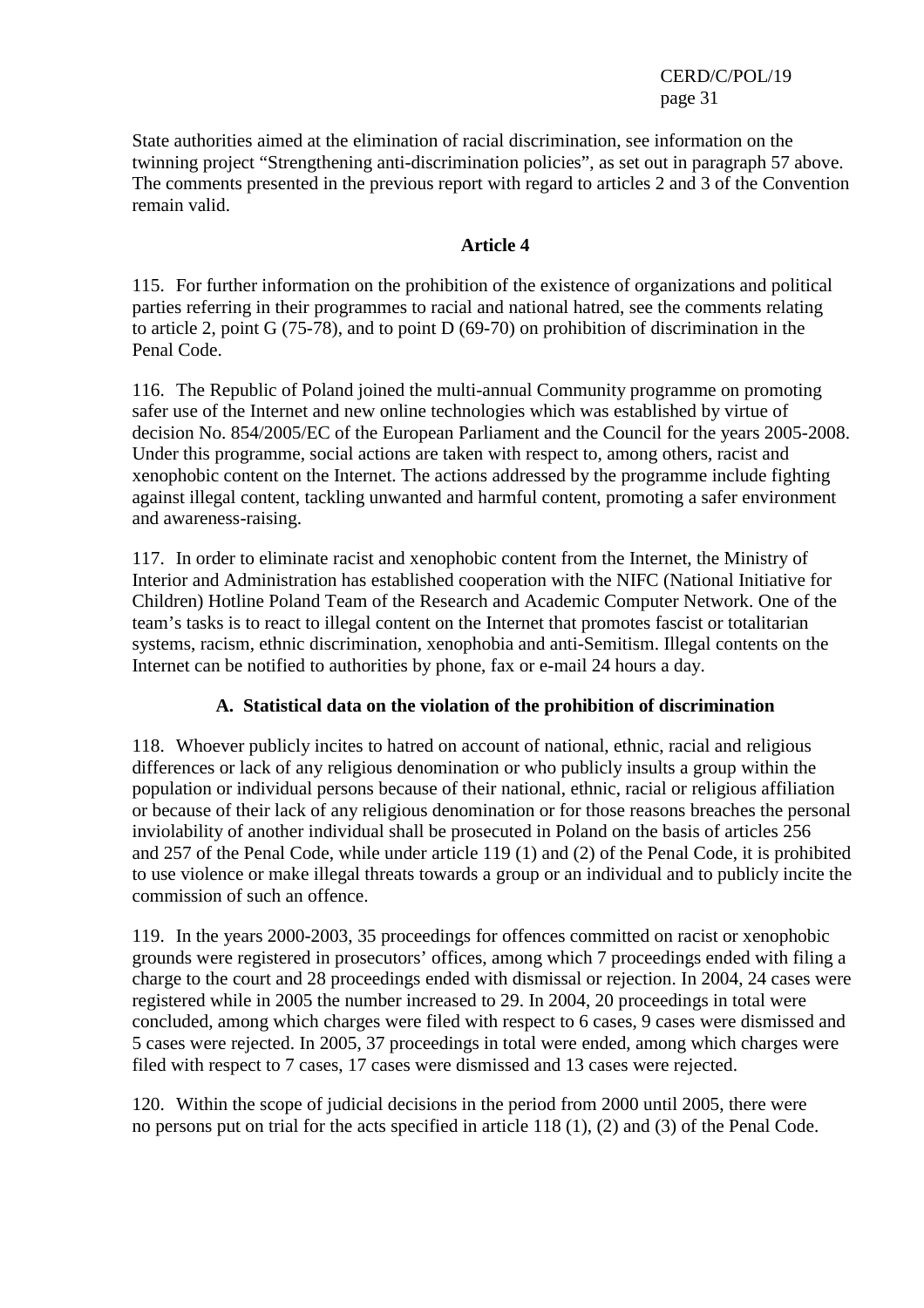With respect to the acts defined in article 119 of the Penal Code, judgements were passed only in 2000 and 2003. In 2000, seven persons were put on trial for the act defined in 119 (1) of the Penal Code and all of them were sentenced: six persons were punished with a fine and one was sentenced to imprisonment. In 2003, five persons in total were sentenced to imprisonment for committing the acts referred to in article 119 (1) and (2) of the Penal Code. In 2004, three persons were put on trial for committing the acts specified in article 119 (1) of the Penal Code. All of them were sentenced: two persons were fined while one person was sentenced to imprisonment. In 2005, six persons were put on trial for committing the acts specified in article 119 (1) of the Penal Code. All of them were sentenced: one to restriction of liberty and five to imprisonment. In the years 2004-2005 no adults were put on trial for committing the acts specified in article 119 (2) of the Penal Code.

121. Statistical data related to the other crimes defined in articles 256 and 257 of the Penal Code is as follows:

- (a) In 2000:
	- Nine persons were put on trial for committing the acts referred to in article 256 of the Penal Code: proceedings in respect of three persons were conditionally dismissed and the other six persons were sentenced: five to imprisonment and one was fined.
	- Thirteen persons were put on trial for committing the acts referred to in article 257 of the Penal Code: proceedings in respect of seven persons were conditionally dismissed and the other six persons were sentenced: four to imprisonment and the two others were fined.
- (b) In 2001:
	- Sixteen persons were put on trial for committing the acts referred to in article 256 of the Penal Code, with all of them being sentenced: 1 person was fined, 5 were sentenced to restriction of liberty and 10 to imprisonment.
	- Nine persons were put on trial for committing the acts referred to in article 257 of the Penal Code, with six of them being sentenced: one person was fined, one was sentenced to restriction of liberty and four to imprisonment. Proceedings were conditionally dismissed in relation to three persons.
- (c) In 2002:
	- Seven persons were put on trial for committing the acts referred to in article 256 of the Penal Code, with six persons being sentenced and in relation to one person the proceedings were discontinued conditionally. As regards the persons sentenced, two were fined and four were sentenced to imprisonment.
	- Eight persons were put on trial for committing the acts referred to in article 257 of the Penal Code with all of them being sentenced: two persons were sentenced to restriction of liberty and six to imprisonment.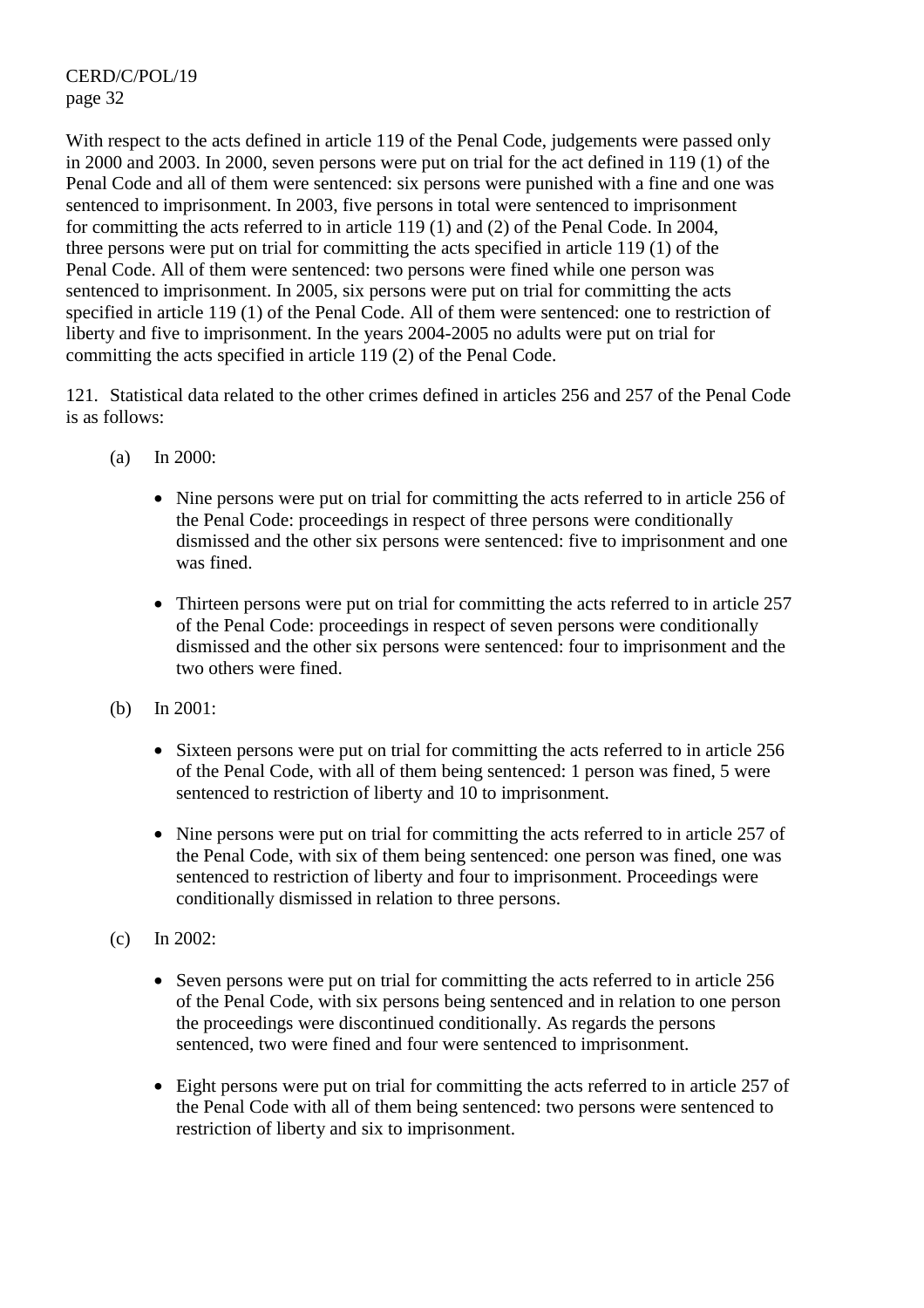- (d) In 2003:
	- Seven persons were put on trial for committing the acts referred to in article 256 of the Penal Code, of whom six were sentenced and in one case the proceedings were conditionally discontinued. As regards the persons sentenced, two were fined, one was sentenced to restriction of liberty and three to imprisonment.
	- Eleven persons were put on trial for committing the acts referred to in article 257 of the Penal Code, out of whom nine persons were sentenced and in relation to two persons the proceedings were conditionally discontinued. As regards the persons sentenced, three were fined, two were sentenced to restriction of liberty and four to imprisonment.
- (e) In 2004:
	- Seven persons were put on trial and sentenced for committing the acts referred to in article 256 of the Penal Code. Among them, one was fined, three were sentenced to restriction of liberty and the other three to imprisonment.
	- Twelve persons were put on trial for committing the acts referred to in article 257 of the Penal Code, of whom eight were sentenced and in the case of the other four persons the proceedings were conditionally discontinued. As regards the persons sentenced, two of them were fined and six were sentenced to imprisonment.
- (f) In 2005:
	- Sixteen persons were put on trial and sentenced for committing the acts referred to in article 257 of the Penal Code. Two of them were fined, one was sentenced to restriction of liberty and twelve to imprisonment and with regard to one person an autonomous penal measure was applied.

122. Annex 4 includes statistical data on adults sentenced on indictment by virtue of articles 118, 110, 256 and 257 of the Penal Code in the years 1999-2005 as well as the information obtained from the Police Crime Statistics System "Temida" on the objective scope of reported crimes with distinguished statistical data on the results of proceedings in the years 1999-2005.

123. The Statistics Divisions in the Department for Organization of the Ministry of Justice has prepared statistical cards in order to collect additional detailed information concerning, among others, racial discrimination (specimen report forms "MS-S12 Report on the scope of labour law according to the forms of cases and operational responsibility" and "MS-S28 Statistical card on criminal matters related to trial on indictment of final court decision in 20", annex No. 5).

124. It is necessary to stress the fact that the data on victims of crime, with relation to signs of all forms of discrimination, can be collected within public statistics on voluntary basis according to article 8 of the Act of 7 April 1989 on Public Statistics (*Journal of Laws* of 1995, No. 88, item 439, as amended) and in compliance with article 27 of the Act of 29 August 1997 on the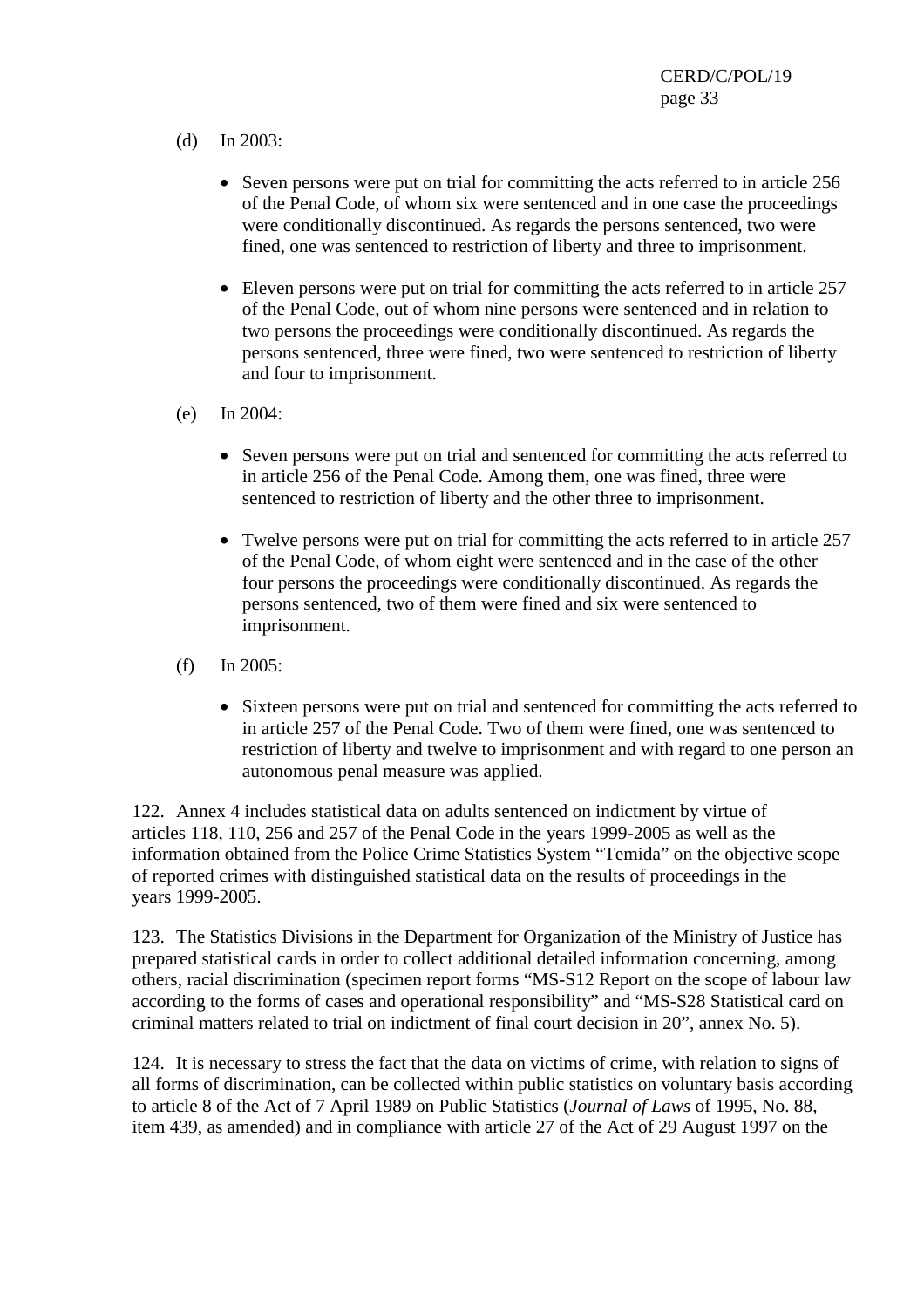Protection of Personal Data (*Journal of Laws* of 2002, No. 101, item 926, as amended), which has already been indicated in the previous report on the implementation of the Convention by Poland. As regards the above-mentioned statistical card "Card MS-S12" (section 9 - Statistical card concerning discrimination in employment), the category "Signs of discrimination in respect of ..." providing for race (as well as religion, nationality, ethnic origin or denomination) has been distinguished in point 6. It is important to stress that the reply will be provided on a voluntary basis.

125. For the needs of statistical information, the categories of compensation cases with relation to sexual abuse and mobbing as well as discrimination in employment that are heard by labour courts have been distinguished. However, the categories of cases on discrimination on account of race have not been detailed, which is why it is hard to say whether the charge of racial discrimination has been put forward in court proceedings. Statistical data reveal that the number of court cases where the charge of discrimination is levelled is successively increasing (although it is minimal in relation to the total number of cases heard by labour courts). At the same time, the analysis of court case files show that the most frequent form of discrimination at work is wage discrimination based on sex.

126. The police have introduced the following items in the subcatalogue "Behaviour of a perpetrator" of the National Information System of the Police:

- The crime is committed with relation to national, ethnic or racial affiliation of a victim
- The crime is committed with relation to the political affiliation of a victim
- The crime is committed with relation to religious affiliation of a victim or lack of any denomination

127. The introduction of such information will make it possible to prepare annual reports on crimes committed on racial grounds and to register all cases of anti-Semitism.

128. Moreover, since November 2004 the Monitoring Team on Racism and Xenophobia at the Ministry of Interior and Administration has been collecting all the information about any cases of discrimination on ethnic and racial grounds, including anti-Semitism (such information comes from several sources, including the press monitoring, information received from other government administration authorities, as well as directly from victims or non-governmental organizations). In order to create a professional database containing information about racism, racial discrimination, anti-Semitism and xenophobia, appropriate works are carried out with the participation of the representatives of the Ministry of Justice, the Ministry of Interior and Administration, the General Headquarters of the Police, the Central Statistical Office and the Commissioner for Civil Rights Protection.

129. In order to monitor crimes committed on racial grounds to the detriment of persons of Roma origin, the General Headquarters of the Police presents the Ministry of Interior and Administration with reports on the above-mentioned cases registered by the police services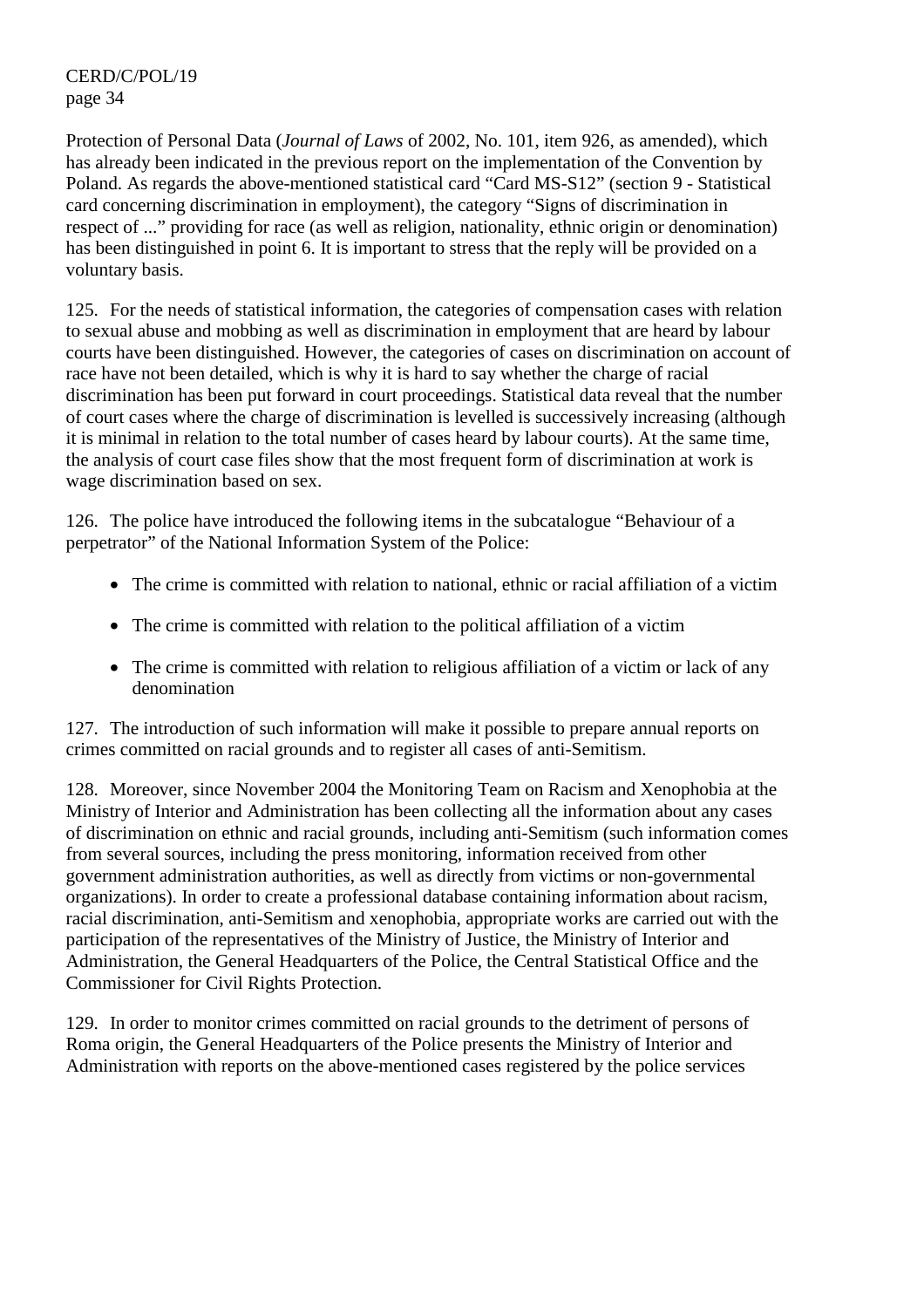all over the country. The explanatory proceedings are initiated on the basis of the said reports and information obtained from the representatives of Roma organizations or victims themselves.

130. According to the recommendation of the National Prosecutor's Office, all preparatory proceedings concerning the acts committed on racial grounds have been subject to the supervision of the district prosecutor's offices since 2004 in order to eliminate the cases of hasty refusals to initiate the proceedings or dismissal of proceedings due to low degree of damage to society. In addition, the appellate prosecutor's offices analyse on a quarterly basis the cases of crimes that ended with a refusal to initiate preparatory proceedings or its dismissal and evaluate the justification of such decisions. Then they submit the information about the results of the analysis and further actions to the National Prosecutor's Office. The evaluation of the information submitted to the National Prosecutor's Office along with comments and observations is distributed to all prosecutors' offices in Poland for further application and in order to harmonize the methodology of preparatory proceedings related to such crimes.

131. The analysis of the results of preparatory proceedings in cases related to racist and xenophobic crimes conducted at the National Prosecutor's Office allows authorities to state that:

- All preparatory proceedings were subject to the official supervision of the superior prosecutor's office.
- All cases concluded with a valid decision about the dismissal of preparatory proceedings or the refusal to initiate the proceedings were analysed at the appeal prosecutor's offices.
- Between 2004 and 2006, no case was dismissed and there was no refusal to initiate the proceedings pursuant to article 17 (1) (3) of the Code of Penal Procedure, i.e. because of the low damage to society.
- The decision on the dismissal of the majority of cases between 2004 and 2006 was due to the failure to detect the perpetrator or perpetrators of crime.
- In other cases that ended with dismissal or refusal to initiate the proceedings, the legal basis for such decisions included the lack of attributes of an offence and the lack of data proving that a crime was committed.
- The number of proceedings related to racist or xenophobic crimes consisting mainly in the publication on different websites of contents inciting to hatred on national, ethnic and religious grounds or insulting for those reasons, is increasing. In 2005, among the total of 43 conducted proceedings, there were 3 that related to the publication of racist contents on the Internet.
- 132. Examples of proceedings in the cases related to racist and xenophobic crimes:
	- On 31 May 2004, an indictment was brought against X for the public promotion of fascist system of State by displaying a red flag with a symbol of swastika on a white circle on the balcony of his flat. The District Court in Tarnobrzeg (magistrate's division), in its judgement of 23 August 2004, sentenced the defendant in the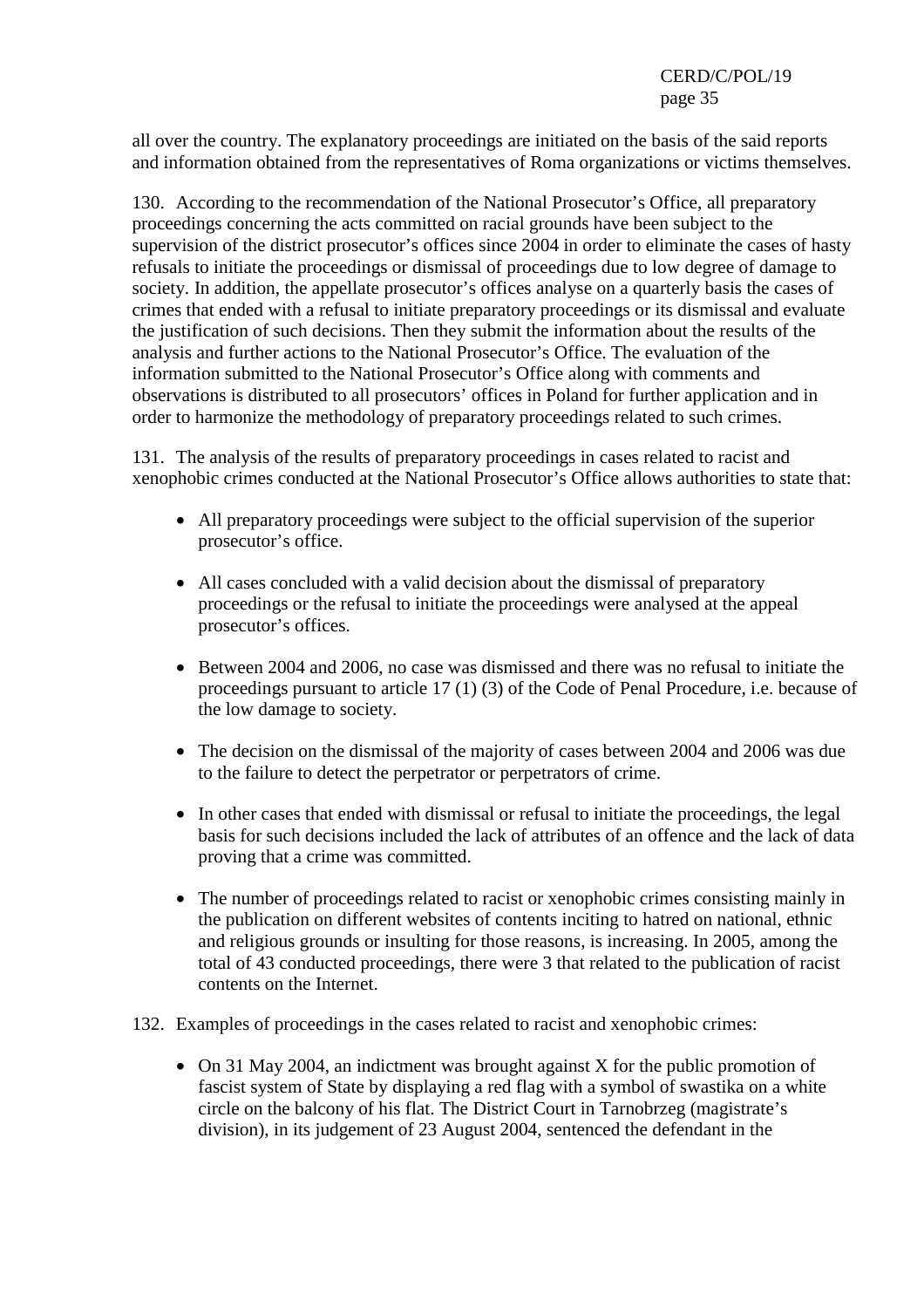proceedings for the enforcement of the order on the basis of article 256 of the Penal Code to restriction of liberty for the term of 12 months with a simultaneous obligation to perform unpaid, controlled work for social purposes of 40 hours a month in an undertaking indicated by the court.

- On 26 August 2003, an indictment was brought against X for committing a crime under article 257 of the Penal Code. The defendant insulted an American citizen Y because of her racial affiliation and breached her personal inviolability by striking her on the back and calling her names commonly considered as insulting. In its judgement of 9 August 2004, the District Court for Warszawa Śródmieście found the defendant guilty on the said count and by virtue of article 257 of the Penal Code sentenced him to imprisonment for the term of six months.
- On 10 September 2004, an inquiry was launched with relation to the case on insulting a group within the population because of their national and religious affiliation, i.e. for committing a crime specified in article 257 of the Penal Code. The crime was notified by X who reported that a group of his neighbours had been insulting the Jewish, Ukrainian and German nations as well as himself by calling him names such as "German Jew", "German-Jewish mixture" and "German scab". The circumstances reported by X were not however confirmed in the evidence and the testimony of witnesses showed that X was a conflicting person who had been provoking feud among neighbours, as a result of which letters were addressed to law enforcement agencies. A legally valid decision on dismissing the inquiry due to the lack of data proving that the crime was really committed (article 17 (1) (1) of the Code of Penal Procedure) has been considered as legitimate.
- Several times the District Police Headquarters seated in the town of X received by e-mail notifications of the promotion of the neo-fascist ideology in town by the activists of the radical national movement, i.e. of committing the act defined in article 256 of the Penal Code. In the ruling of 28 April 2005 the decision was made on the refusal to launch an inquiry since on the basis of the collected material such as pamphlets or leaflets it was concluded that the activity of the said organization did not include elements promoting fascism or inciting to hatred based on national, ethnic, racial differences. After the analysis of the files in the appellate prosecutors' office, it was found that the decision had been right.

#### **Article 5**

133. The following legal acts regulate the access to courts and other judicial authorities:

 (a) The Constitution of the Republic of Poland of 2 April 1997 (*Journal of Laws* of 1997, No. 78, item 483, as amended);

 (b) The Code of Civil Procedure of 17 November 1964 (*Journal of Laws* of 1964, No. 43, item 296, as amended);

 (c) The Code of Penal Procedure of 6 June 1997 *(Journal of Laws* of 1997*,* No. 89, item 555, as amended);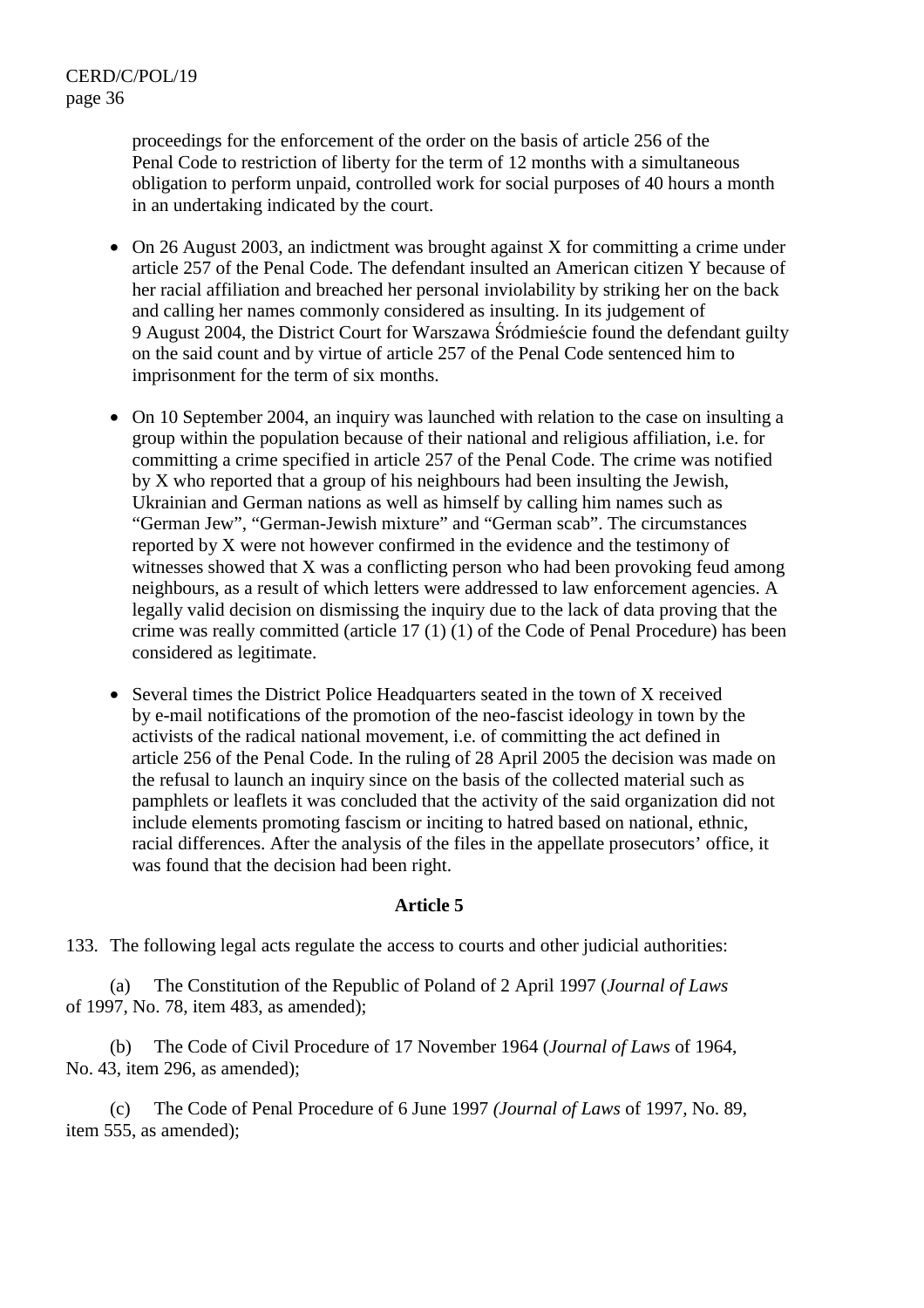(d) The Fiscal Penal Code of 10 September 1999 (*Journal of Laws* of 1999, No. 83, item 930, as amended);

 (e) The Petty Offences' Proceedings Code of 24 August 2001 (*Journal of Laws* of 2001, No. 106, item 1148, as amended);

 (f) The Labour Code of 26 June 1974 (*Journal of Laws* of 1998, No. 21, item 94, as amended);

 (g) The Act of 26 October 1982 on Juvenile Proceedings (*Journal of Laws* of 2002, No. 11, item 109, as amended);

 (h) The Code of Administrative Procedure of 14 June 1960 (*Journal of Laws* of 2000, No. 98, item 1071, as amended);

 (i) The Act of 25 July 2002 on Constitution of Administrative Courts (*Journal of Laws* of 2002, No. 153, item 1269, as amended);

 (j) The Act of 30 August 2002 on Proceedings before the Administrative Courts (*Journal of Laws* of 2002, No. 153, item 1270, as amended);

 (k) The Act of 25 July 2002 on Constitution of Common Courts (*Journal of Laws* of 2001, No. 98, item 1070, as amended);

 (l) The Act of 23 November 2002 on the Supreme Court (*Journal of Laws* of 2002, No. 240, item 2052, as amended);

 (m) The Act of 1 August 1997 on the Constitutional Tribunal (*Journal of Laws* of 1997, No. 102, item 643, as amended);

 (n) The Act of 15 July 1987 on the Commissioner for Civil Rights Protection (*Journal of Laws* of 2001, No. 14, item 147, as amended).

134. None of the above-mentioned legal acts forms a basis for discrimination against persons on account of race, colour, or national or ethnic origin. All the legal acts must comply with the Constitution, including its article 32.

135. Article 5 (2) of the Act on Constitution of Common Courts provides that "any person with insufficient command of Polish language has the right to testify before the court in a language known to him and to use, free of charge, the services of an interpreter". Similarly, article 72 of the Code of Penal Procedure stipulates that the accused who does not have a command of the Polish language has the right to use, free of charge, the services of an interpreter and that the order on the presentation, supplementation or alteration of charges, the indictment or a decision subject to review, or a decision concluding the proceedings is served on the accused with a translation; if the accused consents, the decision concluding the proceedings may only be announced to him, providing it is not subject to review.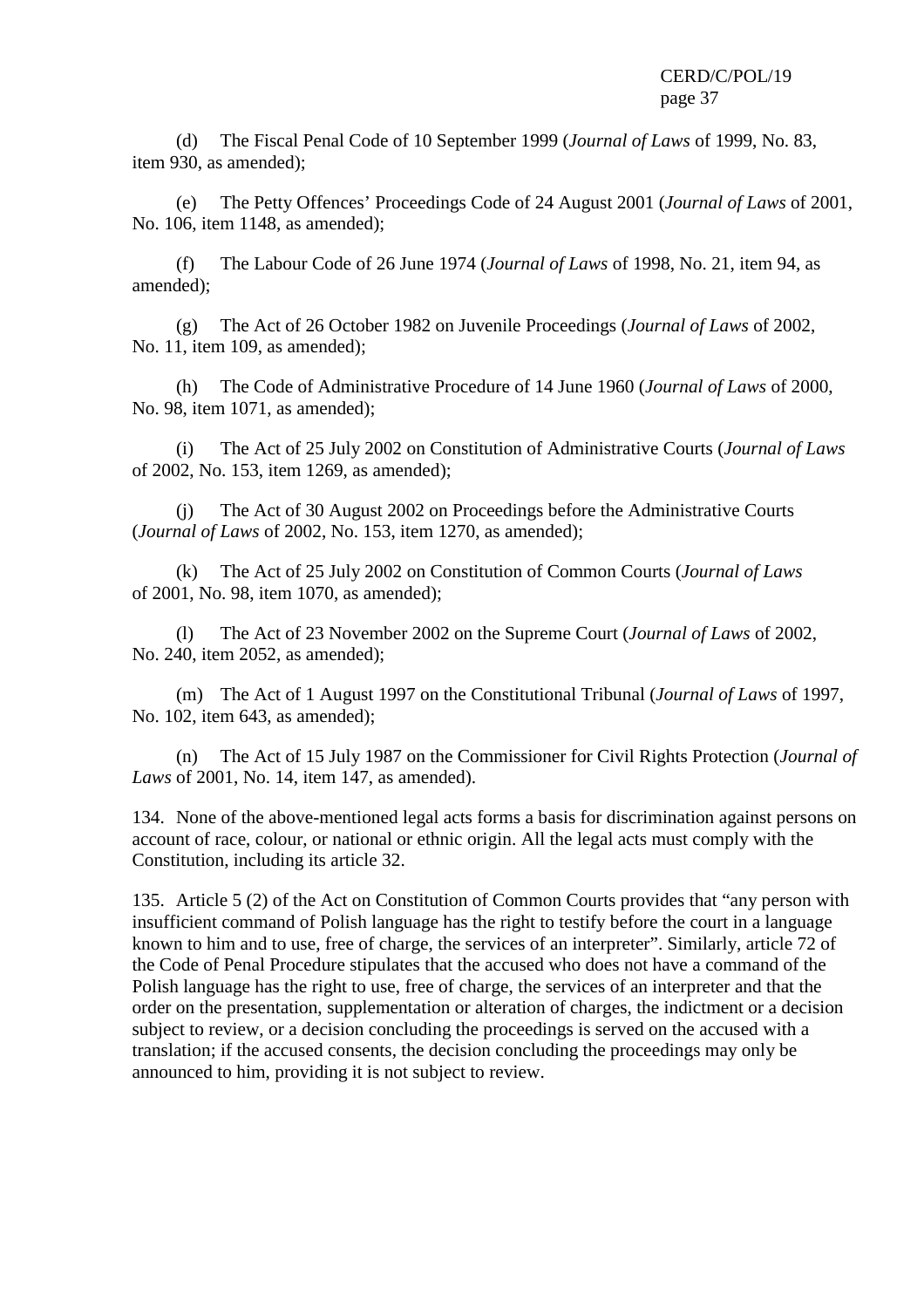136. Moreover, according to article 204 of the Code of Penal Procedure, "an interpreter shall be summoned whenever it is necessary to examine a deaf or dumb person with whom attempts at communication in writing have not sufficed or a person without a command of the Polish language. An interpreter shall also be summoned whenever it is necessary to translate into the Polish language a document written in a foreign language, or to translate a Polish document into a foreign language or to acquaint the accused with the contents of the evidence examined".

137. As regards the penal proceedings, there is also a possibility (article 78 of the Code of Penal Procedure) for the accused who does not have a defence lawyer to ask for a court-appointed defence lawyer providing that the accused proves that he cannot afford to pay the defence costs without damage to his own well-being and the well-being of his family. The civil law also allows for such a possibility in that the party fully or partly exempted by the court from paying court fees has the right to submit in writing or orally a proposal to the protocol to have a lawyer or legal adviser appointed (article 117 (1) of the Act - Code of Civil Procedure of 17 November 1964 (*Journal of Laws* of 1964, No. 43, item 296, as amended)). The above-mentioned law on assistance is also regulated by articles 243-244 of the Act on Proceedings before the Administrative Courts (*Journal of Laws* of 2002, No. 153, item 1270, as amended). The issue of exemption from court fees is governed by the Act on Civil Court Fees of 28 July 2005 (*Journal of Laws* of 2005, No. 167, item 1398, as amended).

### **A. The right to security**

138. The use of violence and infliction of injury as well as the infringement of personal inviolability are considered as offences and thus are prohibited under the Penal Code. The Act of 6 April 1990 on the Police (*Journal of Laws* of 2002, No. 7, item 58, as amended) and the Act of 24 May 2002 on Internal Security Agency and Foreign Intelligence Agency (*Journal of Laws* of 2002, No. 74, item 676, as amended) provide that the officer, irrespective of criminal liability, bears disciplinary liability for the crimes and offences committed. Furthermore, the personal interests of a human being, such as health, freedom, dignity, secrecy of correspondence or inviolability of home are protected by civil law (articles 23-24 of the Civil Code).

139. According to the provisions of the Civil Code (arts.  $417-417^2$ ) the Treasury bears responsibility for the damage inflicted as a result of illegal acts or omissions in the exercise of State authority.

## **B. Voting rights**

140. At present, in connection with adjusting Polish election law to the requirements of European Union legislation, a possibility of granting some electoral rights to citizens of the European Union permanently residing in Poland is being considered. According to the Constitution, a Polish citizen has the right to participate in a referendum and the right to elect the President of the Republic of Poland, deputies, senators and representatives of local self-government bodies if, no later than on the day of the vote, he has attained 18 years of age, and has not been subject to legal incapacitation or deprived of public or electoral rights by a final judgement of a court. In accordance with the amendment to the Executive Penal Code, which entered into life on 1 September 2003, restriction of the civil rights and freedoms of convicted persons can only arise from a law and from a valid ruling issued on its basis.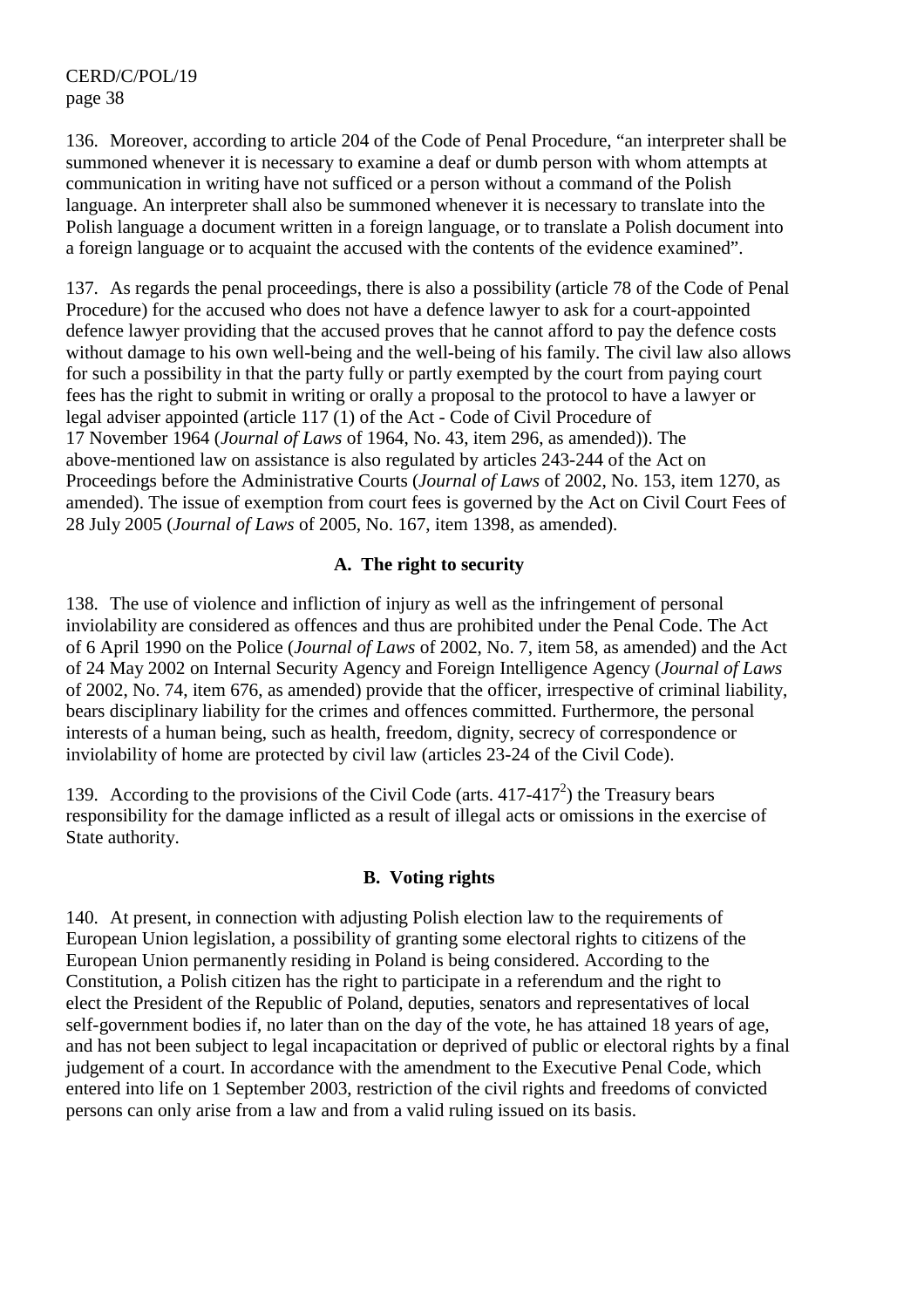141. In the period from the previous report, changes have been made in legal acts regulating elections to representative organs and in the principles according to which a nationwide and a local referendum is conducted. Apart from the basic regulations contained in the Constitution, detailed norms within this scope are included in the following acts:

- Act on the Election of the President of the Republic of Poland of 27 September 1990 (*Journal of Laws* of 2000, No. 47, item 544, as amended): the election is equal, direct, conducted by secret ballot, and universal. Each Polish citizen who no later than on the day of the vote has attained 18 years of age, unless deprived of public rights by a final judgement of a court, the Tribunal of the State or is legally incapacitated has the right to vote in the election.
- The Act on the Election to the Sejm of the Republic of Poland and to the Senate of the Republic of Poland of 12 April 2001 (*Journal of Laws* of 2001, No. 46, item 499, as amended): elections to the Sejm numbering 460 deputies elected in multimandate constituencies are universal, equal, direct, proportional and conducted by secret ballot, while elections to the Senate with 100 senators are conducted according to the majority principle, and are universal, direct and conducted by secret ballot.
- The Act on the Election to Municipality and District Councils and Voivodeship Assemblies of 16 July 1998 (*Journal of Laws* of 1998, No. 95, item 602, as amended): elections are conducted by secret ballot, universal (the right to elect for the given council is granted to each Polish citizen, who no later than on the day of the vote has attained 18 years of age and permanently resides in the area of this council), direct and equal.
- The Act on the Direct Election of Municipality Heads, Town and City Mayors of 20 June 2002 (*Journal of Laws* of 2002, No. 113, item 984, as amended): elections are equal, universal (the right to elect is granted to everyone who has the right to elect for the municipality council), direct and conducted by secret ballot.
- The Act on a Local Referendum of 15 September 2000 (*Journal of Laws* of 2000, No. 88, item 985, as amended): persons permanently residing in the area of a given unit of the local self-government with the right to elect to the legislative organ of this unit, express through the vote their will as to the method of resolving an issue related to this community, which is within the scope of tasks and competences of bodies of a given unit or in dismissing a legislative body of this unit, and in the case of a municipality also of dismissing a municipality head (town or city mayor).
- The Act on a Nationwide Referendum of 14 March 2003 (*Journal of Laws* of 2003, No. 57, item 507, as amended).

142. Polish citizens who belong to national minorities shall participate under general principles in the election of the President of the Republic of Poland, in the election to the Sejm and the Senate of the Republic of Poland, in the elections to municipality and district councils and Voivodeship assemblies, as well as in direct elections of commune heads and town and city mayors. This applies also to the participation in a nationwide referendum and in local referendums. During the election to the Sejm, upon a motion by the electoral committee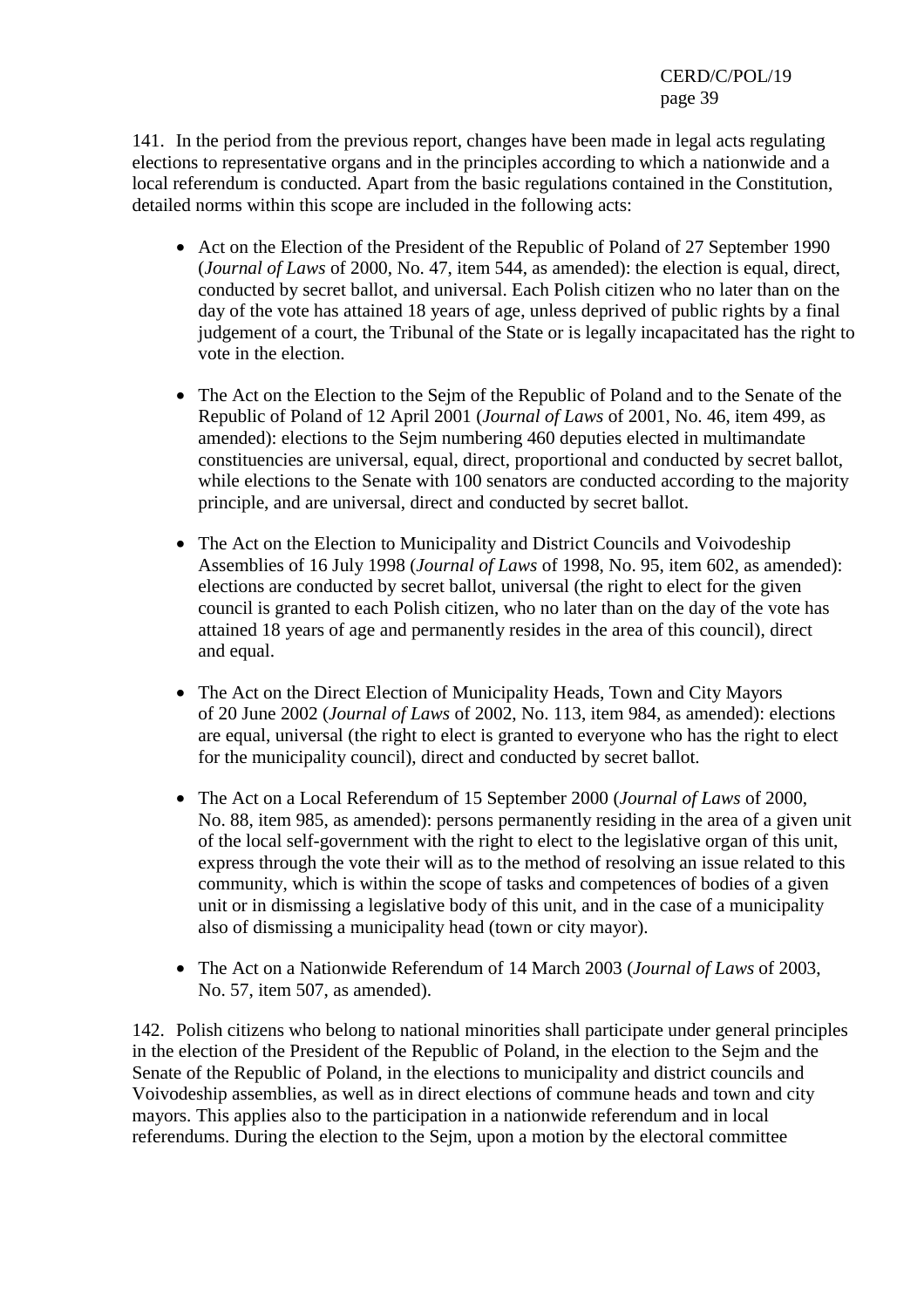established by voters associated in registered organizations of national minorities, the electoral committee reporting to the State Electoral Commission is granted a preferential waiver of the requirement to reach at least a 5 per cent threshold of valid votes cast in the country in order for its lists of candidates in districts to participate in the division of mandates. Taking advantage of this preference, the German minority obtained two deputy mandates in the election of 2001. Registered organizations of national minorities in the procedure of elections to legislative and executive bodies of units of local self-government, like all associations of another character, may submit lists of candidates for councillors and candidates for commune heads and town and city mayors. Statutory bodies authorized to represent those organizations outside may fulfil the function of electoral committees if they notify about this intention to the State Electoral Commission or the relevant electoral commissioner (if the participation in elections is to comprise a territory of at least two Voivodeships).

143. Similarly, organizations of national minorities of a nationwide scope may be authorized to participate in a nationwide referendum, if they fulfil the requirements related to associations and social organizations defined in the Act on the Nationwide Referendum.

### **C. Access to the public service**

144. Under the Constitution, Polish citizens enjoying full public rights have the right of access to the public service based on the principle of equality. Under the Act of 18 December 1998 on the Civil Service (*Journal of Laws* of 1999, No. 49, item 483, as amended) everyone who fulfils necessary requirements, i.e. is a Polish citizen, enjoys full public rights, has not been penalized for an intentionally committed offence, possesses qualifications required in the civil service, enjoys a spotless reputation and has qualifications necessary for work at a given position, may be employed in the civil service.

## **D. Right to free movement**

145. As of 1 September 2003, the principles and conditions of foreigners' entry into the territory of Poland (including, for example, the principles and conditions of issuing visas to foreigners entitling them to cross the border of Poland), transit through this territory, stay and departure from Poland as well as the course of action and bodies competent in those matters have been defined in the Act of 13 June 2003 on Foreigners (*Journal of Laws* of 2006, No. 234, item 1694, as amended), which replaced the existing Act of 25 June 1997 on Foreigners. An idea was adopted to set apart regulations concerning those persons who require special treatment, defined primarily in norms of international law, from the Act which applies to all foreigners.

146. The Act on Foreigners provides for the institution of family reunification, introduced into the Polish legislation already in 2001, according to which the residence permit for a fixed period shall be granted to a foreigner for the purpose of family reunification. According to the initial version of the Act, the above-mentioned residence permit for a fixed period for the purpose of family reunification was granted to a foreigner who resided outside the territory of the Republic of Poland and was a member of the family of a foreigner, who resided on the territory of Poland on the basis of the permit to settle, the residence permit for a fixed period of at least three years, or on the basis of the refugee status.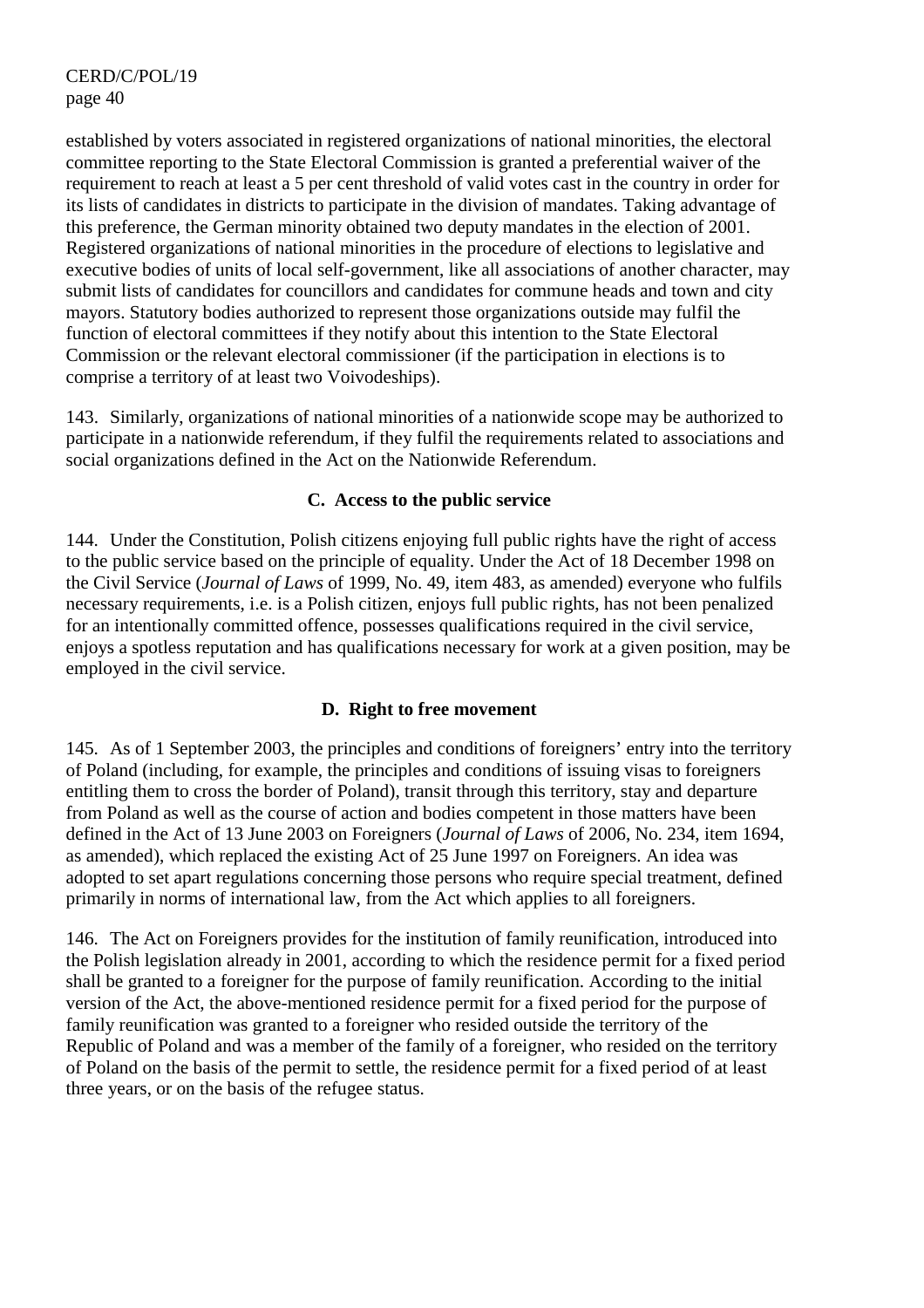147. As a result of the amendment of 1 October 2005 to the Act on Foreigners:

 (a) Residence permits for a fixed period for the purpose of family reunification are granted both to members of a family of a foreigner who reside in the territory of the Republic of Poland and to family members already residing there for the purpose of family reunification;

 (b) A foreigner who can be joined by his family members within the scope of family reunification is also a foreigner who resides on the territory of the Republic of Poland on the basis of the residence permit for long-term European Union residents (a new form of residence permit granted for an indefinite period of time in EU member States);

 (c) As regards a foreigner who can be joined by his family members within the scope of family reunification, the requirement of residing on the basis of the residence permit for a fixed period of at least three years has been cut to two years, before submitting an application for a permit to settle for a fixed period for a family member - on the basis of the permit to settle issued for the period of no less than one year. According to the Act of 13 June 2003 on Granting Protection to Foreigners within the Territory of the Republic of Poland, a foreigner meeting proper criteria may be granted protection on the territory of the Republic of Poland in the form of the refugee status, asylum, a permit for tolerated stay or temporary protection. All proceedings in the matters regulated by this Act are carried out according to the provisions of the Code of Administrative Procedure unless the Act states otherwise*.*

148. Family reunification applies to the spouses and minor children (including adopted children) of the applicant or his spouse; family member of a minor foreigner with refugee status staying in the territory of the Republic of Poland is also his direct ascendant.

149. A uniform asylum procedure is applied in the Republic of Poland. In the course of proceedings for granting refugee status, the competent authorities not only verify if a foreigner fulfils the conditions for being recognized as a refugee but also check other circumstances resulting in the protection against expulsion if the said conditions are not met. It is particularly important to underline here the standards of the Convention for the Protection of Human Rights and Fundamental Freedoms signed in Rome on 4 November 1950 (*Journal of Laws* of 1993, No. 61, item 284, as amended). A foreigner who does not meet the criteria to be recognized as a refugee but who should be protected against expulsion is granted protection in the form of the permit for tolerated stay. If a foreigner, on the basis of a submitted application, cannot be granted either the refugee status or the permit for tolerated stay, he will be obliged to leave the territory of the Republic of Poland except for the situations provided for in article 16 (3) of the Act. Therefore, a legal situation of a foreigner is settled in the course of one proceeding held by one administrative body.

150. Poland also applies the "non refoulement" principle. Persons applying for refugee status are protected against expulsion in the course of proceedings. If the proceedings end before the body of first instance with the decision on the refusal to grant the refugee status, which also includes the order to leave the territory of the Republic of Poland, filing an appeal against such a decision at the Refugee Centre stops the execution of the decision.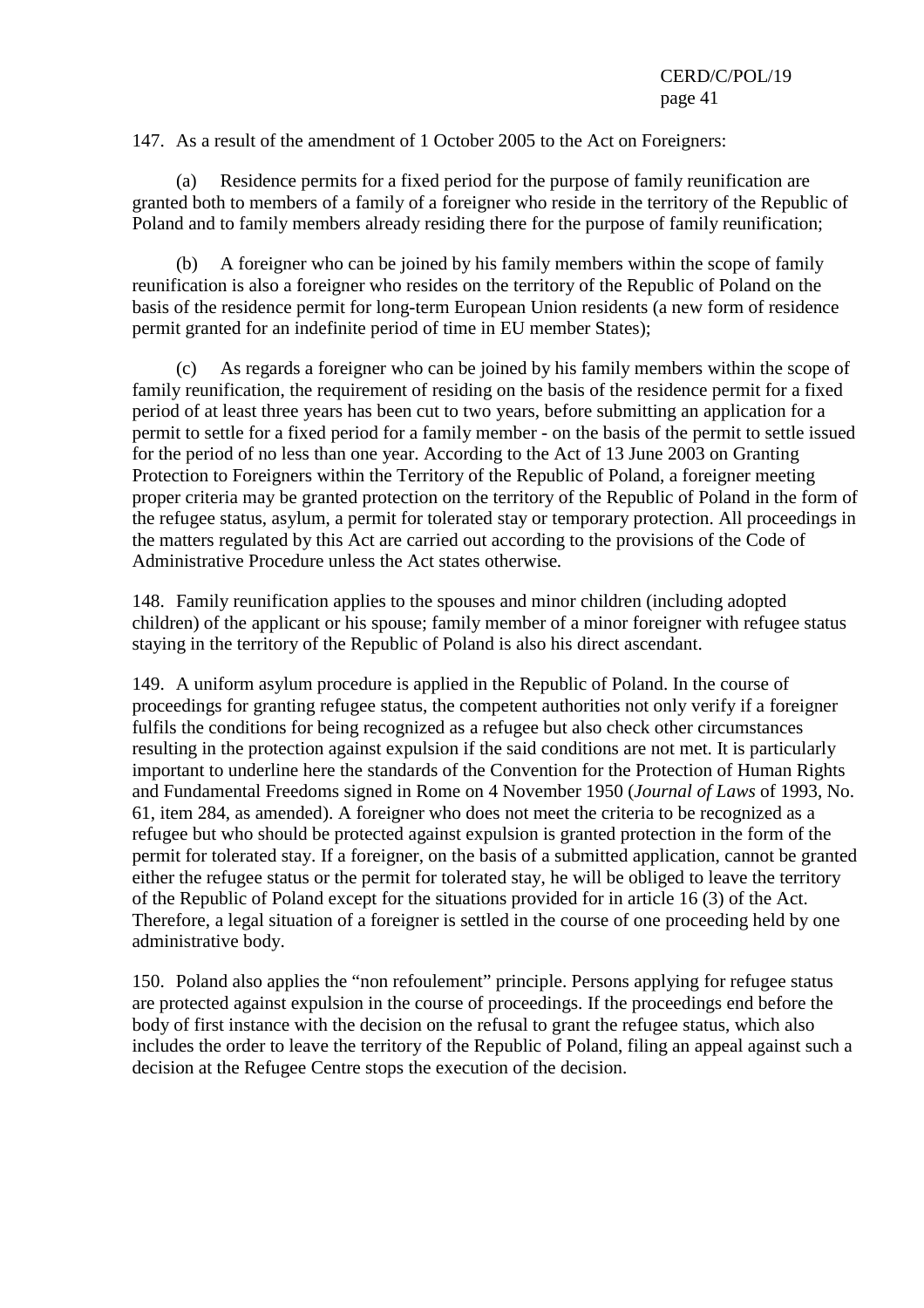151. A foreigner who stays on the territory of the Republic of Poland may be expelled only in situations defined in the Act on Foreigners, namely if:

 (a) He resides on the territory of the Republic of Poland without the required visa, the residence permit for a fixed period, the permit to settle or the residence permit for long-term European country residents;

 (b) He carried out work contrary to the Act of 20 April 2004 on Employment and Combating Unemployment or if he took up another economic activity contrary to the acts effective in the Republic of Poland;

 (c) He does not possess the financial means necessary to cover the costs of residence in the territory of the Republic of Poland and is not able to indicate any credible sources of obtaining those means;

 (d) His data is recorded in the register of foreigners whose residence on the territory of the Republic of Poland is undesirable, if a foreigner's entry into this territory takes place within the period of validity of the record;

 (e) His further stay in the country would not pose a threat to the State security, defence and public order or would be in breach of the interests of the Republic of Poland;

(f) He has crossed or has attempted to cross the border contrary to the law;

 (g) He did not voluntarily leave the territory of the Republic of Poland within the time limit specified in the decision:

- On obligation to leave this territory
- On refusal to grant the residence permit for a fixed period
- On withdrawal of the residence permit for a fixed period

(h) He does not comply with fiscal obligations towards the State Treasury;

 (i) He has completed a sentence of imprisonment adjudicated in the Republic of Poland for committing an intentional crime or a financial crime;

 (j) He has been sentenced by a final judgement of a court in the Republic of Poland to imprisonment and there are grounds for initiating proceedings on his transfer to a foreign country where he will serve the sentence.

152. In contrast to the regulations previously in force, the decision on expulsion is not issued with respect to a foreigner who has the permit to settle or the residence permit for long-term European residents. On 1 October 2005, this also started applying to a foreigner who has the residence permit for long-term European residents. In addition, the decision on expulsion is not issued and the decision already issued is not implemented if:

• There are circumstances that warrant the issue of a permit for tolerated stay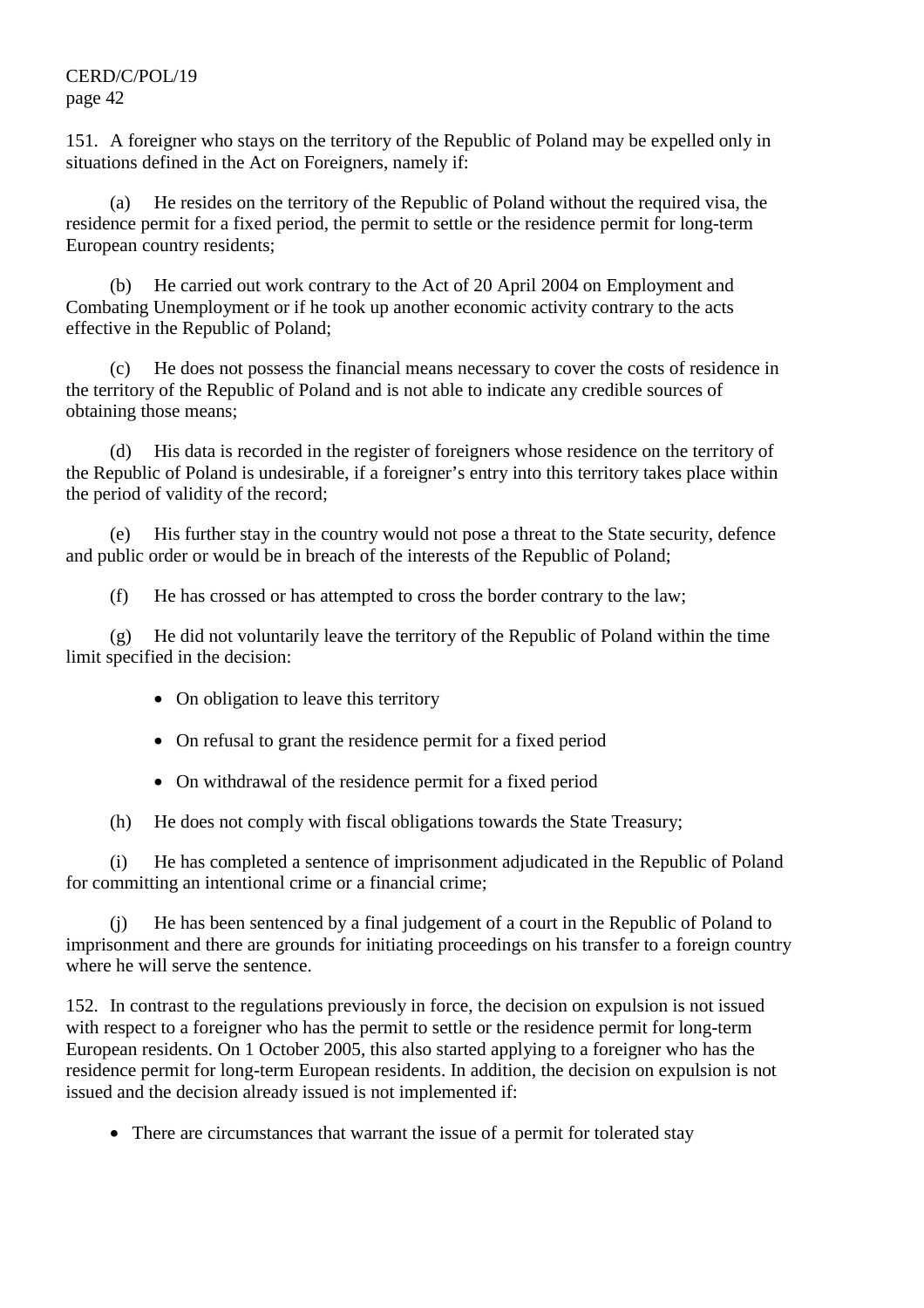- A foreigner is married to a Polish citizen or to a foreigner who has the permit to settle or the residence permit for long-term European residents and his further stay in the country does not pose a threat to the State security, defence and the public order unless he has entered into marriage in order to avoid the expulsion
- The proceedings for granting the refugee status have been initiated

153. As regards the right to inheritance, the only restriction applying to it results from article 1059 of the Civil Code, which makes inheritance of an agricultural holding conditional on fulfilling one of the following requirements at the moment of opening of the succession:

- "(1) inheritors are still directly working at agricultural production or
- (2) inheritors possess adequate occupational skills and competence to deal with agricultural production or
- (3) inheritors are minors, they learn the profession, attend schools or
- (4) inheritors are permanently unfit for work."

The Constitutional Tribunal, in its judgement of 31 January 2001 (*Journal of Laws* of 2002, No. 11, item 91), ruled that the above-mentioned article was not in keeping with article 64 (1) and (2) (equality as regards the right to ownership) in conjunction with article 21 (1) (protection of ownership and the right of succession) and article 31 (3) (the scope of exercise of constitutional freedoms and rights) of the Constitution of the Republic of Poland to the extent in which it has applied to open succession since 14 February 2001. This means that open succession after this date is not subject to the said restriction.

## **E. Freedom of thought, conscience and faith**

154. Article 53 (1) of the Constitution of the Republic of Poland stipulates that freedom of conscience and religion are ensured to everyone*.* The right to freedom of religion is vested in the persons staying in the territory covered by the Polish law irrespective of their citizenship. According to the Constitution and the provisions of the Act of 17 May 1989 on Guarantees of the Freedom of Conscience and Faith (*Journal of Laws* of 2005, No. 231, item 1965, as amended), the freedom of religion includes in particular:

- The freedom to profess or to accept a religion by personal choice.
- The freedom to manifest one's religion, either individually or collectively, publicly or privately, by worshipping, praying, participating in ceremonies, performing rites or teaching.
- The possession of sanctuaries and other places of worship for the satisfaction of the needs of believers.
- The right of individuals, wherever they may be, to benefit from religious services.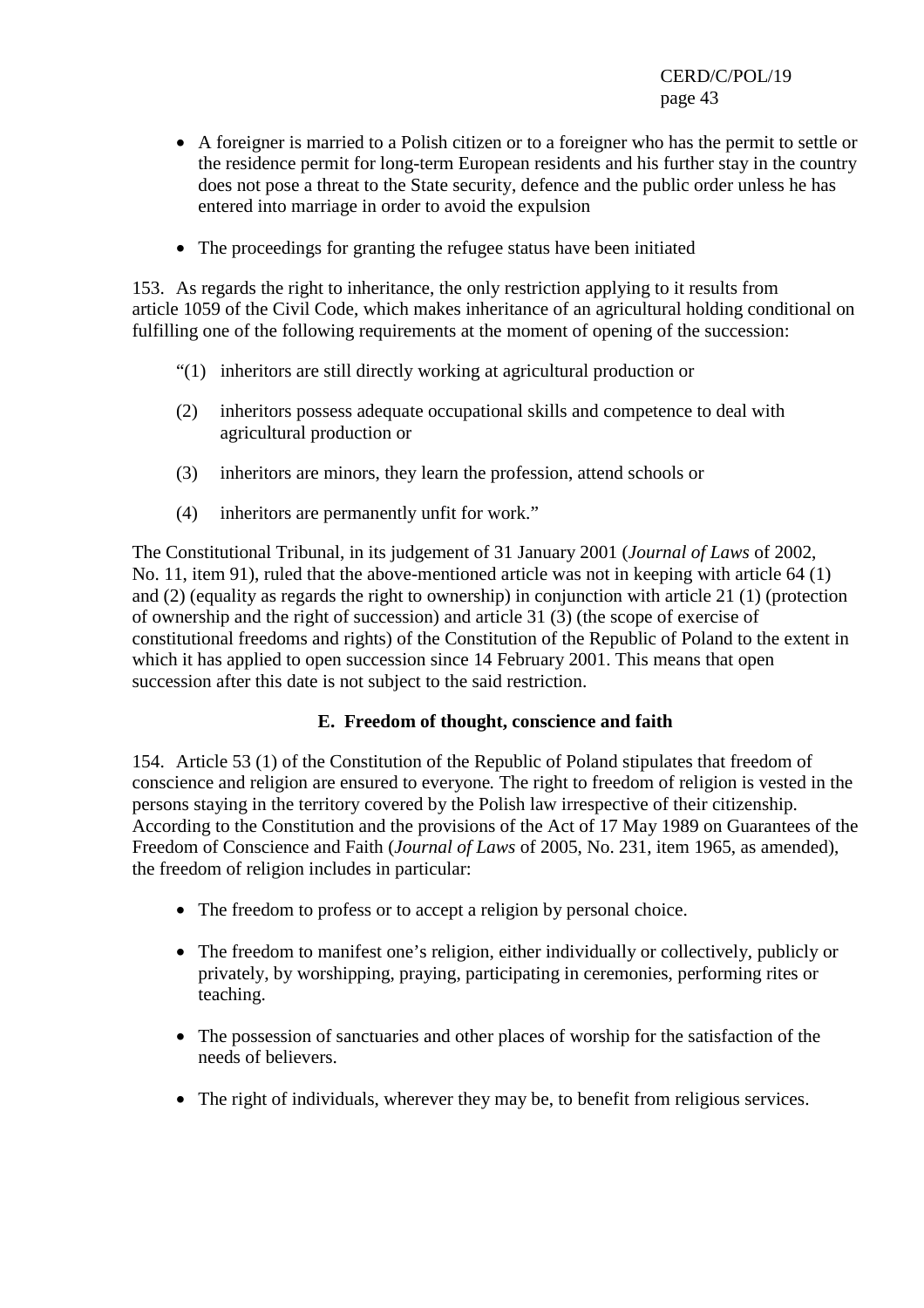- The right of parents to ensure children a moral and religious upbringing and teaching in accordance with their convictions. The moral and religious upbringing should, however, allow for the degree of maturity of the child as well as the freedom of thought and conscience and beliefs of the child.
- The freedom to establish religious congregations and communities for the purpose of practising and propagating religious faith.
- The freedom to belong or not to belong to religious communities.
- The right to keep silent on the matters related to religion or beliefs.

155. According to article 6 of the above-mentioned Act, nobody can be discriminated against or privileged on grounds of religion or religious beliefs. In addition, citizens may not be forcibly prohibited from participating in religious practices or rites or forced to take part in them. It is important to stress the fact that foreigners staying on the territory of the Republic of Poland may enjoy the freedom of conscience and faith equally with Polish citizens.

156. The effective legal articles provide for the following forms and standards regulating a legal status of churches and other religious associations:

(a) International agreement;

 (b) Acts regulating the relations of the State with particular churches and religious associations;

 (c) Entry into the Register of Churches and Other Religious Associations on the basis of the Act on Guarantees of the Freedom of Conscience and Faith.

157. It is important to underline the fact that in compliance with Polish law, the diversification of the forms of regulations governing a legal and financial situation of churches and other religious associations does not affect their equal rights.

158. As of 31 July 2005, 159 churches and other religious associations had legal personality and established relations with the State:

 (a) The Catholic Church in the Republic of Poland - on the basis of the international agreement - concordat between the Vatican and the Republic of Poland signed in Warsaw on 28 July 1993 (*Journal of Laws* of 1998, No. 51, item 318) and of the Act on the Relation of the State to the Catholic Church in the Republic of Poland (*Journal of Laws* No. 29, item 154, as amended);

 (b) Fourteen other churches and religious associations operating on the basis of separate acts regulating their relations with the State. These particular acts are legal equivalents of the above-cited Act on the Relation of the State to the Catholic Church in the Republic of Poland;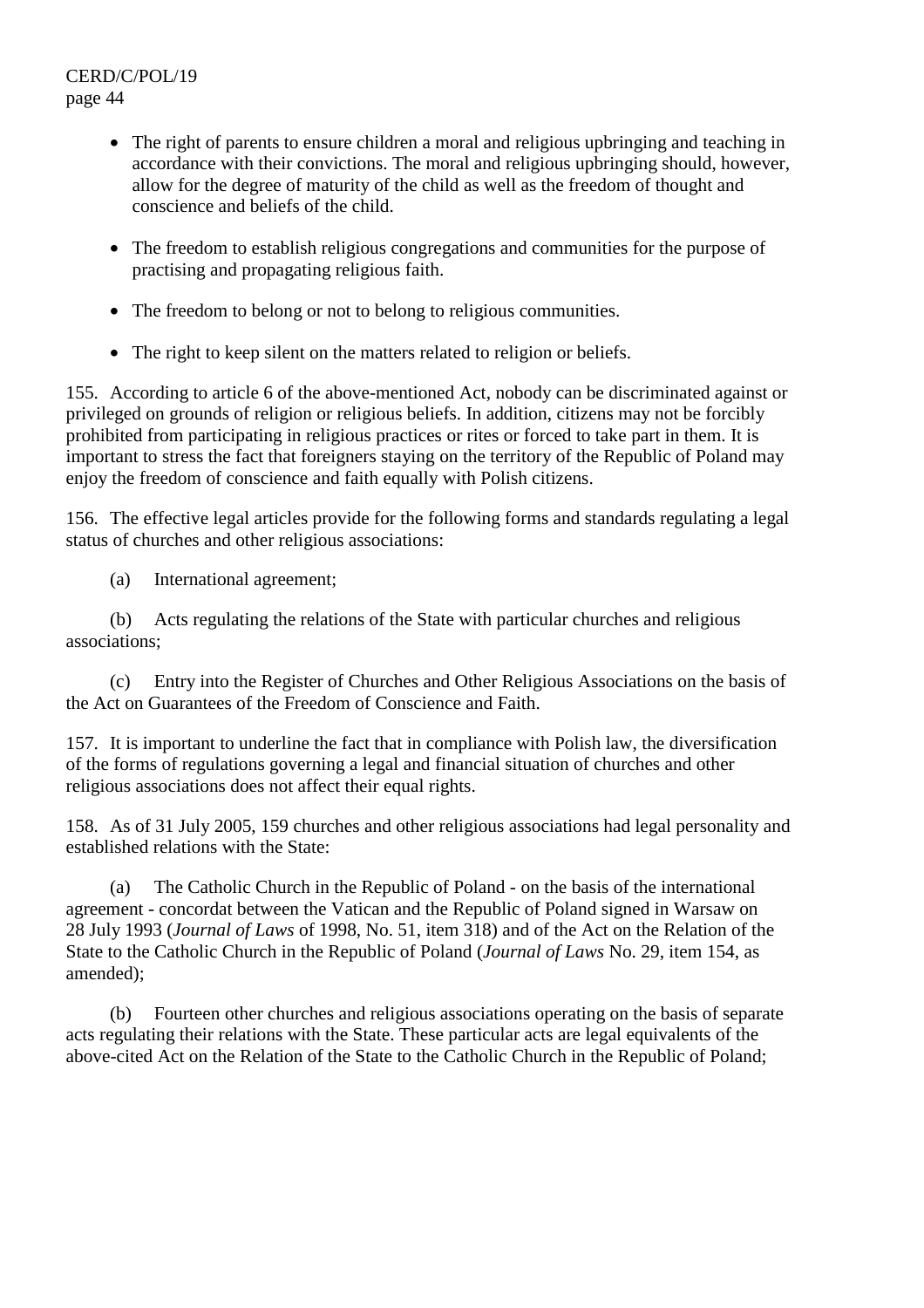(c) One hundred and forty-seven churches and religious associations entered into the Register of Churches and Other Religious Associations on the basis of the Act of 17 May 1989 on Guarantees of the Freedom of Conscience and Faith*.* Over the last years, two religious communities were entered in the Register in 2000, also two - in 2001, four - in 2003 and three in 2004.

159. According to the Act on Guarantees of the Freedom of Conscience and Faith, on grounds of their religious beliefs and moral principles, citizens may apply to be delegated to provide substitute military service. A serviceman who has been refused to be delegated to provide substitute military service has the right to lodge a complaint to an administrative court.

160. The above-mentioned Act also grants the right to enjoy the freedom of conscience and faith as well as the right to own and use objects necessary for religious worship and performance of religious practices to persons doing their military service or conscript military service in civil defence forces, staying in penal institutions, correctional institutions and educational institutions, as well as in custody pending inquiry, social adaptation centres and care centres for minors, to persons held under temporary arrest as well as to persons staying in health-care institutions and social care institutions and children and youth staying in domestic camps organized by State institutions.

161. Persons belonging to churches and other religious associations whose religious holidays are not public holidays, may, at their own request, be granted days off from work or school for the period of celebration of such holidays, in accordance with the requirements of their religion. Days off from work or school may be granted provided the time of absence is made up for without additional compensation for work on public holidays or in overtime hours.

162. As regards the remaining scope concerning civil rights, the information presented in the previous report is still valid. Detailed information on the exercise of civil and political rights, including the rights of persons belonging to national and ethnic minorities, has been presented in the fifth periodic report of Poland on the implementation of the provisions of the International Covenant on Civil and Political Rights covering the period from January 1995 until 1 October 2003 and in the course of its presentation before an appropriate Committee.

163. In Poland, the exercise of the rights referred to in article 5 (e) of the Convention is not, under any circumstances, diversified on account of race, nationality or religion.

## **F. The rights to work and to free choice of employment**

164. Article 65 of the Constitution provides that everyone has the freedom to choose and to pursue his occupation and to choose his place of work and that exceptions are specified by statute. Article 66, on the other hand, stipulates that everyone has the right to safe and hygienic conditions of work. These regulations are specified in the Act of 26 June 1974 - the Labour Code (*Journal of Laws* of 1998, No. 21, item 94, as amended), which stipulates that everyone shall have the right to freely chosen employment (art. 10) and that employees have equal rights resulting from the performance of identical duties, which applies in particular to the equal treatment of men and women in employment (art. 11) and that any discrimination, direct or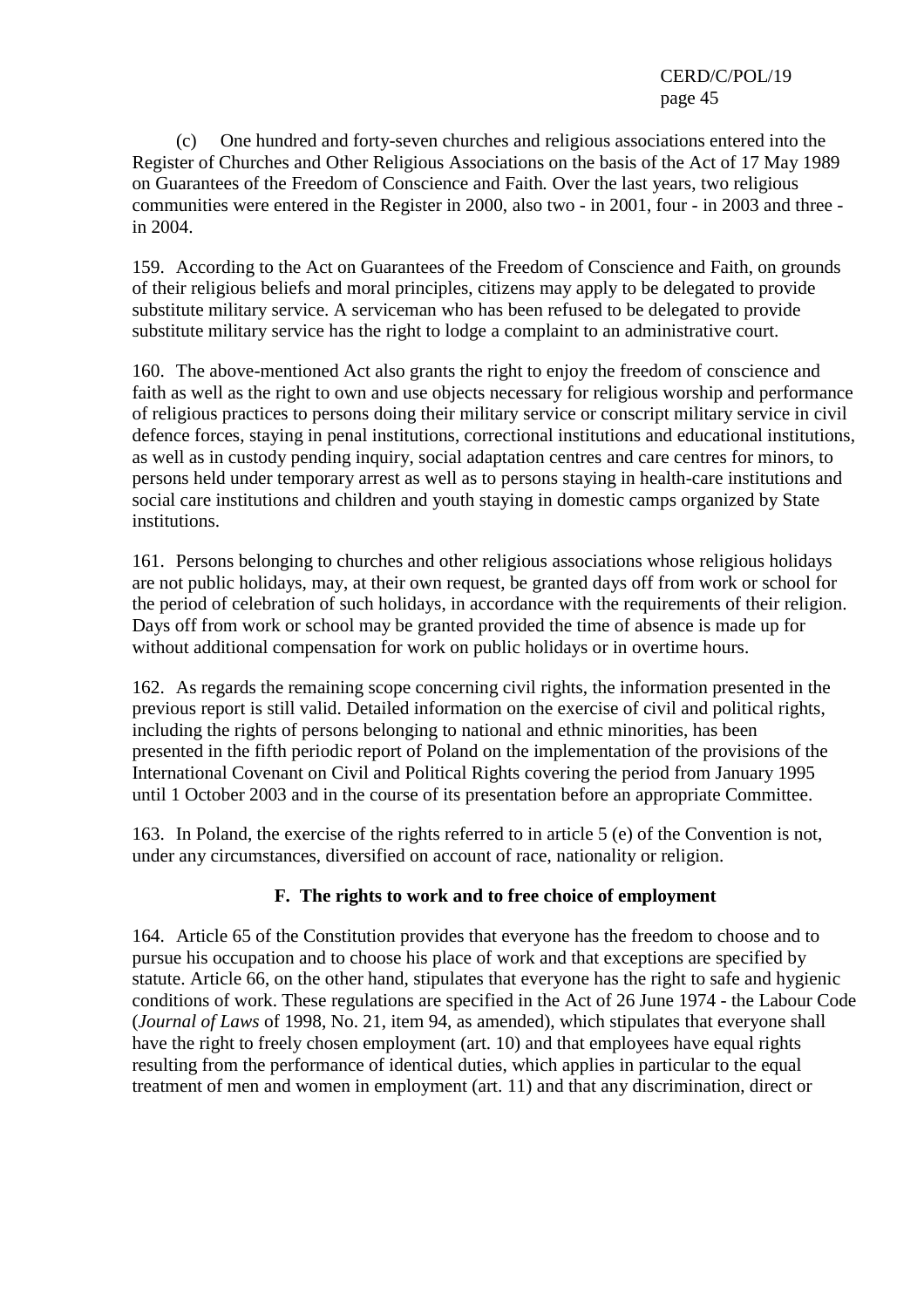indirect, in employment relations, in particular on grounds of sex, age, disability, race, religion, political views, union membership, ethnic origin, religious convictions, sexual orientation or due to employment for a definite or an indefinite period, or on a full-time or part-time basis, is inadmissible (art. 11).

165. On 1 January 2004, another amendment to the provisions was made and the effective regulations concerning the prohibition of discrimination were detailed. On the basis of the Act of 24 August 2001 on the Change of Act - the Labour Code and Some Other Acts (*Journal of Laws* No. 213, item 2081), Chapter "II a" in the first section of the Labour Code has been changed and entitled "Equal treatment in employment" instead of "Equal treatment of men and women".

166. According to article 11 of the Labour Code "Any discrimination, direct or indirect, in employment, particularly in respect of sex, age, disability, race, religion, nationality, political views, trade union membership, ethnic origin, denomination, sexual orientation or due to employment for a definite or an indefinite period, or on a full-time or part-time basis, shall be inadmissible."

167. Article 18 (1) of the Labour Code stipulates that employees should be treated equally as regards the establishment and termination of employment relationships, conditions of employment, promotion and access to training in order to raise occupational qualifications, particularly regardless of sex, age, disability, race, religion, nationality, political views, trade union membership, ethnic origin, denomination, sexual orientation or due to employment for a definite or an indefinite period or on a full-time or part-time basis.

168. In compliance with article 18 (2)-(4), direct discrimination exists when an employee, due to one or several reasons provided in paragraph 1, has been or could be treated in any comparable conditions less favourably than other employees. Indirect discrimination, on the other hand, refers to a situation where, due to a seemingly neutral decision, applied criterion or undertaken action, there are disproportions as regards the scope of employment conditions to the detriment of all or a significant number of employees who belong to a group distinguished on the basis of one or several reasons defined in paragraph 1, provided that such disproportions cannot be justified by any other objective reasons.

169. Article 11 of the Labour Code places discrimination on account of sex on the first place. This concept also covers cases of sexual harassment, which results from the implementation of the EU provisions. One of the reasons for the reform of the EU anti-discrimination law was the conversion of the concepts of "harassment in respect of (...) sex, age, race, ethnic origin, religion, beliefs, age, disability, sexual orientation" and "sexual harassment" into legal categories.

170. The question of discrimination in employment refers to the problem of mobbing at work. Therefore, on 1 January 2004 by way of the Act of 14 November 2003 on the change of Act the Labour Code and Some Other Acts (*Journal of Laws* No. 213, item 2081), a legal definition of mobbing together with the employee's right to compensation was introduced in the Labour Code.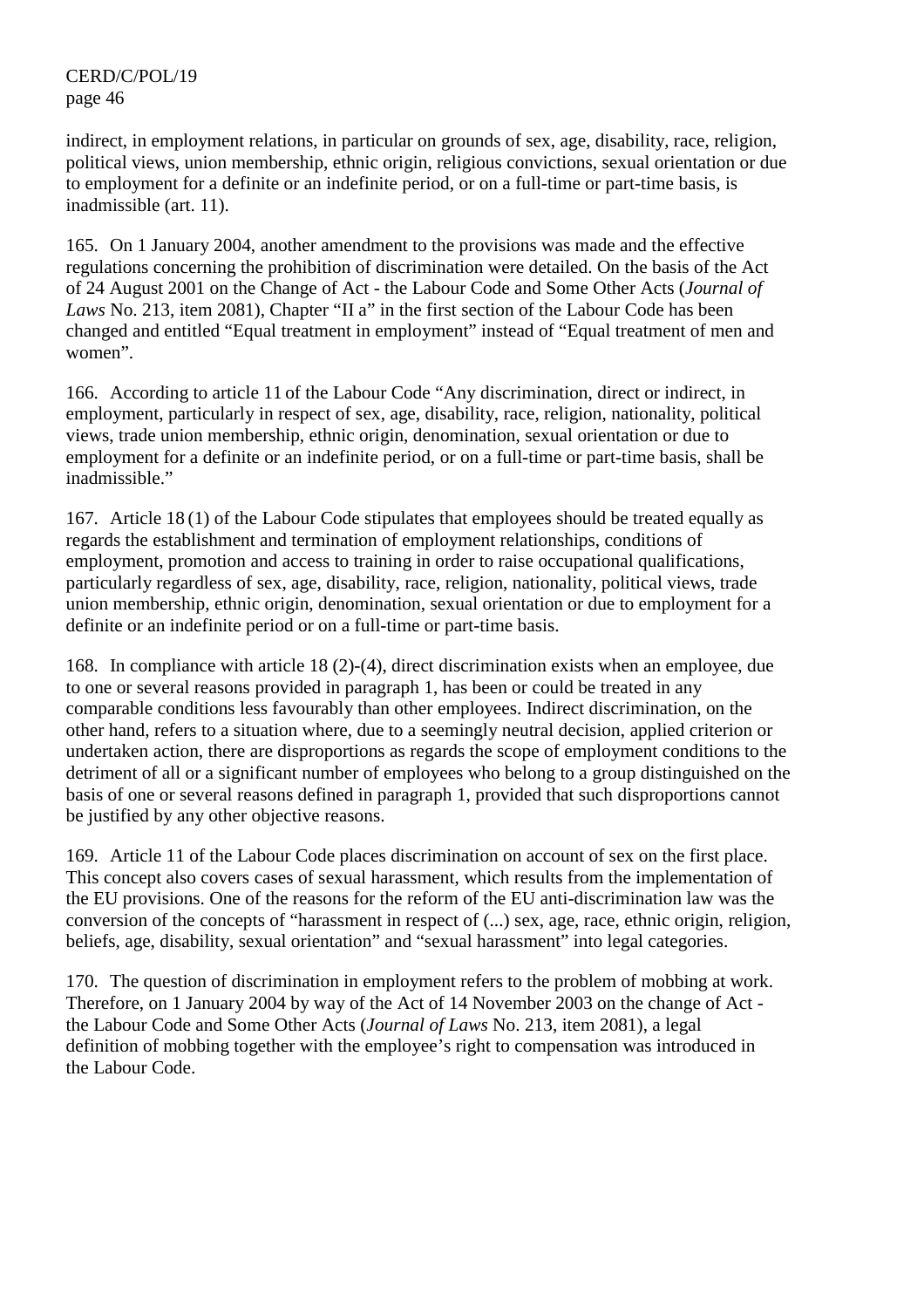171. According to article 94 (2) of the Labour Code, "mobbing means any actions or behaviour related to an employee or directed against an employee, consisting in persistent and long-lasting harassment or intimidation of an employee and resulting in decreased evaluation of his professional capabilities, as well as leading to or aimed at humiliating or ridiculing an employee, isolating him or eliminating him from a work team". If all of these assumptions are facts and negative behaviours keep recurring for a longer period of time, such actions of the employer can be qualified as mobbing. The risk of mobbing is increasing with the rise in the unemployment rate and people's readiness to keep a job at any price. This is why an employer is obliged to counteract mobbing (article 94 (1) of the Labour Code).

172. As far as access to employment is concerned, there is a certain differentiation on account of citizenship. There is a general principle in Polish law which obliges a foreigner wishing to take up employment to receive a work permit on the conditions defined in the Act of 20 April 2004 on the Promotion of Employment and Labour Market Institutions (*Journal of Laws* No. 99, item 1001, as amended) and in the implementing acts. According to the said Act, the authority issuing a work permit, i.e. the voivode competent for the seat of an employer, is obliged to take into consideration the situation on a local labour market as well as the criteria for issuing such permits developed by the authorities at the Voivodeship level for particular regions of the country. In certain circumstances, the regulations provide for the possibility of issuing such permits under simplified principles without the obligation to analyse the situation on the labour market.

173. There are some categories of foreigners who have a statutory right to take up employment in Poland without the necessity to possess a work permit. These include, in particular:

- Persons who were granted the refugee status in Poland
- Persons who were granted the permit to settle in Poland (permanent residence)
- Persons who received the permit for tolerated stay
- Persons who were granted temporary protection
- Persons who were granted the freedom to take up employment under the European Union regulations

174. Furthermore, the Minister of Labour and Social Policy has the right to determine other cases where it is possible for a foreigner to take up employment without the necessity to receive a work permit.

175. During their stay in Poland, the foreigners allowed on the labour market are subject to Polish legislation. They have the same rights and obligations as local employees as regards the conditions of work, remuneration and the protection of employees' rights.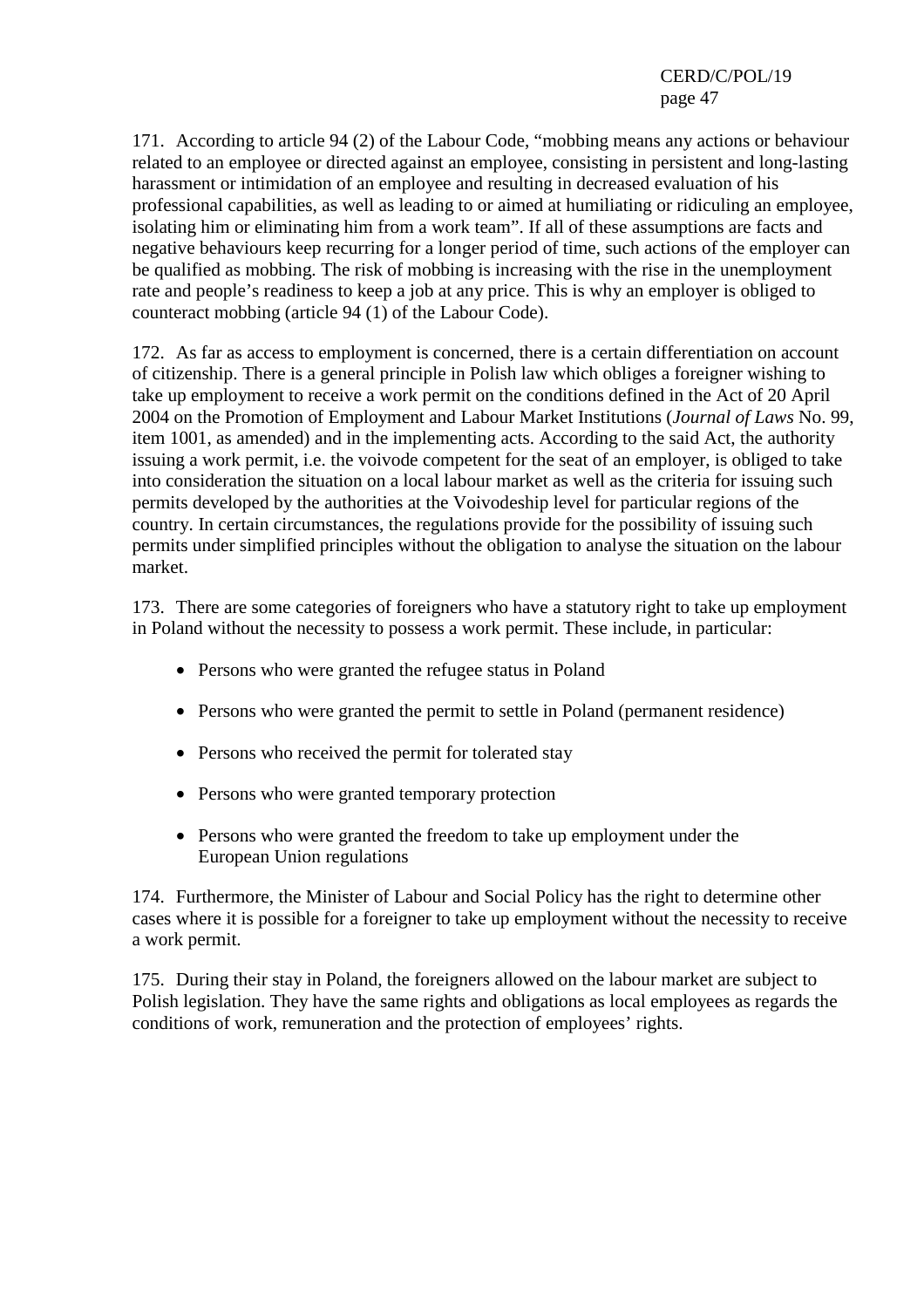### **Table 2**

|                                                | 2000   | 2001    | 2002     | 2003   | 2004     | 2005   |
|------------------------------------------------|--------|---------|----------|--------|----------|--------|
| <b>Employment by Polish employers</b>          | 17 802 | 17038   | 22 7 7 6 | 18 841 | 12 3 8 1 | 10 304 |
| Delegation within the provision<br>of services | 860    | 2 7 5 5 | 995      | 990    | 798      | 847    |
|                                                |        |         |          |        |          |        |

#### **Number of work permits granted to foreigners in the years 2000-2005**

176. Foreigners taking up employment in Poland come from approximately 100 countries. Europeans, who receive 60 per cent of all work permits, are the most highly represented group followed by Asians with 35 per cent of the total number of issued work permits. These proportions have not significantly changed for the last few years.

### **G. The right for protection against unemployment**

177. Article 65 (5) of the Constitution provides that public authorities pursue policies aiming at full, productive employment by implementing programmes to combat unemployment, including the organization of and support for occupational advice and training, as well as public works and economic intervention. Moreover, the Constitution imposes on public authorities an obligation to actively combat unemployment, which however does not mean that the authorities are obliged to ensure employment to each unemployed person. The above-mentioned issue is similarly regulated by the International Labour Organization Convention No. 122 on Employment Policy (Geneva 1964), which was ratified by Poland.

178. Social security for unemployed citizens is provided in the forms of social shelter defined in the Act on the Promotion of Employment and Labour Market Institutions, e.g. unemployment benefits, contributions to sickness insurance funds and in the Act of 12 March 2004 on Social Assistance (*Journal of Laws* No. 64, item 593, as amended) e.g. temporary unemployment benefits, special or guaranteed benefits. The right to receive the above-mentioned benefits depends on the level of family income.

179. The tasks of the State within the scope of labour market policy, reduction of unemployment and professional stimulation are performed by the minister competent for labour-related matters, Voivodeship labour offices acting as organizational units of Voivodeship self-government and by county labour offices included in the combined county administration. They cooperate with organizations and institutions which deal with problems related to employment, trade unions and organizations of employers and the unemployed. The tasks of the State are implemented on the basis of the National Action Plan for Employment, which includes the principles related to the implementation of the European Employment Strategy.

180. The basic form of counteracting unemployment is the use of employment intermediaries provided by county labour offices. Employment intermediaries aim at helping persons looking for a job to find employment and at assisting employers in finding a right employee without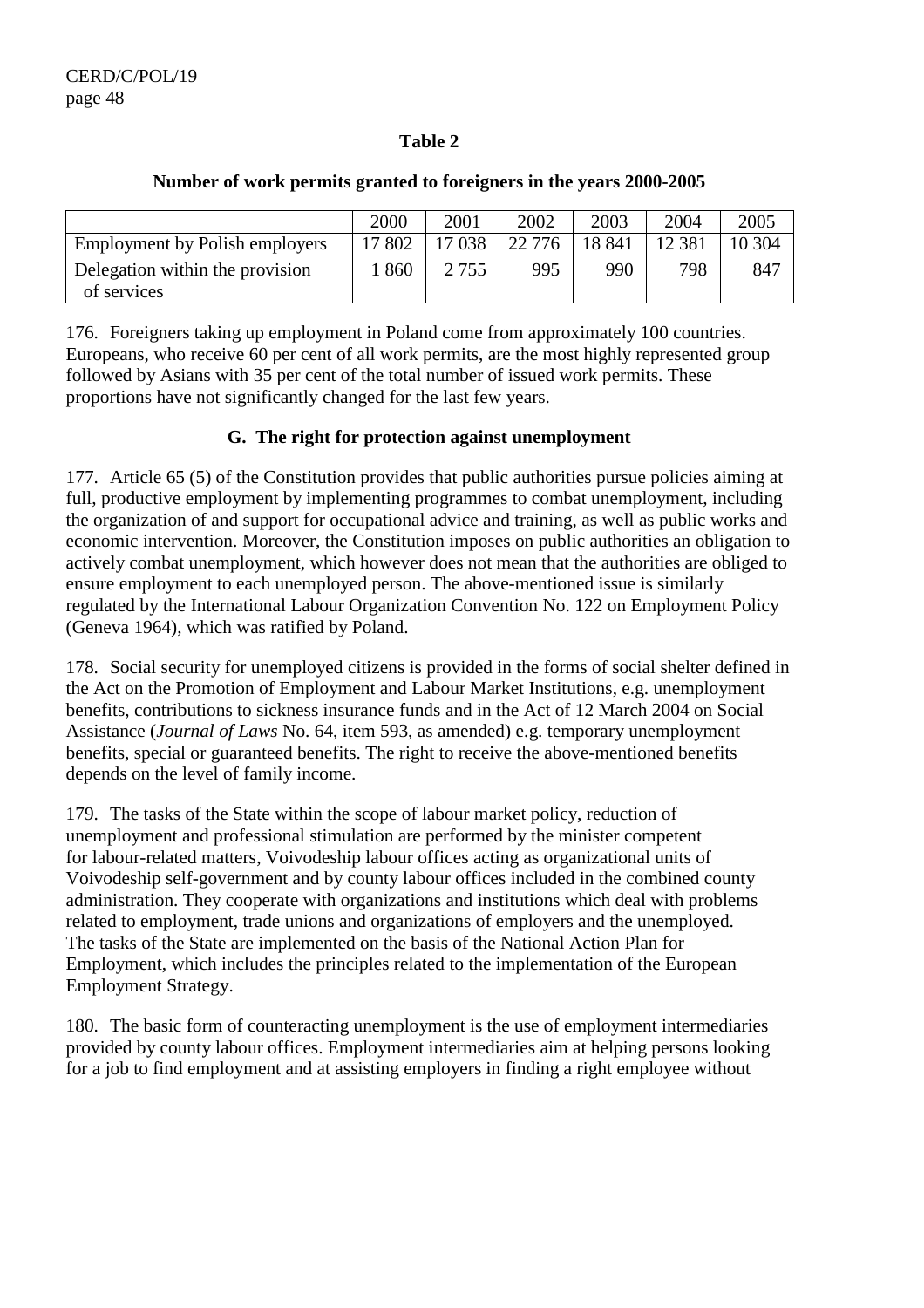discrimination on account of race, nationality and ethnic origin. Their services are free of charge. The prohibition of any discrimination is clearly emphasized in the Act of 1 April 2004 on the Promotion of Employment and Labour Market, particularly in:

- Article 18a (4), which imposes on employment agencies a prohibition of discrimination on grounds of sex, age, disability, race, ethnic origin, nationality, sexual orientation, political views, religious beliefs and trade union membership in relation to the persons for whom employment agencies seek employment
- Article 36 on employment intermediaries, which stipulates in paragraph 4 that the employment agencies shall conduct their activity free of charge according to the following principles:
	- The access to the services provided by employment intermediaries for all the persons looking for employment as well as for employers
	- The equality principle, which means that county labour offices are obliged to provide support to all job seekers, regardless of their sex, age, disability, race, ethnic origin, nationality, sexual orientation, political views, faith and union membership

181. Paragraph 5 of the article states that all employers should inform county labour offices of available jobs or vocational training posts and which prohibits them from formulating requirements that discriminate candidates on grounds of sex, age, disability, race, ethnic origin, nationality, sexual orientation, political views, faith and union membership.

- Article 38 on vocational counselling, which in paragraphs 2 and 3 states that vocational counselling should be conducted by the county labour offices according to the principles of, inter alia, equality of access to vocational counselling, regardless of the person's sex, age, disability, race, ethnic origin, nationality, sexual orientation, political views, faith and union membership.
- Article 123, which provides for a standard according to which whoever refuses to employ a candidate to fill a job vacancy or a vocational vacancy on the grounds of sex, age, disability, race, ethnic origin, nationality, sexual orientation, political views, faith and union membership shall be liable to a fine of at least 3,000 PLN. Therefore, violation of the prohibition of discrimination is liable to a specific penalty. At the same time, article 49 of the above-mentioned Act provides for the implementation of additional, special measures defined in articles 50-61 of the said Act with relation to the unemployed up to 25 years of age, permanently unemployed, unemployed over 50 years of age, unemployed without professional qualifications, unemployed raising on their own at least one child up to 7 years of age, disabled unemployed referred to as the "persons in a special situation on the labour market", which is in keeping with Council Directive 2000/78/EC of 27 November 2000 establishing a general framework for equal treatment in employment and occupation (OJ L 303 of 2 December 2000).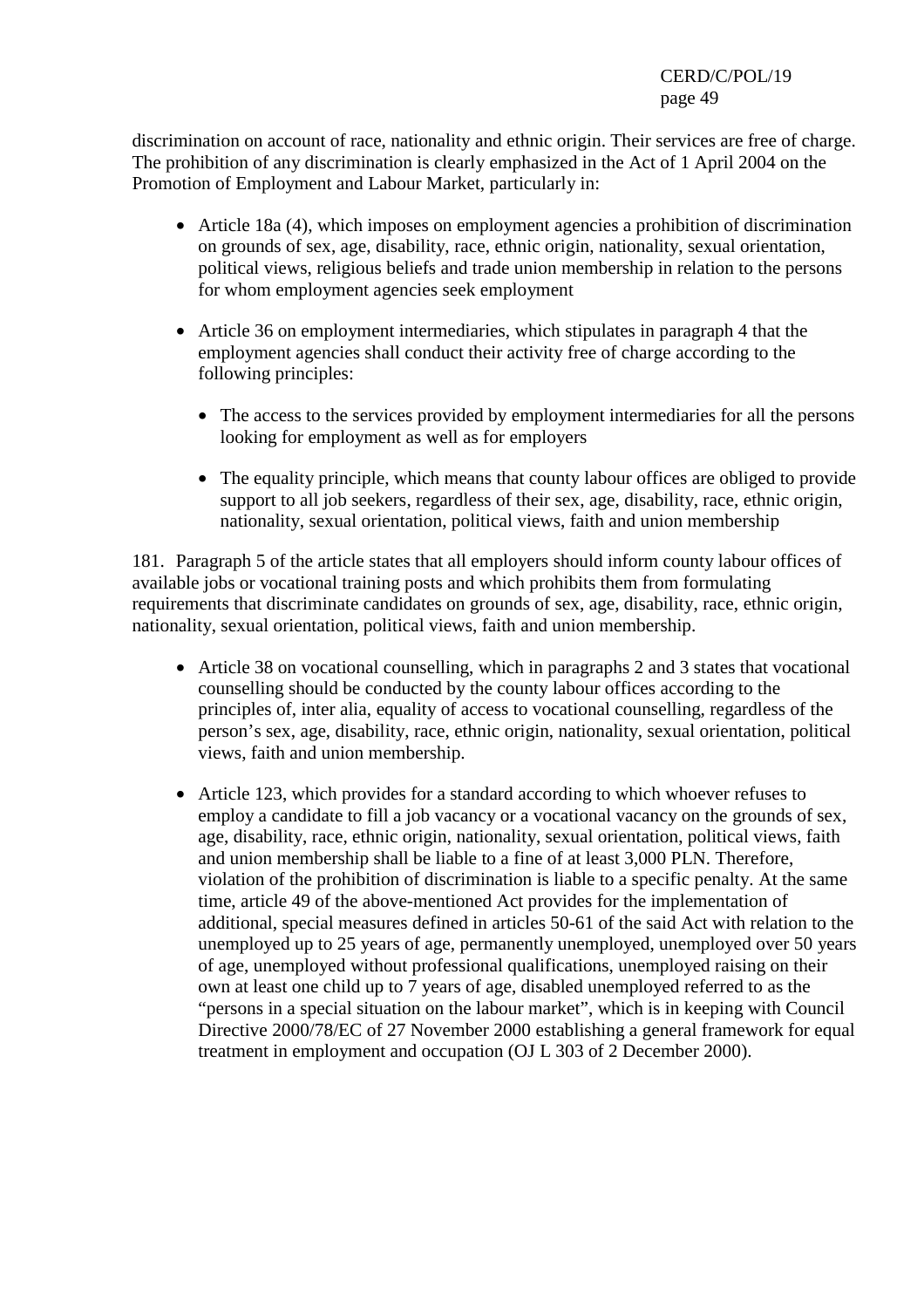182. A difficult situation on the labour market requires adjusting continuously to the changing requirements on the labour market. There are different types of courses and trainings, in which very often women take an active part. These women, upon receiving appropriate qualifications, take up employment in compliance with their new qualifications. Women constitute also a large group of beneficiaries of programmes aimed at reducing unemployment and supporting employment. There has been a decrease in the number of women among the unemployed undergoing training in the last years. In 2005, women constituted 47 per cent of the graduates of training intended for the unemployed.

183. At the end of 2000, the number of the unemployed amounted to 2,702,600 and the unemployment rate was 15.1 per cent. Upward trends as regards the unemployment in two following years were such that at the end of 2002, the number of unemployed persons registered in labour offices amounted to 3,217,000 and the unemployment rate was 20 per cent. Nevertheless, since 2003 there have been positive changes on the labour market accompanied by an economic boom (which was reflected, among others, in an increase in the pro-investment orientation among enterprises, export growth and a possibility of free movement of employees after the accession to the European Union). In 2003 and 2004, the number of the unemployed decreased by 41,300 and 176,100 respectively and the unemployment rate dropped to 19 per cent. Downward trends were observed again in 2005: in July unemployment decreased to 2,809,000 and the unemployment rate amounted to 17.9 per cent.

184. In spite of downward trends as regards both the level and the concentration of unemployment, one can still observe its spatial differentiation, resulting first of all from an uneven socio-economic development of the regions (the highest unemployment applies to northern and north-eastern Poland and the lowest is to be observed in large agglomerations). Permanent unemployment features include a high unemployment rate among women (53.9 per cent), young people between 18 and 24 years old (23 per cent), persons with low (below average) education level (65.5 per cent) and among persons who have been unemployed for over one year (52.8 per cent).

185. As regards the right to fair and satisfying conditions of work and the right to establish trade unions, the information presented in the previous report remains valid.

## **H. The right to a home**

186. Public authorities pursue policies conducive to satisfying the housing needs of citizens, which is reflected, inter alia, in the implementation of specific programmes. Due to the fact that homelessness, its complex reasons and particularly severe social and economic results are social problems with national range and significance, the nationwide programme called *Powrót osób bezdomnych do społeczności* (Inclusion of the homeless in society). The programme is aimed at more effective use of existing organizational and economic possibilities, used for years to the benefit of the homeless in such institutions as, inter alia, night shelters, hostels, homes for the homeless, homes for single mothers, food banks, vocational workshops (e.g. on the pattern of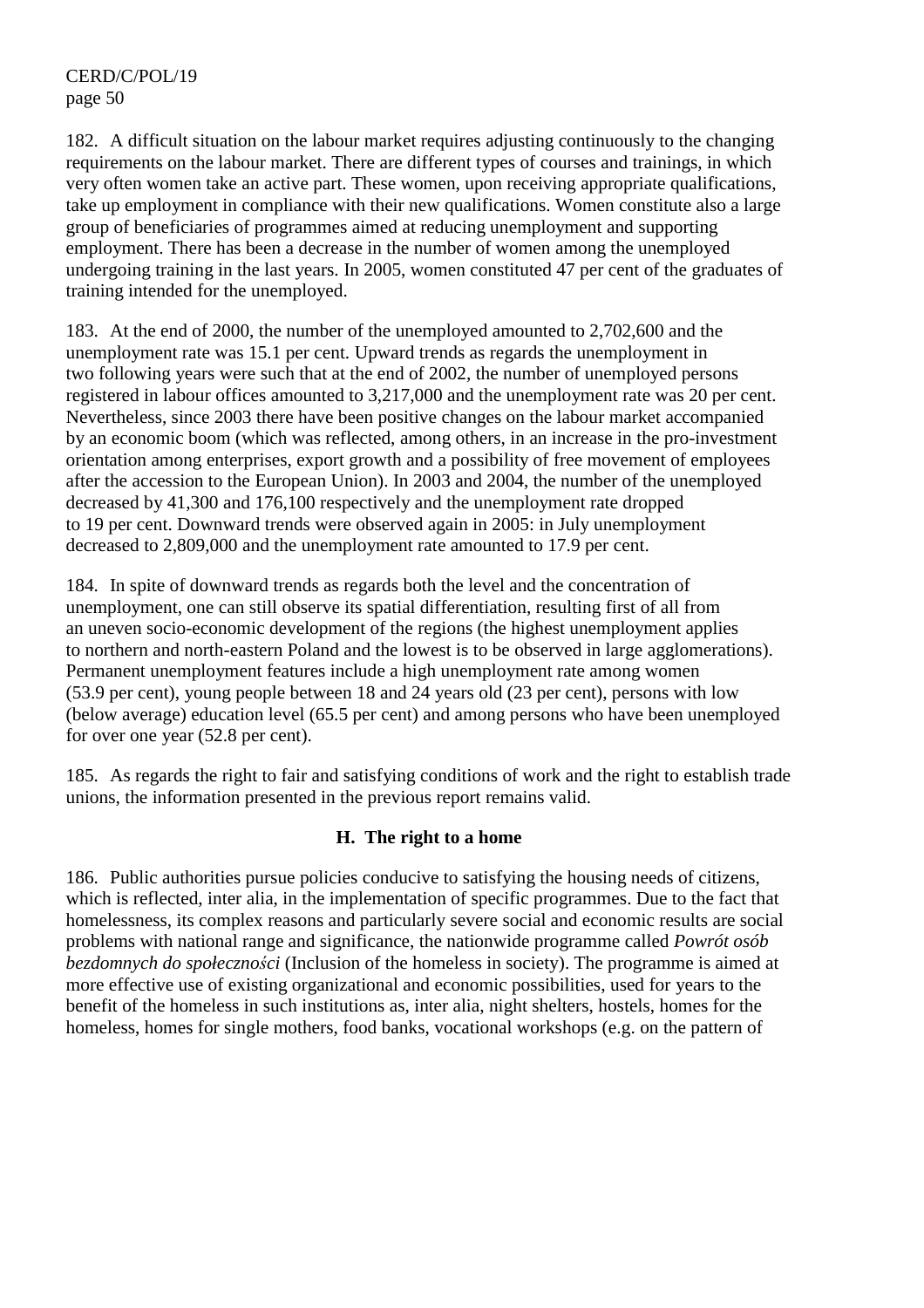Kofoed schools), hostels for victims of violence and persons in the situation of crisis, protected flats, flats for the purpose of readaptation as well as institutions of emergency institutions, such as: heating rooms, eating houses, kitchens for the poor, posts of medical and material assistance, dispensaries, day-care houses, day-care rooms, points of legal, psychological and family counselling and others.

187. The programme does not have a determined period of implementation. The programme is implemented in two directions - regionally (Voivodeships) and centrally (additional support for municipal self-governments and NGOs). The minister competent for social security annually determines the amount of funds for implementation of the programme tasks under the amounts determined in the budgetary law in the social security part. The programme is implemented in the form of commissioning tasks to eligible subjects which operate in the field of social assistance and integration, and particularly:

- NGOs carrying out activities in the scope of social assistance
- Legal persons and organizational units acting on the basis of the regulations concerning the attitude of the State to the Catholic Church in the Republic of Poland, the attitude of the State to other churches and religious associations as well as the regulations concerning the guarantees of the freedom of conscience and religion, if their statutory goals include carrying out activities in the scope of social assistance referred to in articles 1 and 2 of the Act of 12 March 2004 on Social Assistance

188. The most important thematic blocks of this programme include:

 (a) Measures to prevent the phenomenon of homelessness from becoming established and broadening (taking into account necessary professional identification of the problem and analysis of social threats accompanying homelessness in the local environment), e.g.:

- Distinguishing individuals and social groups whose social and economic situation requires taking preventive actions towards them
- Identifying the sources of critical situations in life, determining the degree of threat of homelessness and distinguishing groups of persons actively cooperating for overcoming the above-mentioned problems
- Developing models (standards) of individual programmes of exiting and preventing homelessness as well as promoting programme concepts in the scope of "assistance for mutual assistance"
- Supporting the institution of civil counselling and advocacy, providing persons under threat of homelessness with assistance in the scope of access to public services and protection of their interests
- Information and publishing activity in the form of guides, newsletters and leaflets containing information on possibilities of obtaining assistance and its types as well as the addresses of institutions, night shelters, support centres, etc.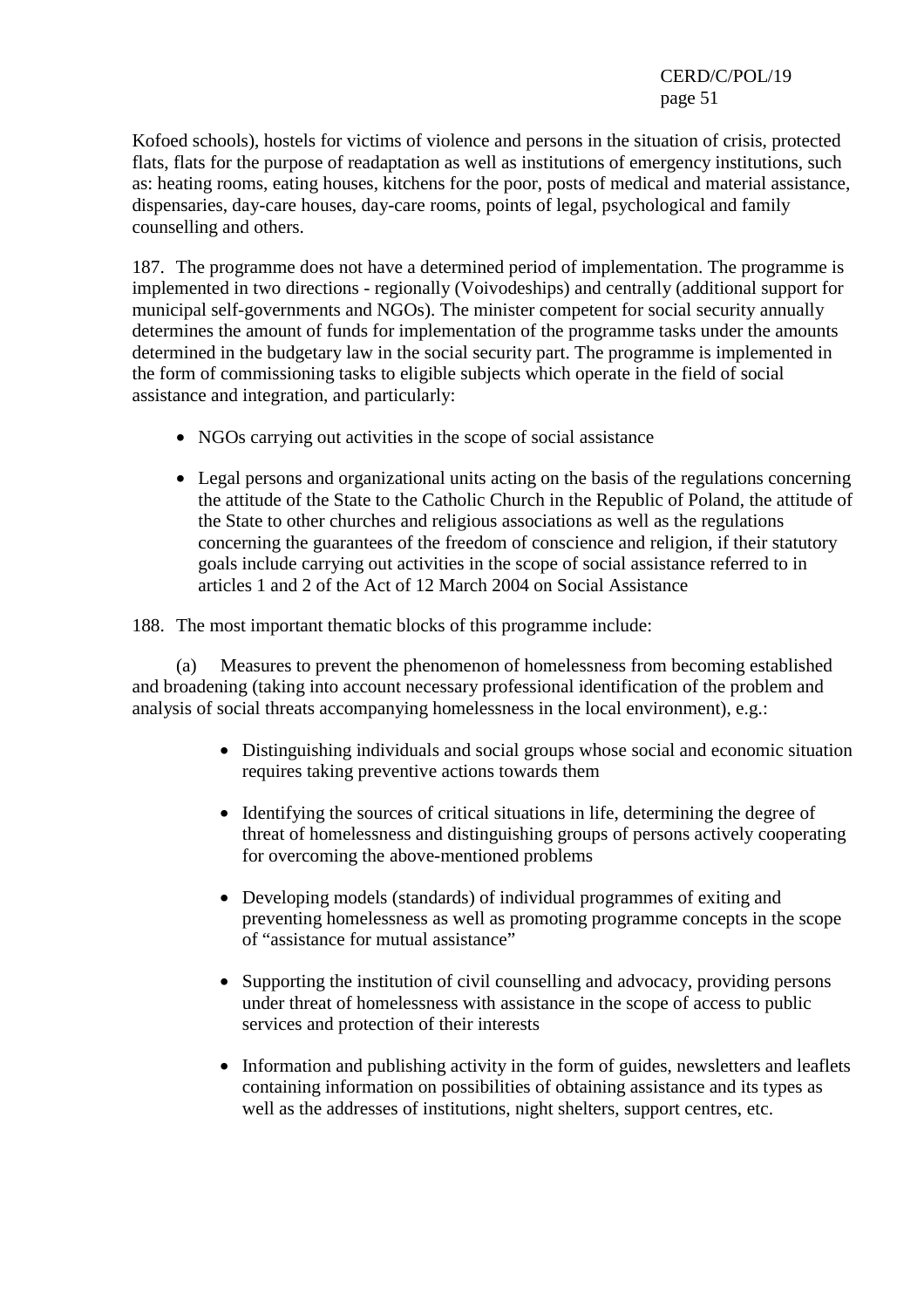• Promoting and organizing neighbourly help, involving civil groups into looking for missing persons or persons who lost contact with their families and the local environment

 (b) Protective measures preventing biological and social degradation of the homeless with the use of standard types and forms of benefits under social assistance. Protective measures are implemented with the use of available means and basic elements of social work. It constitutes the first stage of the social and economic process of becoming independent and integration of the homeless or persons under threat of homelessness. It particularly includes:

- Securing accommodation, food, hygiene products and clothing
- Giving medical assistance and first aid
- Helping in obtaining social security benefits, including social assistance as well as invalidity and old-age pensions
- Helping in obtaining or reconstructing personal documents
- (c) Stimulating measures aiming at exiting homelessness through:
	- Development and implementation of system solutions as an integral part of appropriately worked and carried out homelessness prevention, addressed to correctly identified persons and social groups
	- Measures appropriate to the type of homelessness suffered by an identified person or social group, own funds of the subject implementing the task and the development level of: the local community, the economy, public services, the labour market

189. Since 2003, on the basis of the Act of 13 June 2003 on Social Employment (*Journal of Laws* No. 122, item 1143, as amended) actions are taken to support persons at risk of social exclusion, including long-term unemployment threatening also the upkeep of flats. This Act allowed use of a legal economic tool, namely the individual programme of social employment. It is implemented by institutions such as centres and clubs for social integration; currently there are 50 and 250 such institutions, respectively. Services of social and professional reintegration for persons at risk of social exclusion provide them with financial assistance, which protects them economically from the loss of a flat in the absence of means to pay the rent.

190. Through the implementation of the programme called *Aktywne Formy Przeciwdziałania Wykluczeniu Społecznemu* (Active Forms of Counteracting Social Exclusion), The Ministry of Labour and Social Policy provides all subjects implementing tasks in the area of social employment with additional support for creating new institutions: centres and clubs for social integration.

191. In other respects the information presented in the previous report remains valid.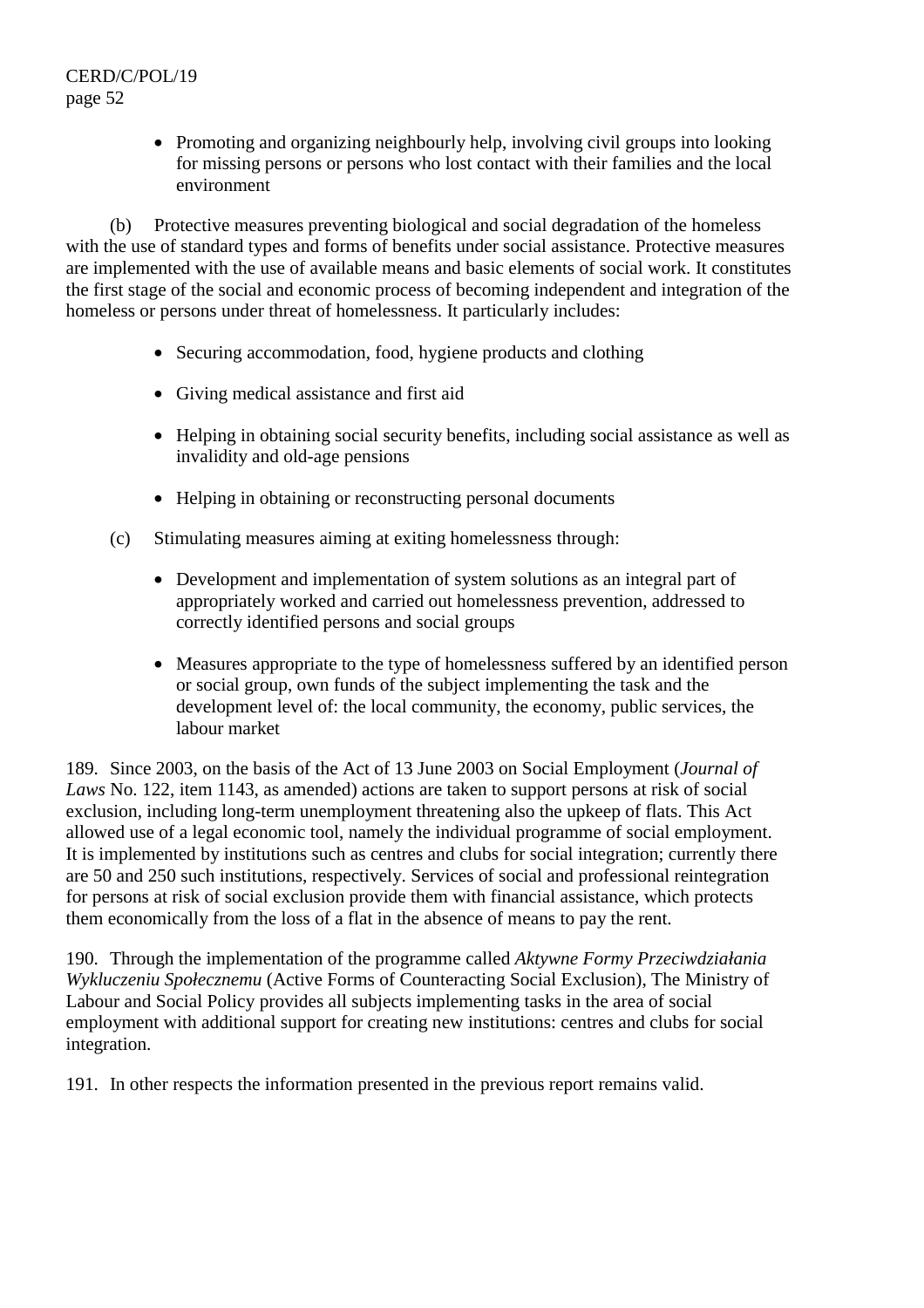## **I. Right to health care, right to social insurance and social benefits**

192. According to article 67 of the Constitution, a citizen has the right to social security whenever incapacitated for work by reason of sickness or invalidity as well as on reaching retirement age or when a citizen is involuntarily without work and has no other means of support. The scope and forms of social security is specified by statute.

193. Article 68 of the Constitution provides that everyone has the right to have his health protected, and that equal access to health-care services, financed from public funds, is ensured by public authorities to citizens, irrespective of their material situation. Moreover, the public authorities ensure special health care to children, pregnant women, handicapped people and persons of advanced age.

194. On 1 October 2004, the Act of 27 August 2004 on Health Care Benefits Financed from Public Funds (*Journal of Laws* of 2004, No. 210, item 2135, as amended) came into force. It established the right of persons covered by general health insurance and certain other persons to benefit from health-care services financed from public funds. This right is fulfilled by the health insurance institution - the National Health Fund (Narodowy Fundusz Zdrowia). This Act adapts the Polish health insurance scheme to the rules of the Community coordination of social security and determines the objective scope of available benefits as well as the subjective scope of being subject to compulsory insurance and the principles of voluntary health insurance. This insurance excludes, with certain exceptions, foreigners, unless international agreements provide otherwise. According to the above-mentioned Act, rights to health-care services were extended to persons who are not covered by health insurance, have Polish citizenship, reside in the territory of the Republic of Poland and meet the requirements concerning income criteria determined in the Act of 12 March 2004 on Social Assistance (*Journal of Laws* of 2004, No. 64, item 593, as amended).

195. Under the above-mentioned Act on Health Care Benefits Financed from Public Funds and other applicable legal regulations, foreigners who do not have the citizenship of Poland or the European Union member State or the European Free Trade Association member State and who stay in the territory of the Republic of Poland in order to carry out legal work or were granted refugee status, are subject to compulsory health insurance. Foreigners who were granted a permit for tolerated stay or the residence permit for a fixed period or the permit to settle may participate in the Polish health insurance scheme on a voluntary basis.

196. On 1 January 1999, pension reform entered into force and transformed the former defined-benefit scheme into a defined-contribution scheme. The capital part, i.e. open pension funds, was introduced into the pension scheme. Participation in these funds is to be compulsory for all persons insured under the general pension scheme (a transitional period was applied in relation to persons born before 1969 to protect the acquired rights of the insured). On account of introduced changes the legal State concerning old-age and disability insurance considerably changed - the Act of 13 October 1998 on Social Insurance System (*Journal of Laws* of 1998, No. 137, item 887, as amended) and the Act of 17 December 1998 on Old-Age and Disability Pensions from the Social Insurance Fund (*Journal of Laws* of 1998, No. 162, item 1118, as amended) entered into force. The social insurance system is a general system (it covers all social and professional groups) and all employees are subject to it, regardless of their working hours.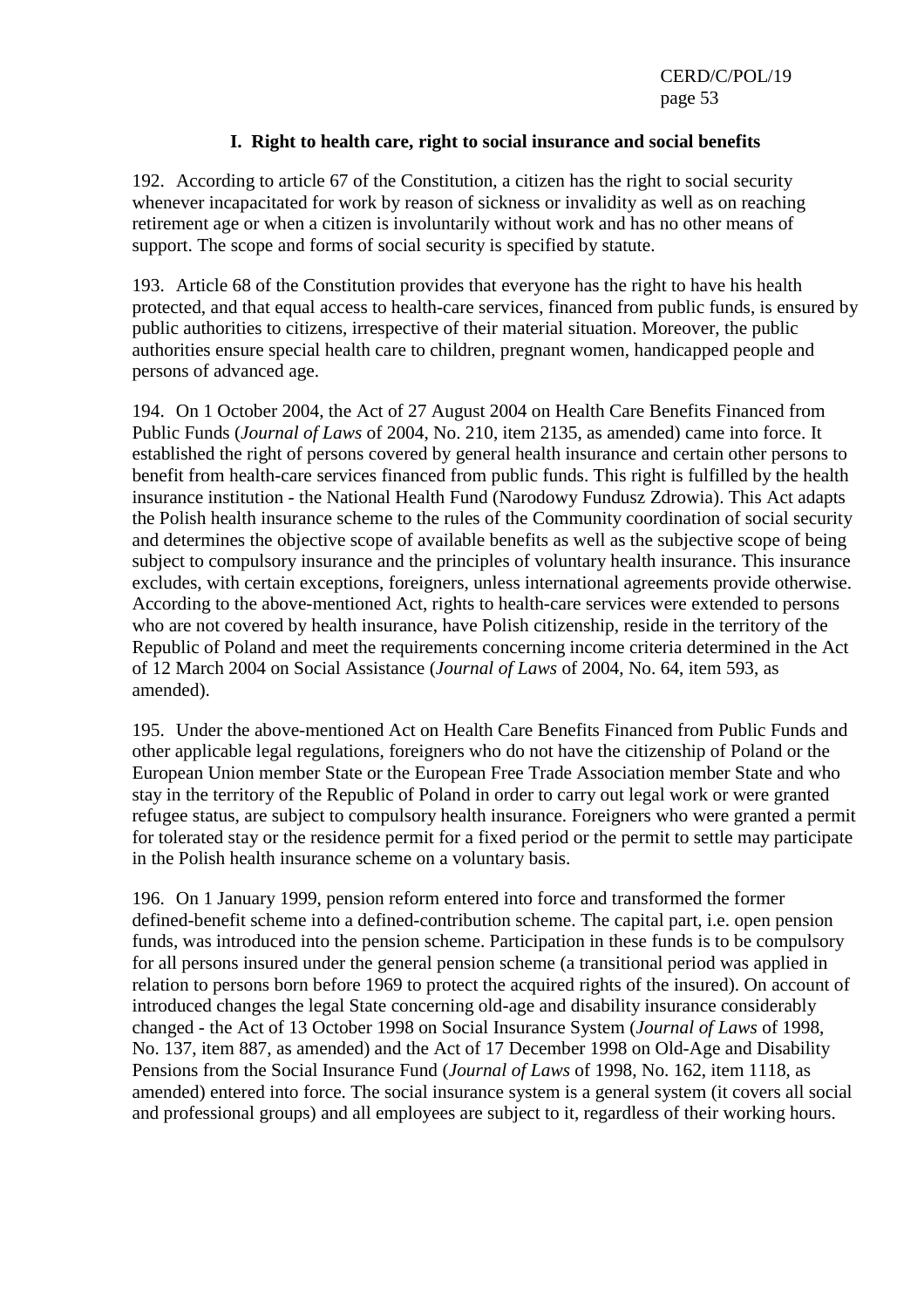197. The health insurance scheme (which provides financial benefits in case of illness or maternity) covers, on a compulsory basis, the following groups of persons:

(a) Employees;

 (b) Members of agricultural production cooperatives and Farmers' Circles Association (Spółdzielnia Kółek Rolniczych);

(c) Persons performing substitute forms of military service;

 (d) Other persons compulsorily covered by the retirement and disability insurance who upon their own request joined the health insurance scheme.

198. Insurance against accidents is compulsory with respect to persons covered by old-age and disability insurance. The Act does not make a distinction with regard to the insured person's citizenship, because the social insurance system in Poland is a general system in which the Polish citizens and the persons who do not have Polish citizenship are treated by the same rules. The general principle concerning the right to benefits under the social insurance scheme is that residents who do not have Polish citizenship have the same rights as residents who are Polish citizens, if they meet the conditions for acquiring these benefits, required under Polish legal regulations, because Polish insurance regulations do not use the citizenship criterion as the criterion for gaining the benefit. Polish insurance regulations refer to an insured who, according to article 4 (1) of the Act on the Social Insurance System, is a natural person subject to at least one of social insurances.

## **J. The right to education and vocational training**

199. Article 70 of the Constitution provides that everyone has the right to education, "education in public schools shall be without payment" and the public authorities ensure universal and equal access to education for citizens. To this end, they establish and support systems for individual financial and organizational assistance to pupils and students.

200. The issue of admitting to schools children of persons who are not Polish citizens is regulated by article 94a of the Act of 7 September 1991 on the System of Education (*Journal of Laws* of 2004, No. 256, item 2572, as amended) and the Regulation of the Minister of National Education of 4 October 2001 on admission of persons who do not have Polish citizenship to public kindergartens, schools, teacher training institutions and establishments (*Journal of Laws* of 2001, No. 131, item 1458).

201. Children who do not have Polish citizenship are provided with education and care in public kindergartens, and children subject to compulsory education are provided with education and care in public primary and lower-secondary schools, public art schools and institutions, including art institutions, on conditions concerning Polish citizens.

202. Students who do not have Polish citizenship and are subject to compulsory education, but those who do not know the Polish language or whose level of knowledge of Polish is insufficient for them to be provided with education, are entitled to additional learning of the Polish language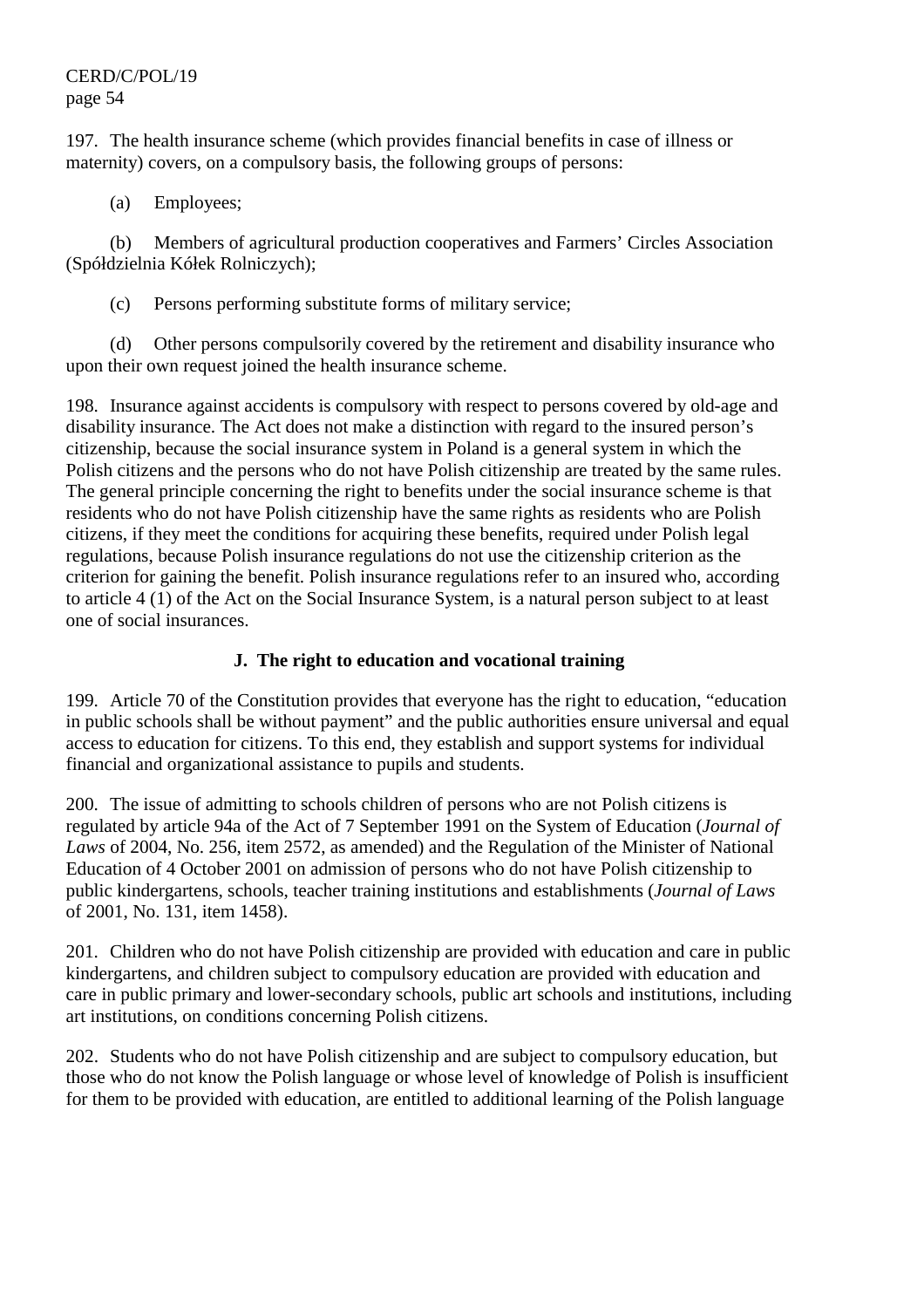free of charge, following measures allowing them to learn some Polish, and enabling students to participate in obligatory classes. Additional teaching of the Polish language for these students is organized by the municipality competent with respect to their place of residence.

203. Information on ensuring rights of national and ethnic minorities in the field of education was included in the comments to article 7 of the Convention.

## **K. The right to equal participation in cultural activities**

204. The right to take part in cultural life is provided for in the first place by the Constitution, but also by the Act of 25 October 1991 on organizing and conducting cultural activity (i.e. *Journal of Laws* of 2001, No. 13, item 123, as amended) which stipulates that the State exercises patronage over cultural activity by supporting and promoting creative activity, education and cultural instruction, cultural activities and initiatives, as well as by protecting cultural heritage.

205. The policies of the Republic of Poland in the field of promotion of cultural identity are generally aimed at the avoidance of two negative phenomena: on the one hand, assimilation and absorption of the minorities culture into the culture of the Polish majority, and on the other hand, cultural isolation of the national minorities. The objective sought is to reach civic integration, maintaining at the same time the right to preserve identity.

206. More information on this subject may be found in comments on article 2 (H): "Integration movements and organizations among national minorities", in paragraphs 101-107 above.

## **Article 6**

207. Guarantees of compliance with the non-discrimination principle in contracts of employment were included in articles 18 of the Labour Code, which stipulates that a person in relation to whom the employer has infringed the principle of equal treatment in employment shall have the right to seek indemnity before the court of general jurisdiction. Bringing an action against the employer for indemnity resulting from infringement of the non-discrimination principle is acceptable in any case of discrimination, including sexual harassment. The provisions do not determine the maximum indemnity limit. The legislator reserved only that amount of indemnity may not be lower than the minimum remuneration for work. Therefore, while determining the amount of indemnity in a particular case, the labour court takes into account the type and intensity of a discriminating action of the employer and the results it produced in the employee.

208. An employee's exercise of the rights resulting from infringement of the principle of equal treatment cannot constitute grounds for the employer's submitting a notice of termination of the employment relationship or terminating such a relationship without notice (prohibition of victimization).

209. Regardless of these provisions, if the employer infringed the prohibition of discrimination, the employee may terminate the contract of employment without notice when the employer has committed serious violations of basic duties towards the employee - article 55, paragraph 1,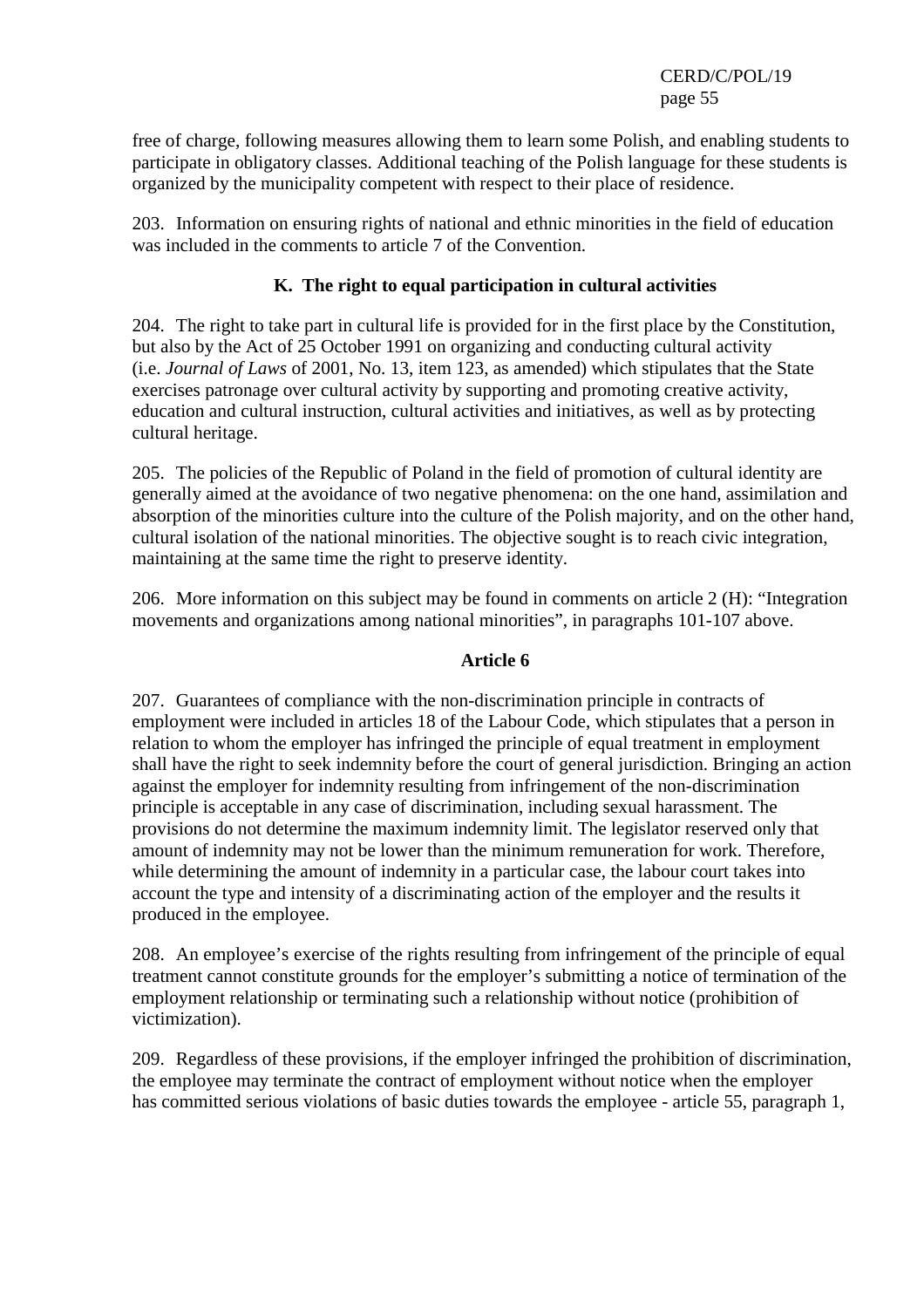of the Labour Code. On the other hand, in the case of discrimination in relation to establishing the conditions of work or remuneration the employee may apply to the court to establish the right on the basis of the provisions of the Code of Civil Procedure.

210. Under article 415 of the Civil Code, in a case of infringement of the prohibition of discrimination in access to work, it is also possible to demand compensation for the unlawful act. On the basis of general principles of the Civil Code it is also possible to use appeals for the protection of personal goods.

211. An employee who suffers from health problems as a result of mobbing can claim a relevant sum from the employer as cash compensation for the incurred harm (article 94, paragraph 3, of the Labour Code); the legislator did not determine the maximum amount of this compensation. The accepted structure of compensation for harm suffered by an employee as a result of mobbing combines elements of a claim for indemnity related to the ensuing harm to a person (for covering e.g. costs of treatment, medicines), as well as of a claim for compensation, i.e. cash compensation for suffered harm (non-material losses). The manner of awarding the compensation as well as its scope and amount are based on general principles resulting from articles 444, 445 and 448 of the Civil Code. The amount of compensation is determined in accordance with the current living conditions of the society.

212. Another right of an employee who terminated the employment contract as a consequence of mobbing is the right to claim compensation from the employer in the amount of at least the minimum remuneration for work established pursuant to separate provisions (article 94, paragraph 4, of the Labour Code).

213. Cases for compensation on account of discrimination in work as a separate category of cases are examined by courts since 1 January 2002 and on account of mobbing since 1 January 2004. Although the charge of discrimination or mobbing was repeatedly raised, particularly in relation to claims on account of termination of employment, before these dates there was no possibility of detailing the cases connected with infringement of prohibition of discrimination or with mobbing.

214. In July 2005, an Agreement on Cooperation between the Union of Citizens Advice Bureaux and the Minister of Interior and Administration was signed. The Agreement regulates the rules and forms of cooperation between both parties in the area of combating discrimination on grounds of ethnic origin or nationality. In the framework of cooperation the Union of nearly 30 Citizens Advice Bureaux throughout the country will provide free citizen advice in cases concerning discrimination on grounds of ethnic origin or nationality.

215. Detailed information on the system of controlling the rulings made by the authority of the State were presented in the fifth periodic report of the Republic of Poland on the implementation of the provisions of the International Covenant on Civil and Political Rights, covering the period between January 1995 and 1 October 2003, and during its presentation to the competent Committee.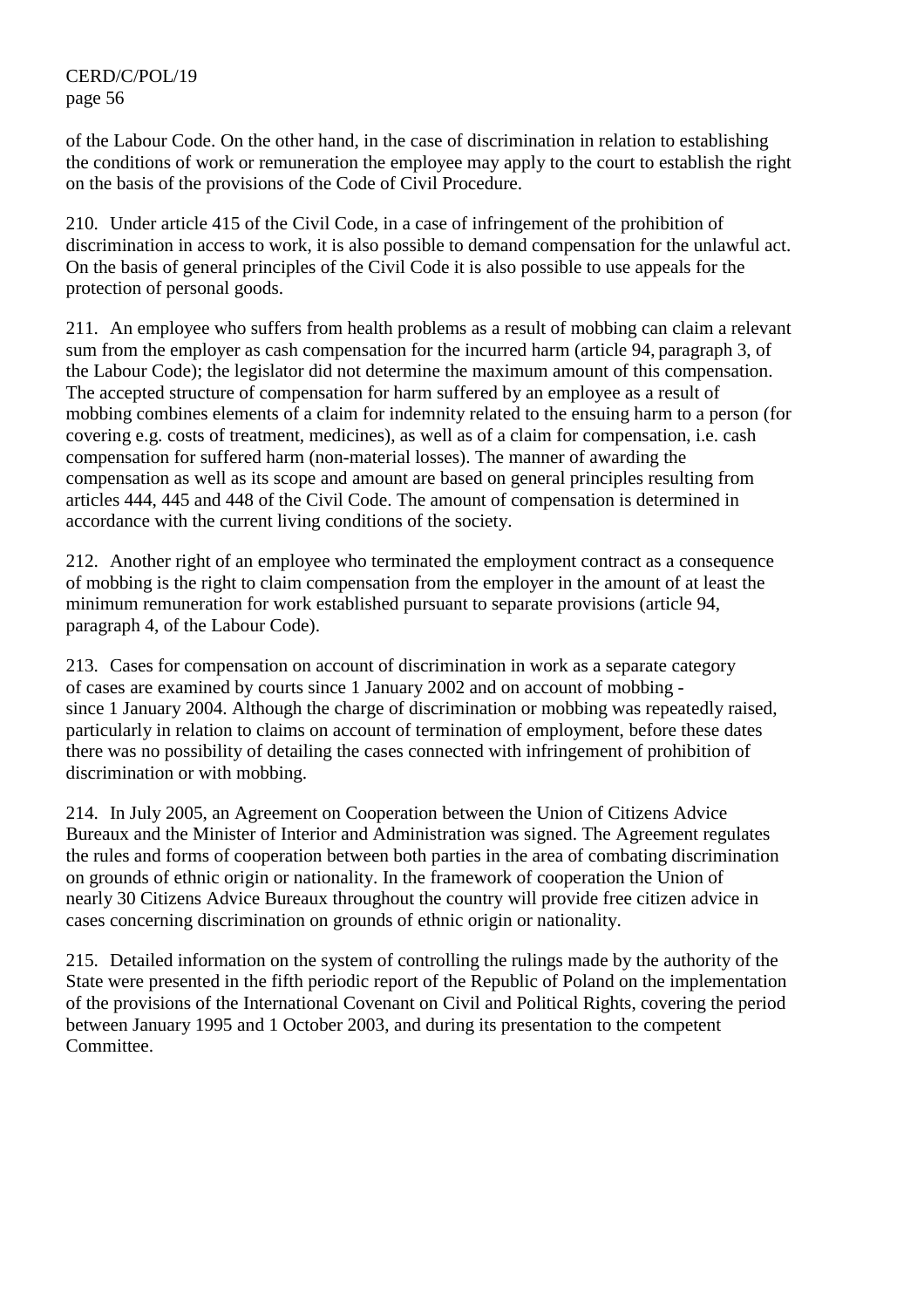## **Article 7**

## **A. Education and teaching**

216. Education in Poland is compulsory up to 18 years of age. The system of education in Poland is provided for in the Act of 7 September 1991 on the System of Education. It is based on the principle of equal rights of women and men. The reform of the system of education entered into force in Poland on 1 September 1999. It has introduced six-year primary schools and three-year comprehensive schools, where education is universal, free of charge and compulsory. Upon graduation from comprehensive schools, one can pursue education in the following institutions:

- Two or three-year vocational schools
- Three-year secondary schools
- Four-year technical colleges

217. Graduation from the last two types of schools mentioned above makes it possible to take the matriculation examination (*matura*) or to pursue education in vocational colleges for the period of no more than 2.5 years (graduation from vocational colleges allows to receive a diploma certifying professional qualifications on condition of passing the exam). Passing the matriculation examination is the condition for applying to colleges. In Poland, apart from free public schools, there are also paid non-public schools. It is the parents who make the decision which school their child will attend. Admitting a child to a given school is never dependent on their national or ethnic origin, race or religion.

218. The funds allocated for financing public schools are transferred from the State budget to the entities in charge, i.e. local self-government units within the Educational Part of the General Subvention. Non-public schools, on the other hand, receive funds from the budget of the local self-government unit (municipality or county).

219. Subsidies for non-public schools with the qualifications of public schools and which provide compulsory education or schooling, are allocated for every student in an amount not lower than the amount provided for a student of a given type and kind of school under the Educational Part of the General Subvention for a local self-government unit.

## **B. Education of children belonging to national minorities**

220. According to article 35 of the Constitution of the Republic of Poland, persons belonging to national or ethnic minorities shall have the right to study their native languages and to study in their native languages. According to article 17 of the Act on National and Ethnic Minorities and Regional Language, the right of persons belonging to minorities to learn their native language in the form of classes performed in this language as well as their right to learn their history and culture is executed according to the principles and under the mode specified in the Act of 7 September 1991 on the System of Education (*Journal of Laws* of 2004, No. 256, item 2572;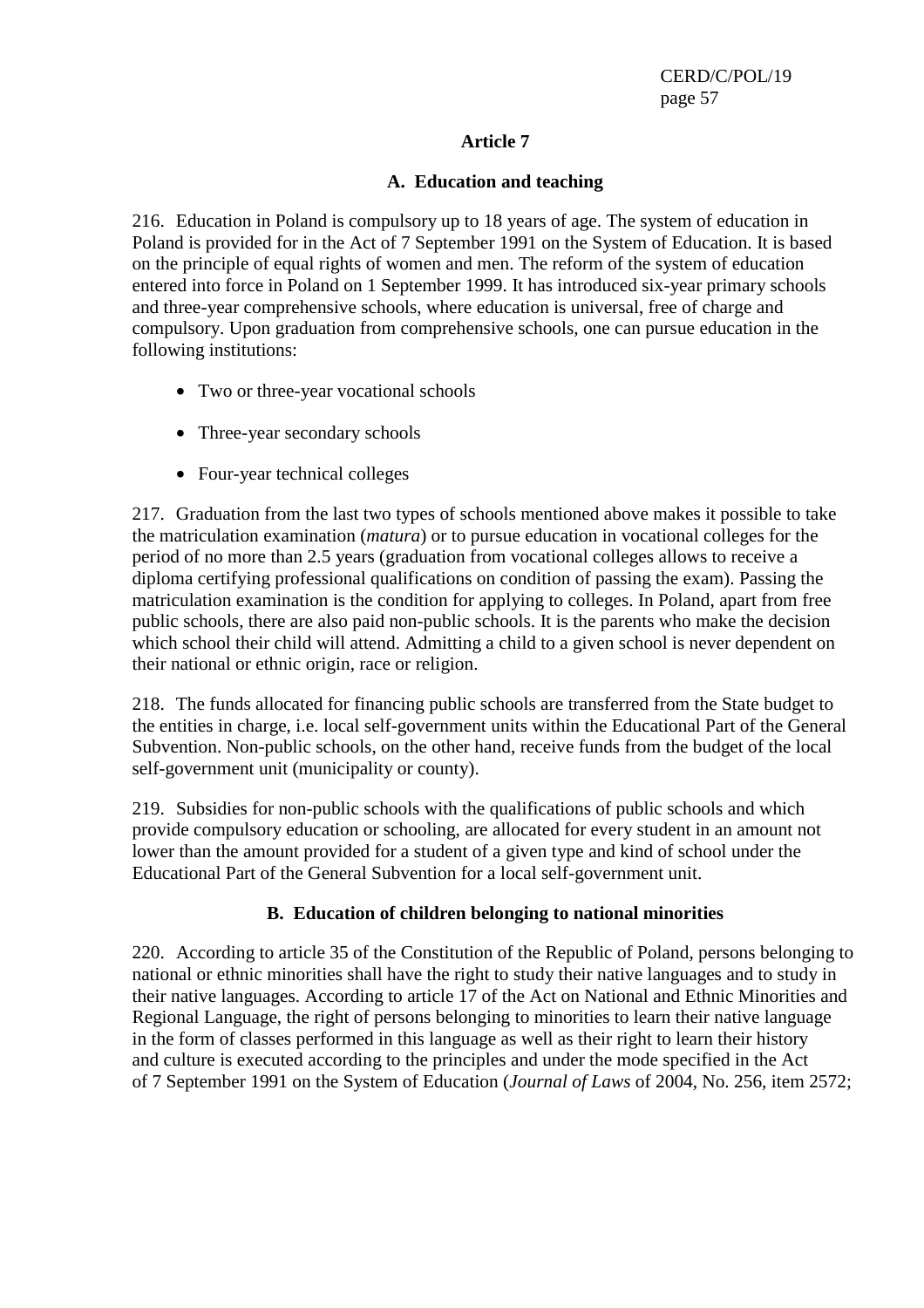No. 273, item 2703 and No. 281, item 2781). Pursuant to article 13 of the latter Act, schools and public institutions are to enable students to maintain their national, ethnic, linguistic and religious identity, in particular their language, history and culture.

221. The organization of the teaching of a specific native language performed in this language, as well as the implementation by public schools of the tasks allowing the maintenance of a sense of national, ethnic, linguistic and religious identity among its students from national minorities and ethnic groups, falls within the competence of the minister competent for education-related matters. Specific regulations concerning the education of children and youth belonging to national and ethnic minorities have been included in the Regulation of the Minister of National Education of 7 September 2004 on Conditions and Method of Grading, Classifying and Promoting Students and Listeners and Conducting Examinations and Tests in Public Schools (*Journal of Laws* No. 199, item 2046, as amended) and in the Regulation of 28 December 2003 on the Principles of Distribution of the Educational Part of the General Subvention for Local Self-government Units in 2005 (*Journal of Laws* of 2004, No. 286, item 2878, as amended), which provides, among others, for an increase in the educational subvention by 20 or 100 per cent for schools where a minority language is a language of instruction. The said regulations also apply to a regional language.

222. The needs of parents, students and the community of a given minority are taken into account in the organization of those schools in which children belonging to national minorities are to receive their education. In Poland there are schools which provide instruction in the languages of minority groups, schools with additional classes of such languages, as well as bilingual schools. Classes where the language of instruction is that of a minority group are organized for a group of 7 students and more in a primary school and lower-secondary school, and for 14 students and more in an upper-secondary school. In schools where the instruction is conducted in the language of a minority, geography and history of the country of origin are taught. The study of all subjects is carried out in the language of the minority, with the exception of the Polish language, Polish literature and the history of Poland.

223. In upper-secondary schools where the language of instruction is that of a national or ethnic minority, this language is an obligatory subject taken at the matriculation examination. In schools where the language of instruction is the native language, and in bilingual schools, the graduates may take the matriculation examination - with the exception of the Polish language in the language of a given national minority. The schools where the language of instruction is the native language issue bilingual school-leaving certificates.

224. Since September 2004, parents may apply to the principal of the school for the children to take primary and lower-secondary school-leaving examinations in a minority language. Students of schools or sections where the teaching language is that of a national minority, or where classes are delivered in this language, may also take the lower-secondary school exam or the relevant part of this exam in Polish or in the language of a given national minority. Schools may also introduce additional internal exams in the language of a given national minority and history and geography of the country of origin.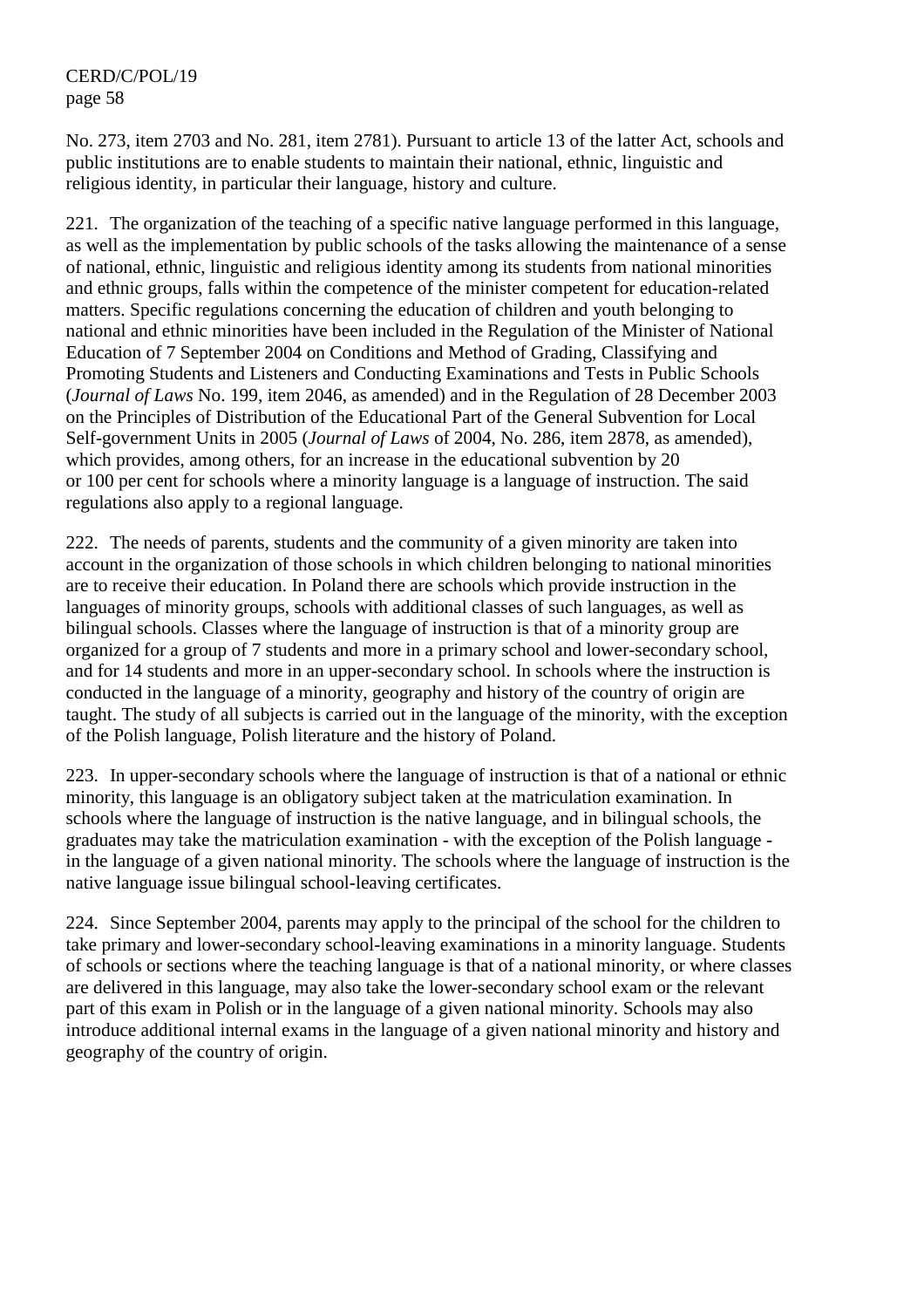225. In schools with additional classes in the language of a minority, as well as in bilingual schools, there is a possibility of teaching elements of history and geography of the country of origin. Kindergartens provide the possibility for children belonging to national or ethnic minority to have contact with their mother tongue as well.

226. In 2002, the Minister of National Education and Sports and the Minister of Interior and Administration adopted the "Strategy for development of the Lithuanian education in Poland". This document was developed by the Ministry of Interior and Administration and the former Ministry of National Education and Sports in cooperation with the Chief Education Officer in the Podlaskie Voivodeship, self-government authorities as well as the Lithuanian Community in Poland and the Association of Lithuanians in Poland. This document describes in detail the problems concerning the education of the Lithuanian minority and proposals of actions aimed at solving these problems.

227. Data on schools where a minority language is taught and on students involved in these classes in the school year 2004/05 were as follows (according to information of the Central Statistical Office).

#### **Table 3**

| Language   | Number of schools | Number of students |
|------------|-------------------|--------------------|
| Belarusian | 38                | 3 6 2 2            |
| Hebrew     |                   | 59                 |
| Lithuanian | 16                | 740                |
| German     | 332               | 35 5 37            |
| Slovak     | 9                 | 268                |
| Ukrainian  | 116               | 2 7 5 6            |
| Kashubian  | 88                | 4 2 5 4            |
| Lemko      | 25                | 325                |

### **Schools where a minority language is taught and the number of students receiving education in a minority language**

 (*Note*: The above data do not cover the so-called "zero" forms and inter-school groups learning a minority language.)

228. The education of Roma youth has been discussed in paragraphs 27-39 above.

229. On 1 January 2003, new regulations concerning the financing of additional classes aimed at providing equal educational opportunities and sustaining the sense of ethnic identity of Roma students entered into force. Schools which organize such classes are entitled to a larger amount of the financial support allocated under the Educational Part of the General Subvention to local self-government units.

230. The Ministry of Education cooperates with unions and associations of national and ethnic minorities in financing educational programmes and textbooks for national and ethnic minorities.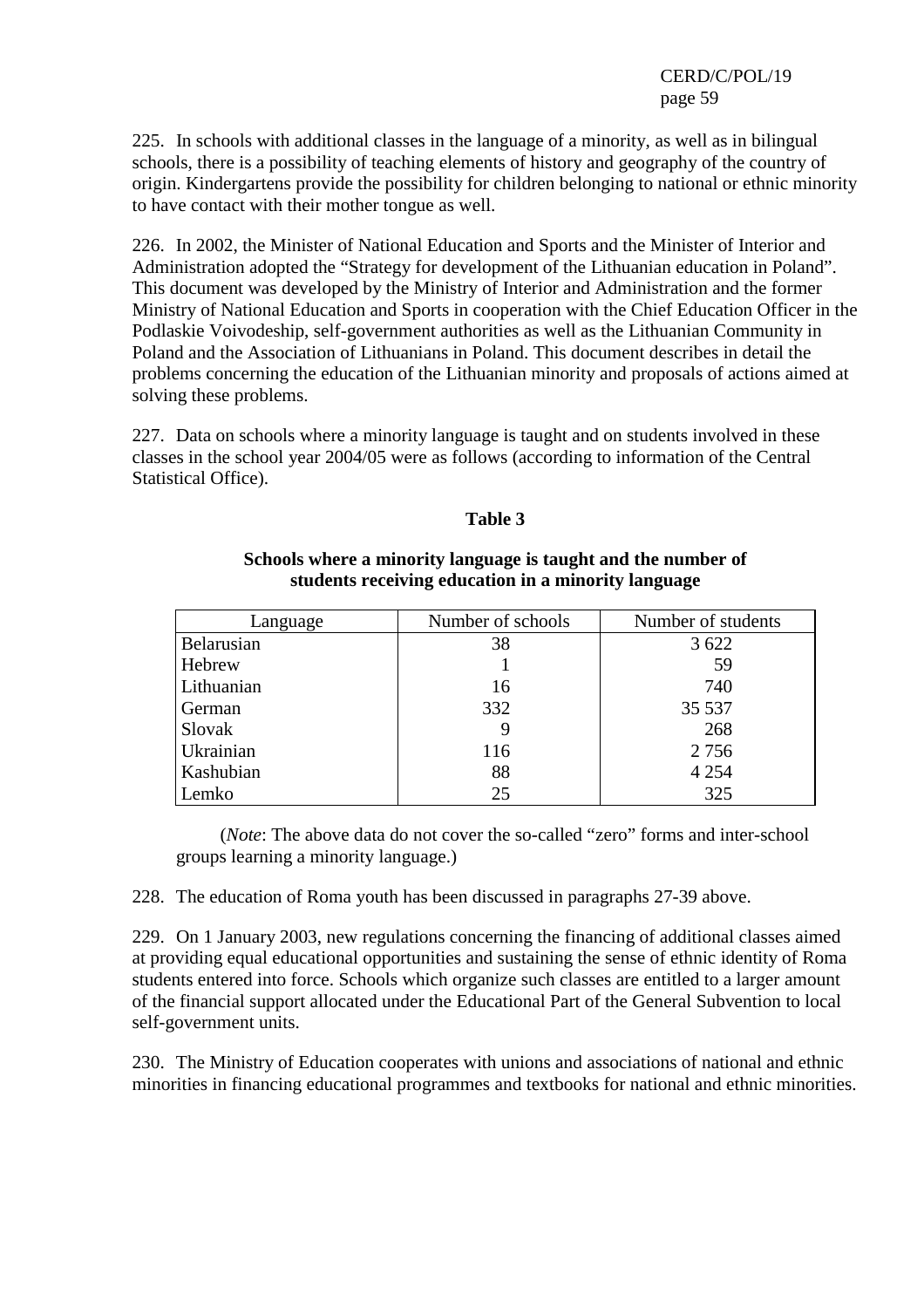## **C. Teaching of religion**

231. Article 12 of the Act on the System of Education introduces the possibility of organizing religious instruction in public schools. The right to organize confessional religion within the framework of the educational system has also been included in the acts adopted by the Sejm of the Republic of Poland dealing with the relationship between the State and individual churches and religious associations.

232. In Polish public kindergartens, as well as in primary and comprehensive public schools, religious instruction is organized at the request of parents (legal guardians), and, in schools at the post-primary level, upon the request of parents or students (upon their coming of age, such wish may be expressed by students themselves). Such a principle introduces the possibility of organizing religious instruction of different denominations in public schools, provided that a church or a religious association which represents a given denomination has legal personality in the Republic of Poland.

233. According to the data of the Central Statistical Office for 2002 (*Religious denominations - National and ethnic associations in Poland in 2000-2002*), the Catholic Church has the largest number of faithful in the Republic of Poland - 34,312,800 members. (The information included in paragraphs 99-101 of the previous report remains valid.)

## **D. Culture**

234. The Ministry of Culture and National Heritage supports activity of organizations which popularize, promote and maintain the culture of national and ethnic minorities by subsidizing this activity under operational programmes and artistic and educational events. Through the use of art values in the process of integration and education the managers of events increase social awareness and eliminate harmful stereotypes which lead to xenophobic attitudes. Moreover, the concern of the managers and originators is to preserve memory of the common multicultural past. The honourable patronage of the Minister of Culture and National Heritage involves also undertakings connected with the presentation of the culture of minorities, e.g. "Pod Kyczerą" - European Festival of National and Ethnic Minorities, the International Scientific Conference "European Multicultural Society Dialogue at the Border of Cultures and the Fourth Jewish Meetings in Chmielnik.

235. On 31 January 2005, the competencies of the Minister of Culture and National Heritage were taken over by the Minister of Interior and Administration. The Group for Culture of National and Ethnic Minorities was created within the structure of the Department of Denominations and National and Ethnic Minorities.

236. The cultural issues were discussed in comments to article 5 (the right to equal participation in cultural activities) and to article 2 (integration movements and organizations among national and ethnic minorities).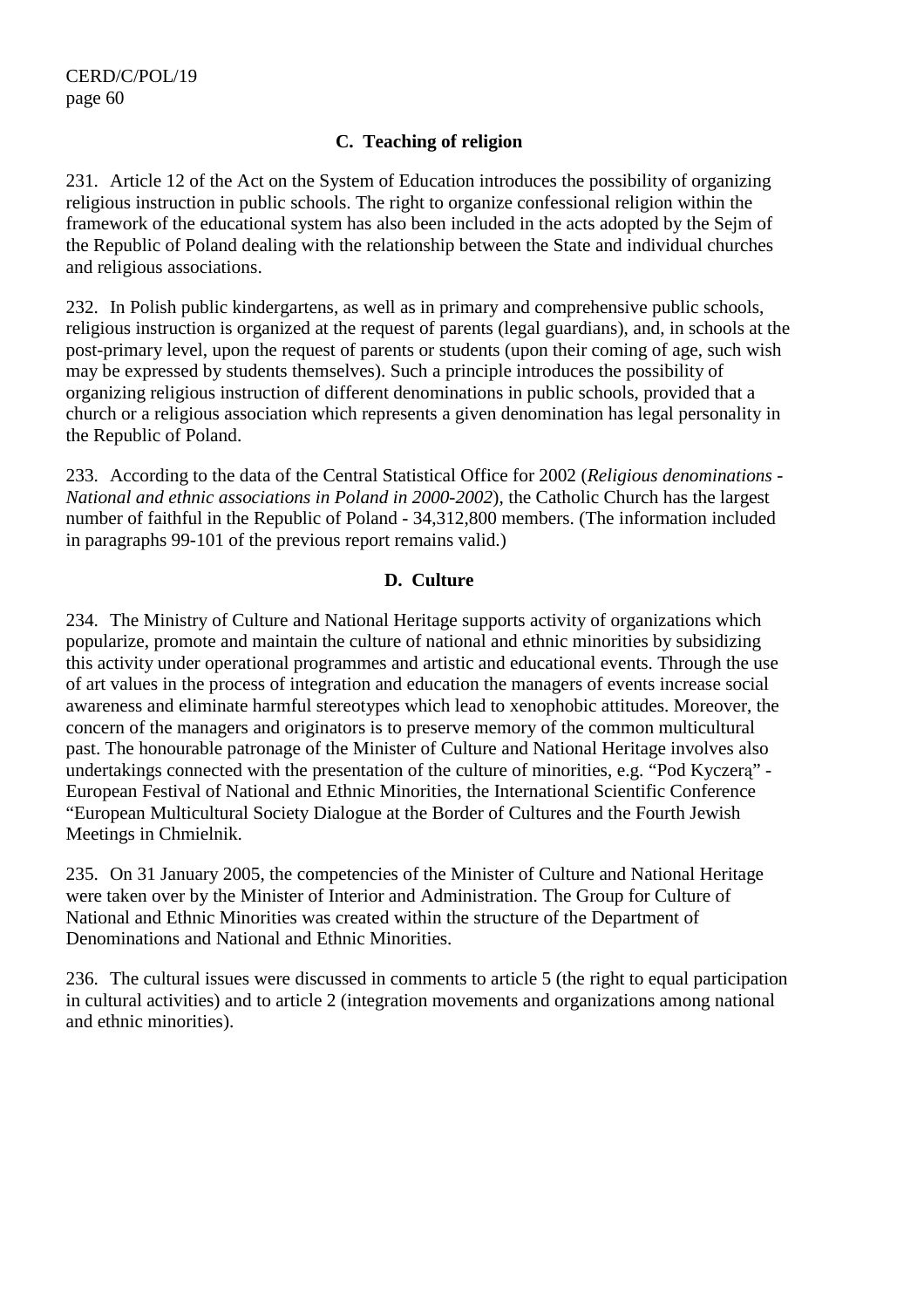#### **E. Information**

237. The Constitution of the Republic of Poland, in its article 54 (1) on freedom of speech and the press, recognizes the freedom to express opinions, to acquire and to disseminate information as a fundamental value of democracy. In relation to national and ethnic minorities these rules and, in particular, the definition of public mission, implemented by the Act of 2 April 2004 amending the Act on Radio and Television Broadcasting (*Journal of Laws* of 2004, No. 91, item 874), are implemented on the basis of the Act of 29 December 1992 on Radio and Television Broadcasting (i.e. *Journal of Laws* of 2004, No. 253, item 2531, as amended). Article 21 (1) of the above-mentioned Act stipulates that public radio and television carry out their public mission by providing, on terms laid down in the Act, the entire society and its individual groups with diversified programme services and other services in the area of information, journalism, culture, entertainment, education and sports which are pluralistic, impartial, well balanced, independent and innovative, marked by high quality and integrity of broadcast.

238. The above-mentioned Act, defining detailed tasks of public radio and television, emphasizes also the role and significance of local communities, indicating in article 21 (1a) (1) that these tasks include "production and transmission of national and regional programme services, programme services for reception abroad in the Polish language and in other languages as well as other programme services meeting the democratic, social and cultural needs of local societies".

239. The Act includes also two provisions referring to "the Christian system of values". Article 18 (2) stipulates that: "Programmes or other broadcasts shall respect the religious beliefs of the public and especially the Christian system of values". Article 21 (2) (6) stipulates that: "Programme services of public radio and television should respect the Christian system of values, being guided by the universal principles of ethics". The group of Members of Parliament referred the above provisions to the Constitutional Tribunal as being at variance with constitutional regulations, claiming the infringement of the principle of equality and introducing preventive censorship. The Constitutional Tribunal stated that the referred pr¬¬¬ovisions were in compliance with constitutional provisions left in power on the basis of the then Constitutional Act of 17 October 1992 on the mutual relations between the legislative and executive institutions of the Republic of Poland and on local self-government (*Journal of Laws* of 2004, No. 84, item 426, as amended), recognizing that the provisions created only the obligation to respect rather than be guided by values of a universal nature rather than only religious.

240. The Act on National and Ethnic Minorities and Regional Language introduced into the duties of public radio and television arising out of the implementation of the public mission, specified in article 21 (1a) of the Act on Radio and Television Broadcasting, the obligation of "paying due regard to the needs of national and ethnic minorities and communities speaking regional languages, including broadcasting news programmes in the languages of national and ethnic minorities and in regional languages". This provision allows it to take various actions, without limiting itself to the obligation to broadcast news programmes in the languages of national and ethnic minorities and in regional languages.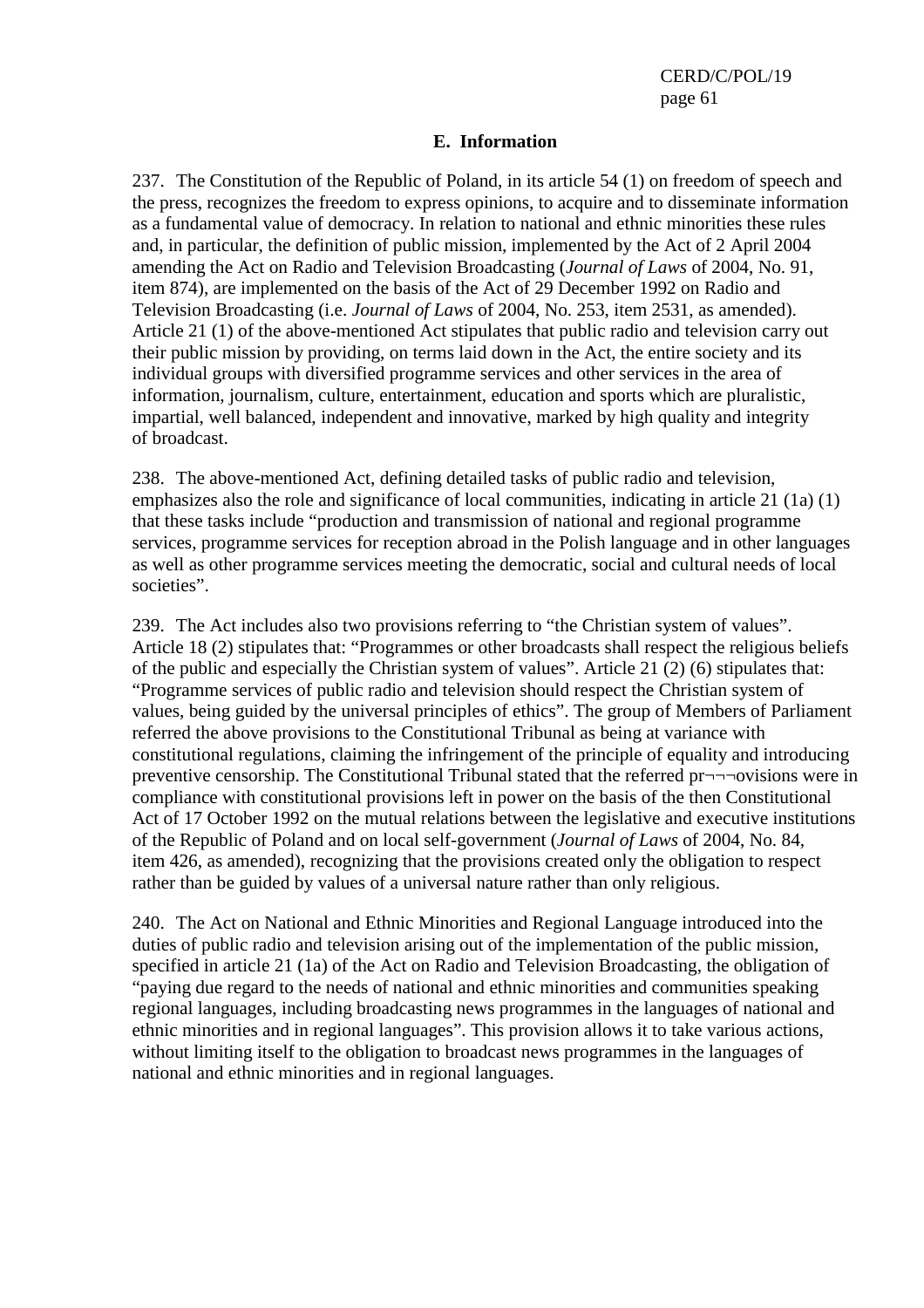241. The solution introduced by the Act on National and Ethnic Minorities and Regional Language in article 30 (4a) of the Act on Radio and Television Broadcasting, which specifies the manner of appointing Programme Councils of companies of public radio and television broadcasting, is aimed at taking into consideration to a larger extent the needs of national and ethnic minorities. The introduced provision stipulates that "when appointing Programme Councils of branches broadcasting programme services in the languages of national and ethnic minorities and in regional languages, branch directors shall take into account candidates put forward by social organizations of national and ethnic minorities and communities speaking regional languages".

242. In March 2004, the National Broadcasting Council appointed new Programme Councils for public radio and television broadcasting, which comprised nine persons proposed by organizations of national and ethnic minorities and the community using the regional language.

243. Moreover, article 18 of the Act on National and Ethnic Minorities and Regional Language stipulates that public authorities shall be obligated to take appropriate measures in order to support the activity aimed at the protection, maintenance and development of cultural identity of the minority. It should be emphasized that, among its other forms of support, this provision includes targeted grants and core grants to finance "support for TV and radio programmes made by the minorities".

244. The National Broadcasting Council is an important body which acts for pluralism. According to article 213 (1) of the Constitution of the Republic of Poland, the National Broadcasting Council safeguards the freedom of speech, the right to information as well as safeguards the public interest regarding radio broadcasting and television. The National Broadcasting Council as an organ for defence of rights first of all controls and evaluates programmes transmitted by broadcasters from a point of view of basic and socially accepted values. According to article 18 of the Act on Radio and Television Broadcasting, broadcasts may not encourage actions contrary to the moral values and social interest and should respect the religious beliefs of the public. In particular, broadcasts may not include any discrimination on grounds of race, sex or nationality. A broadcaster who, in the opinion of the Council, infringed the above provision is liable to a fine in accordance with principles determined in the Act.

245. In 2005, Telewizja Polska S.A. broadcast programmes for national and ethnic minorities in its TVP 3 Regionalna channel (compiled centrally in Warsaw and sent to its local divisions via satellite) and in regional frequency bands of TVP 3 Regionalna.

246. The Białystok local division broadcast programmes targeting the following minorities: Belarusian (*Tydzień Białoruski*, or Belarusian Week, in Belarusian), Ukrainian (*Przegląd Ukraiński*, or Ukrainian Digest, in Ukrainian), Lithuanian (*Panorama Litewska*, or Lithuanian Panorama, in Lithuanian), Roma (*My Romowie*, or We the Roma, in the Roma language), Russian (*Rosyjski Głos*, or The Russian Voice, in Russian), Tartar (*Podlaski Orient*, or Orient in Podlasie, in Polish). Local divisions in Katowice and Opole presented a series of programmes entitled the *Schlesien Journal* and the Olsztyn division - *Wieści ukraińskie* (Ukrainian News). In 2005, one programme in the regional language was broadcast only by the Gdańsk local division; the programme was *Rodno zemia* magazine in Kashubian, devoted to the problems of Kashubians living in Pomerania. The programme took a total of 41.6 hours of airtime.